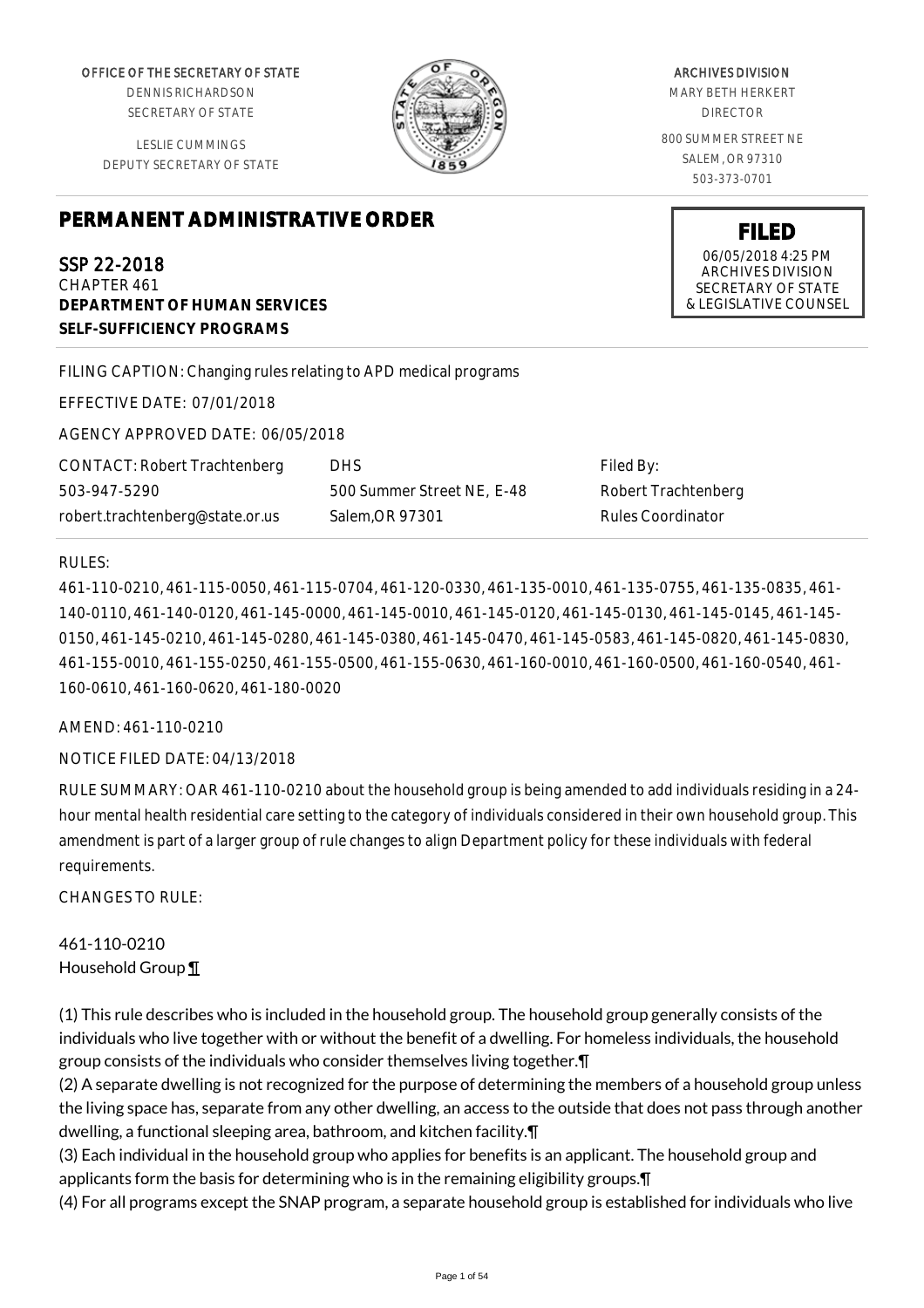in the same dwelling as another household group, if all the following subsections are true:¶

(a) There is a landlord-tenant relationship between the two household groups in which the tenant is billed by the landlord at fair market value (see OAR 461-001-0000) for housing.¶

(b) The tenant lives independently from the landlord.¶

(c) The tenant:¶

(A) Has and uses sleeping, bathroom, and kitchen facilities separate from the landlord; or¶

(B) Shares bathroom or kitchen facilities with the landlord, but the facilities are in a commercial establishment that provides room or board or both for compensation at fair market value.¶

(5) Individuals who live with more than one household group during a calendar month are members of the household group in which they spend more than half of their time, except as follows:¶

(a) In the ERDC program, if a child (see OAR 461-001-0000) lives with different caretakers during the month, the child is considered a member of both household groups.¶

(b) In the TANF program:¶

(A) If a parent (see OAR 461-001-0000) sleeps at least 30 percent of the time during the calendar month in the home of the dependent child (see OAR 461-001-0000), the parent is in the same household group as the dependent child.¶

(B) A dependent child is included in the household group with the caretaker relative (see OAR 461-001-0000), who usually has the major responsibility for care and control of the dependent child, if the dependent child lives with two household groups in the same calendar month for at least one of the following reasons:¶ (i) Education.¶

(ii) The usual caretaker relative is gone from the household for part of the month because of illness.¶

(iii) A family emergency.¶

(c) In the SNAP program:¶

(A) The individual is a member of the household group that provides the individual more than half of his or herthe individual's 21 weekly meals. If the individual is a child, the child is a member of the household group credited with providing the child more than half of his or herthe individual's 21 weekly meals. A household group is credited with providing breakfast and lunch for each day the child departs that group's home for school, even if the child eats no breakfast or lunch at that home.¶

(B) During the month in which a resident of a domestic violence shelter (see OAR 461-001-0000) enters the domestic violence shelter, the resident may be included both in the household group he or she left and in a household group in the domestic violence shelter.¶

(6) In the OSIPM program, individuals who are being evaluated under OAR 461-135-0745 or, OAR 461-135-0750, or OAR 461-135-07505 are a household group of one regardless of others living in the individual's dwelling or facility.¶

(7) Individuals absent from the household for 30 days or more are no longer part of the household group, except for the following:¶

(a) In all programs except the OSIPM and SNAP programs, an individual in an acute care medical facility remains in the household group unless the individual enters long-term care (see OAR 461-001-0000).¶

(b) In the ERDC and TANF programs:¶

(A) A caretaker relative who is absent for up to 90 days while in a residential alcohol or drug treatment facility is in the household group.¶

(B) A child who is absent for 30 days or more is in the household group if the child is:¶

(i) Absent for illness (unless the child is in a long-term care Title XIX facility), social service, or educational reasons;¶

(ii) In foster care, but expected to return to the household within the next 30 days.¶

(c) In the ERDC program, an individual in the household group who is:¶

(A) Absent because of education, training, or employment, including long-haul truck driving, fishing, or active duty in the U.S. armed forces;¶

(B) Absent to care for an emergent need of an individual related to illness, injury, or death; or¶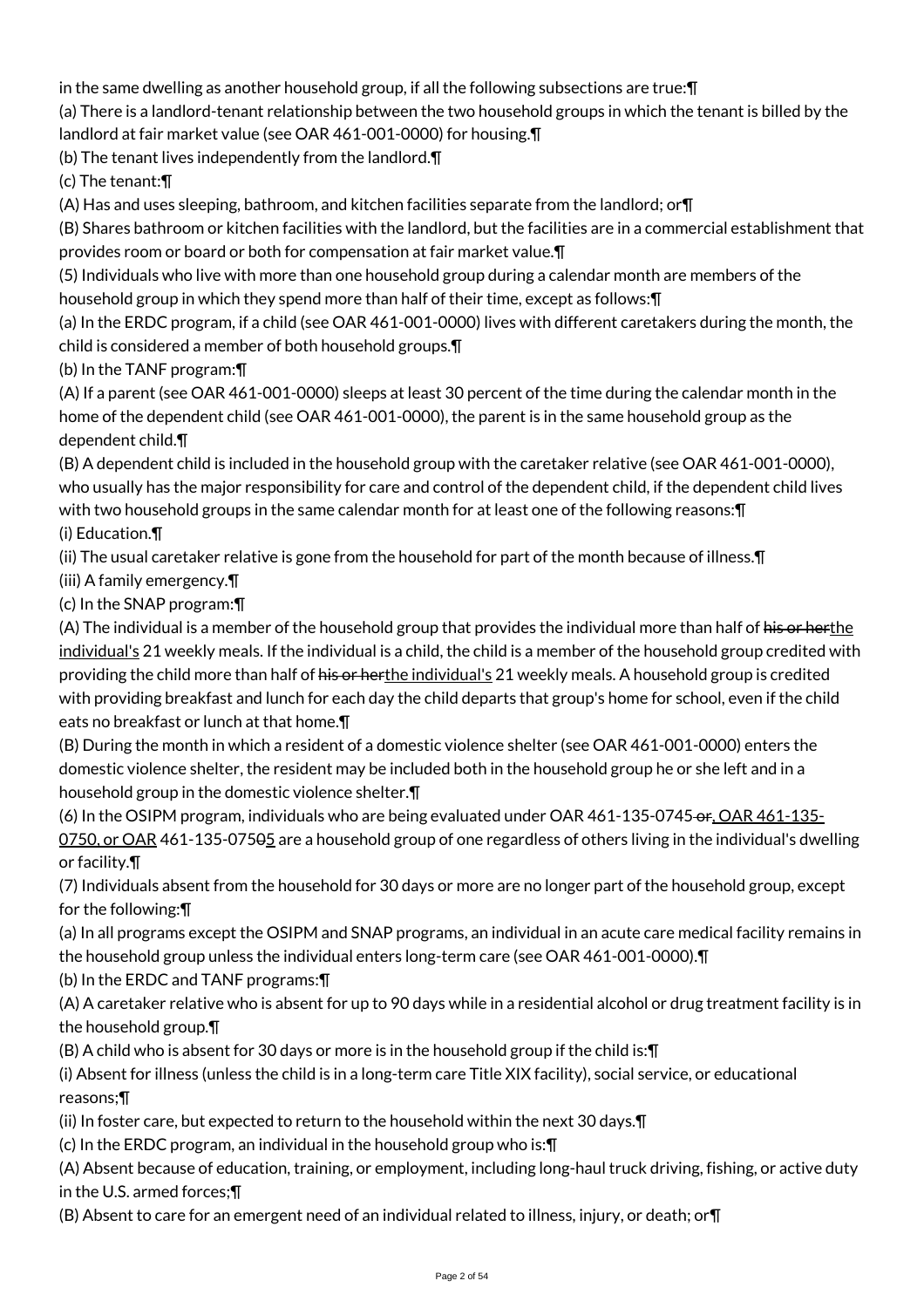(C) Absent but reasonably anticipated to return within 90 days.¶

(d) In the TANF program, when a filing group (see OAR 461-110-0310 and 461-110-0330) includes more than one caretaker relative, a caretaker relative in the household group who is absent:¶

(A) Because of education, training, or employment - including absence while working or looking for work outside the area of his or her residencthe residence of the caretaker relative, such as long-haul truck driving, fishing, or active duty in the U.S. armed forces; or¶

(B) For up to 60 days solely due to the regulations of a homeless or domestic violence shelter or other circumstances beyond the individual's control but who would otherwise be included in the household group.¶

(e) In the REF and REFM programs, an individual in the household group who was absent:¶

(A) For up to 90 days while in a residential alcohol or drug treatment facility;¶

(B) To care for an emergent need of an individual related to illness, injury, or death;¶

(C) Because of education, training, or employment - including absence while working or looking for work outside the area of his or herthe individual's residence, such as long-haul truck driving, fishing, or active duty in the U.S. armed forces; or¶

(D) For up to 60 days solely due to the regulations of a homeless or domestic violence shelter or other circumstances beyond the individual's control but who would otherwise be included in the household group.¶ (f) In the REF, REFM, and TANF programs, the Department may approve one or more 30-day extensions of this time period if the Department receives sufficient information to assure the Department that the absent individual will return within the extension period.¶

(8) In the OSIP-EPD and OSIPM-EPD programs, the household group consists only of the individual applying for or receiving benefits.

Statutory/Other Authority: ORS 329A.500, 409.050, 411.060, 411.070, 411.404, 411.706, 411.816, 412.006, 412.049, 413.085, 414.685

Statutes/Other Implemented: ORS 329A.500, 409.010, 409.050, 411.060, 411.070, 411.404, 411.704, 411.706, 411.816, 412.001, 412.006, 412.049, 413.085, 414.685, 414.839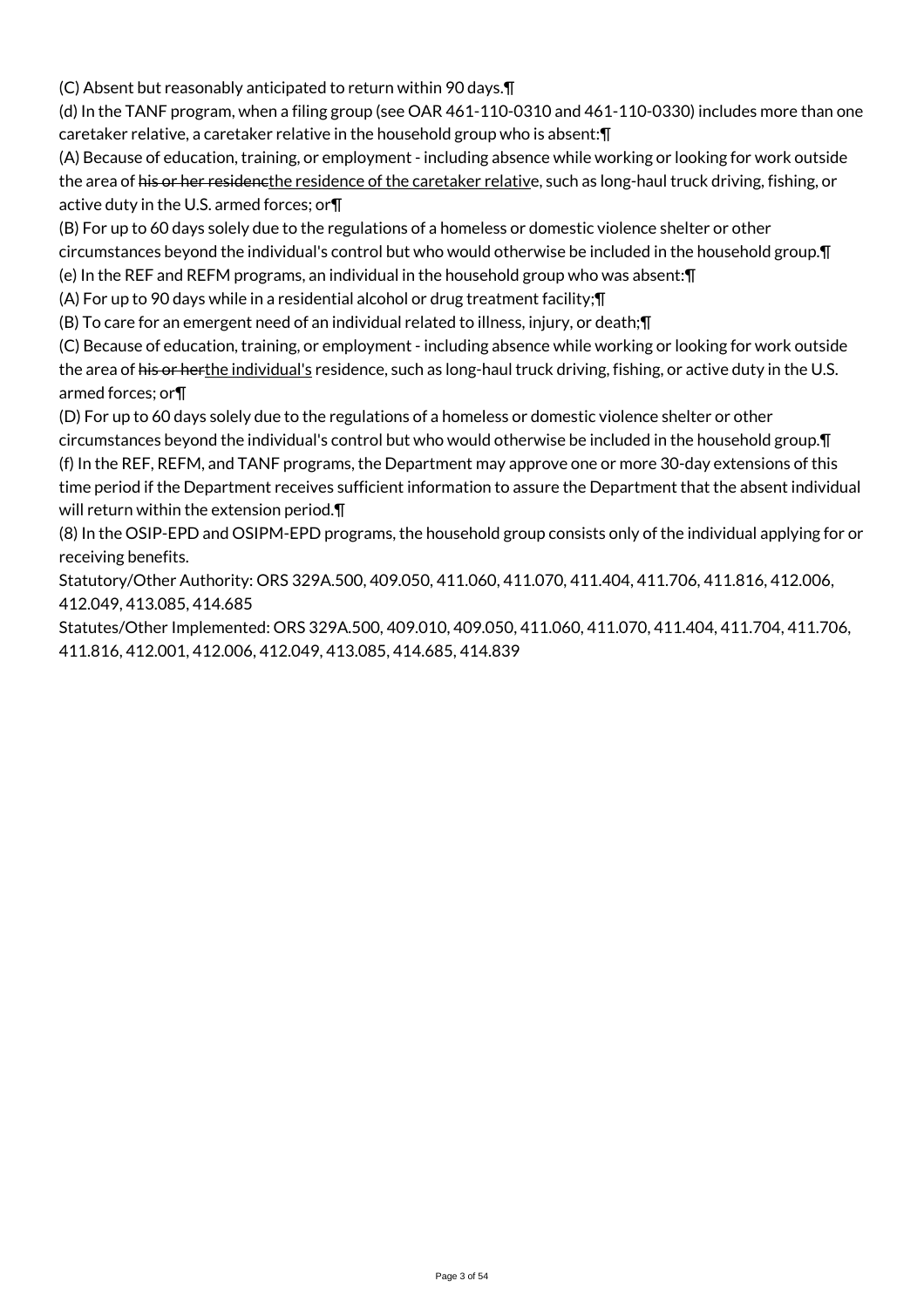## NOTICE FILED DATE: 04/13/2018

RULE SUMMARY: OAR 461-115-0050 about when an application must be filed is being amended to align its policy about when new applications are not required with other rules that apply the filing date instead of the date of request. This rule is also being amended as to the OSIPM and QMB programs to remove the 12-month deadline for waiving applications for inmates released from incarceration whose APD medical benefits were suspended and to clarify that the reporting period is 10 calendar days, complying with statutory requirements.

 $CHANGFS TO RIIF$ 

## 461-115-0050

## When an Application Must Be Filed ¶

(1) An individual must file an application, or may amend a completed application, as a prerequisite to receiving benefits as follows:¶

(a) An individual may apply for the GA program by completing an application for the OSIPM program.¶

(b) An individual may apply for the TA-DVS program as provided in OAR 461-135-12200.¶

(c) In all programs except the TA-DVS program:¶

(A) Except as provided otherwise in this rule, to apply for program benefits, an individual must submit a complete application on a form approved by the Department.¶

(B) An application is complete if all of the following requirements are met:¶

(i) All information necessary to determine eligibility (see OAR 461-001-0000) and benefit amount is provided on the application for each individual in the filing group (see OAR 461-110-0310).¶

(ii) The applicant, even if homeless, provides a valid mailing address.¶

(iii) The application is signed by the individual, the authorized representative (see OAR 461-115-0090 and 461-

115-0140) of the individual, or another individual applying for benefits on behalf of the individual, and received by the Department.¶

(I) An individual required but unable to sign the application may sign with a mark, witnessed by another individual.¶

(II) An individual submitting an electronic application (see OAR 461-001-0000) must submit the application with an electronic signature.¶

(2) A new application is not required in the following situations:¶

(a) In the GA program, when an individual is receiving OSIPM on the date of request (see OAR 461-115-0030) for GA.¶

(b) In the SNAP program, when a single application can be used both to determine an individual is ineligible in the month of application and to determine the individual is eligible the next month. This may be done when:--- The (A) Anticipated changes make the filing group (see OAR 461-110-0370) eligible the second month; or¶

(B) The filing group provides verification between 30 and 60 days following the filing date (see OAR 461-115- 0040), under OAR 461-180-0080.¶

(c) In all programs except the SNAP program, when a single application can be used both to determine an individual is ineligible on the date of request (see OAR 461-115-0030) and to determine the individual is eligible when anticipated changes make the filing group eligible within 45 days from the date of requestfiling date (see OAR 461-115-0040) or the date of request (see OAR 461-115-0030) as applicable to the term used by the program, and to determine the individual is eligible when anticipated changes make the filing group eligible within 30 days from the filing date or 45 days from the date of request (as applicable to the term used by the program).¶ (d) When the case is closed and reopened during the same calendar month.¶

(e) When benefits were suspended for one month because of the level of income, and the case is reopened the month following the month of suspension.¶

(f) When reinstating medical benefits for a pregnant woman covered by OAR 461-135-0950, notwithstanding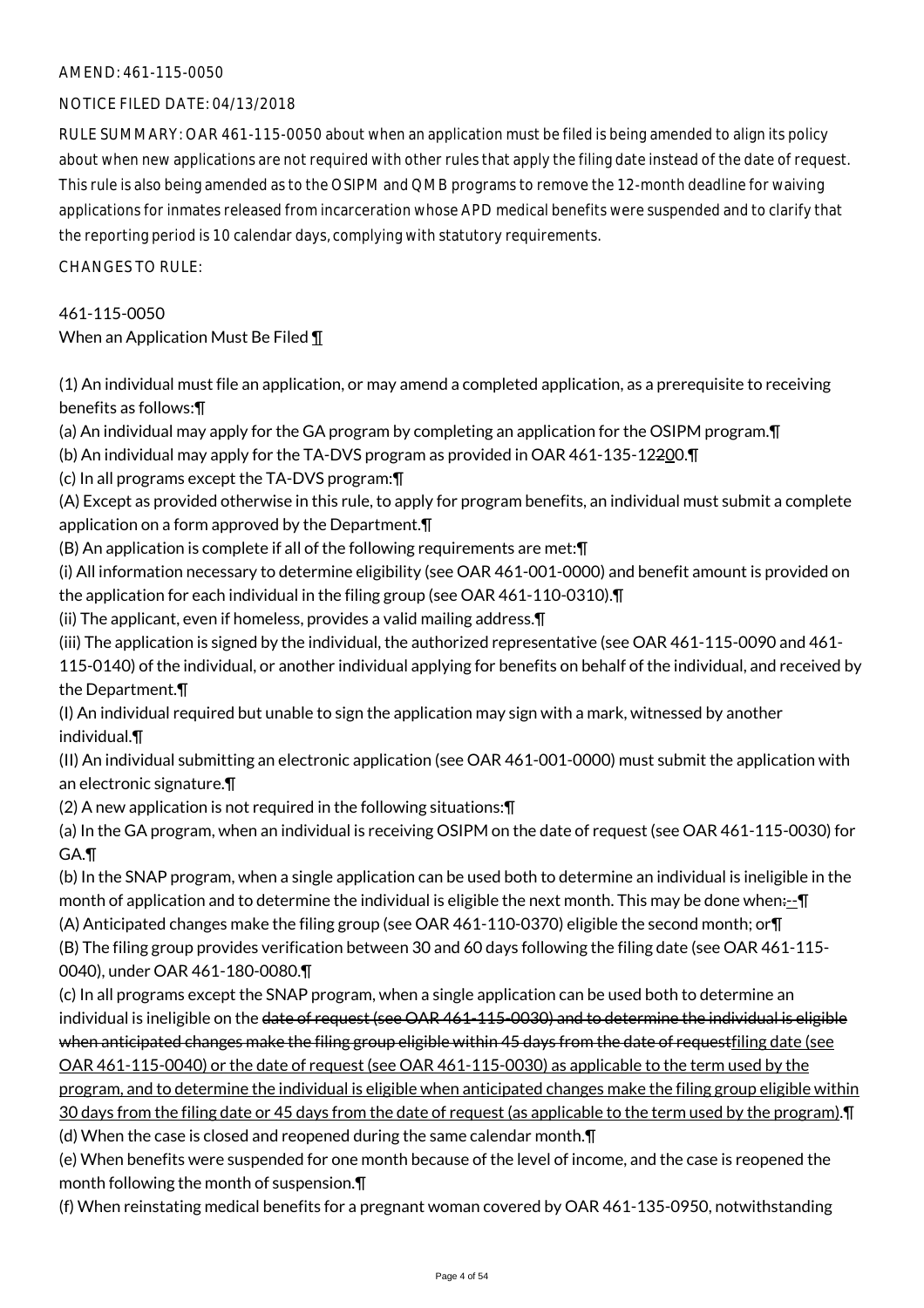subsection (g) of this section.¶

(g) In the ERDC program, when a case closed during the certification period (see OAR 461-001-0000) and the individual reports a change in circumstances prior to the end of the month following the closure and the reported change will make the individual eligible.¶

(h) In the OSIPM and QMB programs, when the medical benefits of an individual are suspended because the individual lives in a public institution (see OAR 461-135-0950), if the inmate is released within 12 months of admission and the inmate provides notification to the Department Department is notified within 10 calendar days of the release.¶

(i) In the REF, TA-DVS, and TANF programs, when a single application can be used both to determine an individual is ineligible in the month of application and to determine the individual is eligible the next month. This may be done when -¶

(A) Anticipated changes make the filing group (see OAR 461-110-0330 and OAR 461-110-0430) eligible in the following month; or ¶

(B) Amending a current application if the information is sufficient to determine eligibility; otherwise a new application is required.¶

(3) When an individual establishes a new date of request prior to the end of the month following the month of case closure, unless the Department determines a new application is required, a new application is not required in the following situations:¶

(a) In the OSIPM program, when the individual's case closed due to failure to make a liability payment required under OAR 461-160-0610.¶

(b) In the OSIPM-EPD program, when the individual's case closed due to failure to make a participant fee payment required under OAR 461-160-0800.¶

(4) A new application is required to add a newborn child (see OAR 461-001-0000) to a benefit group (see OAR 461-110-0750) according to the following requirements:¶

(a) In the ERDC and SNAP programs, an application is not required to add the child to the benefit group.¶ (b) In the OSIPM, QMB, and REFM programs, an additional application is not required to add an assumed eligible newborn (see OAR 461-135-0010) to a benefit group currently receiving Department medical program benefits.¶ (c) In the TANF program:¶

(A) A new application is not required if the child is listed on the application as "unborn" and there is sufficient information about the child to establish its eligibility.¶

(B) A new application is required if the child is not included on the application as "unborn."¶

(d) In all programs other than ERDC, QMB, REF, REFM, SNAP, and TANF, an application is required.¶

(5) A new application is required to add an individual, other than a newborn child, to a benefit group according to the following requirements:¶

(a) In the ERDC and SNAP programs, a new application is not required.¶

(b) In the REF, REFM, and TANF programs, an individual may be added by amending a current application if the information is sufficient to determine eligibility; otherwise a new application is required.¶

(c) In all programs other than the ERDC, REF, REFM, SNAP, and TANF programs, a new application is required.¶ (6) An individual whose TANF grant is closing may request ERDC orally or in writing.¶

(7) Except for an applicant for the OSIPM, QMB, or SNAP program, an individual may change between programs

administered by the Department using the current application if the following conditions are met:¶

(a) The individual makes an oral or written request for the change.¶

(b) The Department has sufficient evidence to determine eligibility and benefit level for the new program without a new application.¶

(c) The program change can be effected while the individual is eligible for the first program.¶

(8) In the OSIP, OSIPM, and QMB programs, a new application is not required to redetermine eligibility if the following conditions are met:¶

(a) The individual is currently receiving benefits from one of these programs.¶

(b) The Department has sufficient evidence to redetermine eligibility for the same program or determine eligibility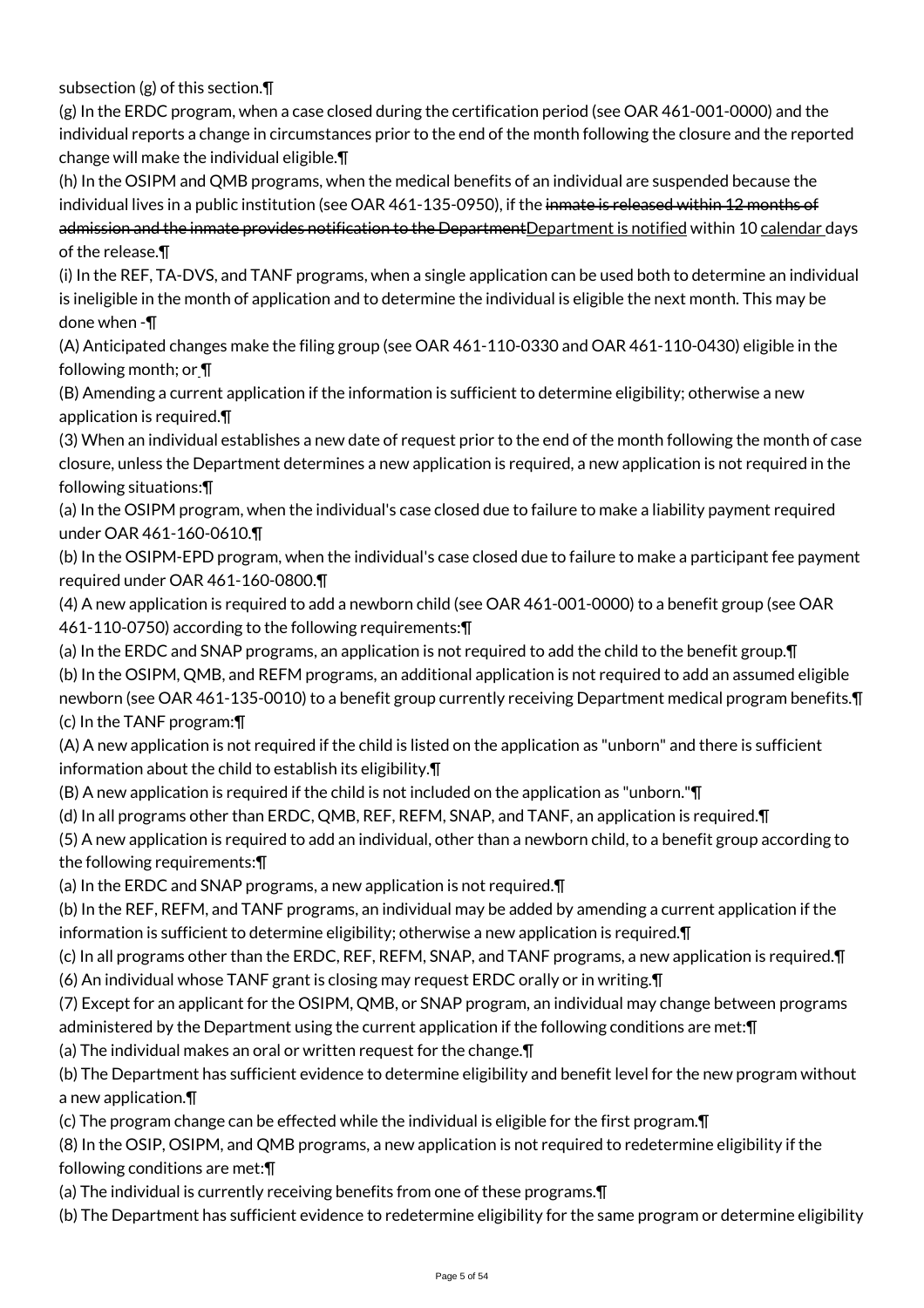for the new program without a new application or by amending the current application.

Statutory/Other Authority: ORS 329A.500, 409.050, 411.060, 411.070, 411.404, 411.706, 411.816, 412.014, 412.049, 413.085, 414.025, 414.685

Statutes/Other Implemented: ORS 409.01329A.500, 409.0510, 411.060, 411.070, 411.117, 411.404, 411.447. 411.704, 411.706, 411.816, 412.0149, 4132.08549, 414.025, 414.041, 414.231, 414.685, 414.839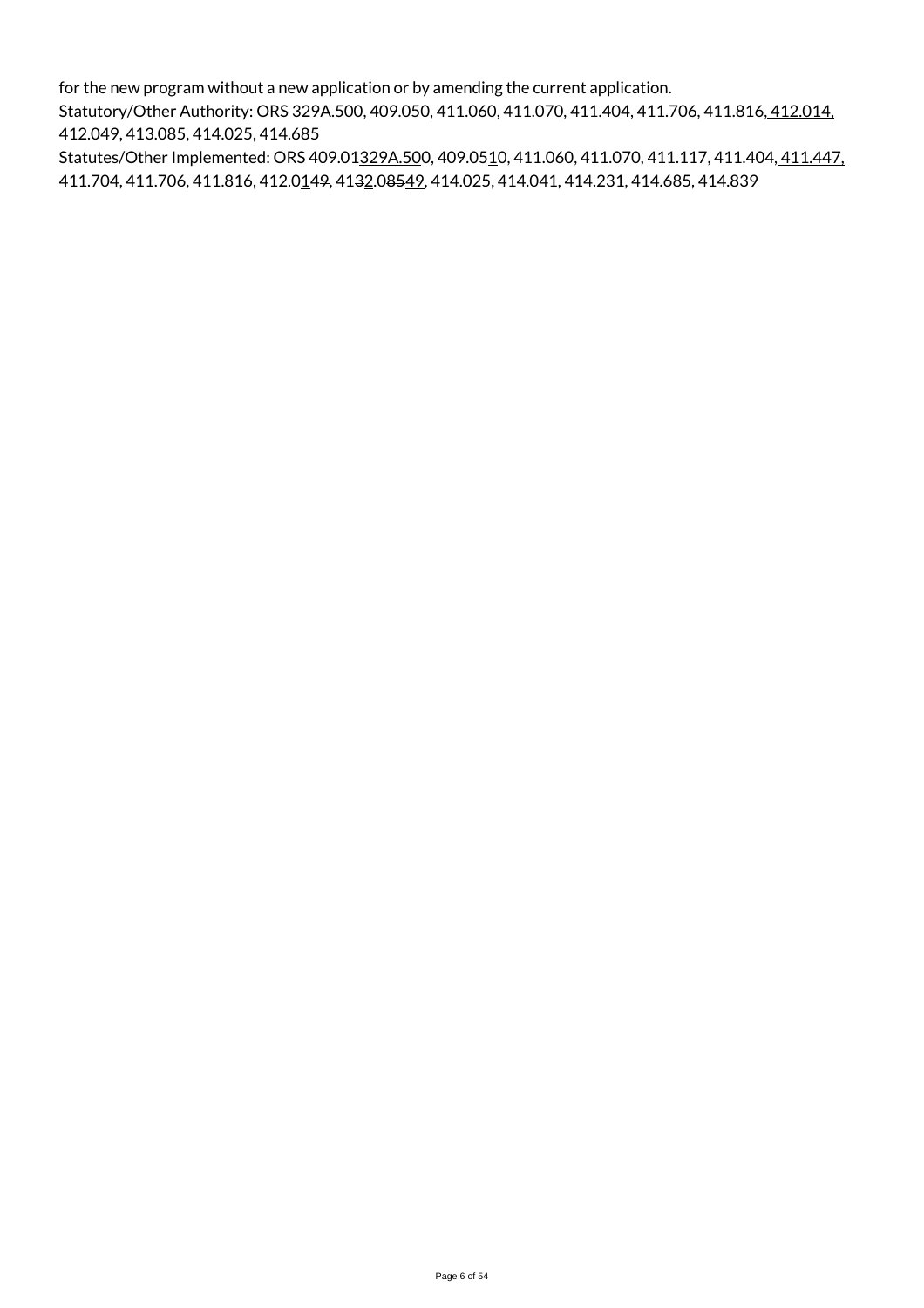## NOTICE FILED DATE: 04/13/2018

RULE SUMMARY: OAR 461-115-0704 about required verification of citizenship and alien status in the OSIP, OSIPM, and QMB programs is being amended to state that citizenship or qualified alien status must be verified at initial application, when changes are reported, and when the Department has received reliable information indicating a potential change. This clarifies when verification is required at redetermination, consistent with federal policy.

CHANGES TO RULE:

## 461-115-0704

Required Verification of Citizenship and Alien Status; OSIP, OSIPM, and QMB

In the OSIP, OSIPM, and QMB programs:¶

(1) The Department must verify an individual's declaration of citizenship or qualified alien status (see OAR 461- 120-0130):¶

(a) At initial application; ¶

(b) When a change is reported; and ¶

(c) When the Department has received reliable information indicating a potential change in the individual's citizenship or qualified alien status.¶

(2) The Department must verify citizenship through one of the following:¶

(a) A U.S. passport, including a U.S. Passport Card issued by the Department of State, without regard to any expiration date as long as such passport or card was issued without limitation.¶

(b) A Certificate of Naturalization.¶

(c) A Certificate of U.S. Citizenship.¶

(d) A valid state-issued driver's license if the state issuing the license requires proof of U.S. citizenship, or obtains and verifies a Social Security Number from the applicant who is a citizen before issuing such license.¶

(e) Documentary evidence issued by a federally-recognized Indian tribe identified in the Federal Register by the Bureau of Indian Affairs within the U.S. Department of the Interior, and including tribes located in a state that has an international border, which:¶

(A) Identifies the federally recognized Indian tribe that issued the document;¶

(B) Identifies the individual by name; and¶

(C) Confirms the individual's membership, enrollment, or affiliation with the tribe.¶

(f) Documents described in subsection (e) of this section include, but are not limited to:¶

(A) A tribal enrollment card.¶

(B) A Certificate of Degree of Indian Blood.¶

(C) A tribal census document.¶

(D) Documents on tribal letterhead, issued under the signature of the appropriate tribal official, that meet the requirements of subsection (e) of this section.¶

(g) A data match with the Social Security Administration.¶

(3) If an individual does not provide documentary evidence from the list in section (2) of this rule, the following must be accepted as satisfactory evidence to establish citizenship if also accompanied by an identity document listed OAR 461-115-0700(6):¶

(a) A U.S. public birth certificate showing birth in one of the 50 states, the District of Columbia, Guam, American Samoa, Swain's Island, Puerto Rico (if born on or after January 13, 1941), the Virgin Islands of the U.S. or the CNMI (if born after November 4, 1986 (CNMI local time)). The birth record document may be issued by a state, commonwealth, territory, or local jurisdiction. If the document shows the individual was born in Puerto Rico or the Northern Mariana Islands before the applicable date referenced in this paragraph, the individual may be a collectively naturalized citizen. The following will establish U.S. citizenship for collectively naturalized individuals:¶

(A) Puerto Rico: Evidence of birth in Puerto Rico and the applicant's statement that the applicant was residing in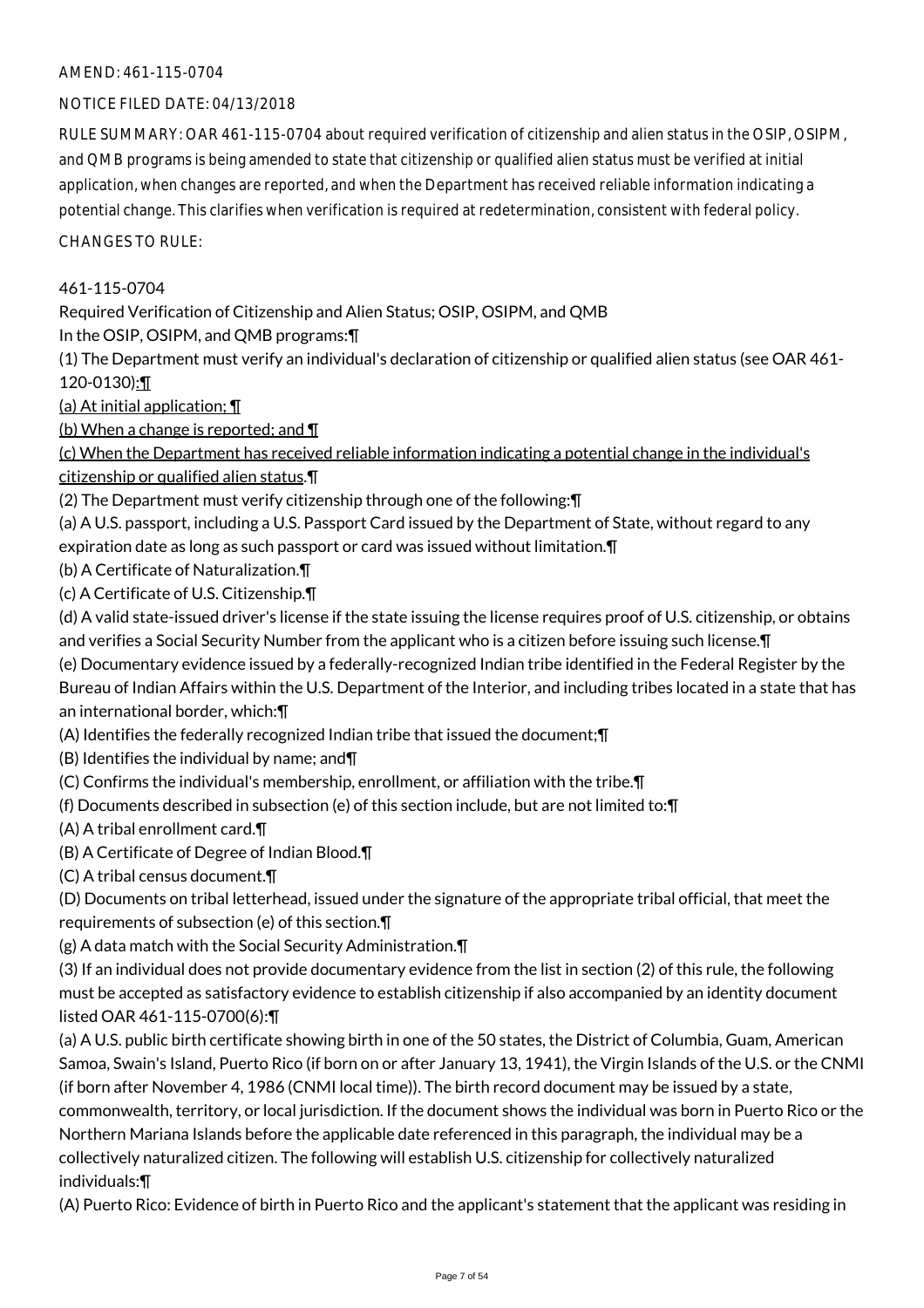the U.S., a U.S. possession, or Puerto Rico on January 13, 1941.¶

(B) Northern Mariana Islands (NMI) (formerly part of the Trust Territory of the Pacific Islands (TTPI)):¶ (i) Evidence of birth in the NMI, TTPI citizenship and residence in the NMI, the U.S., or a U.S. territory or possession on November 3, 1986 (NMI local time) and the applicant's statement that the applicant did not owe allegiance to a foreign State on November 4, 1986 (NMI local time).¶

(ii) Evidence of TTPI citizenship, continuous residence in the NMI since before November 3, 1981 (NMI local time), voter registration before January 1, 1975, and the applicant's statement that the applicant did not owe allegiance to a foreign State on November 4, 1986 (NMI local time).¶

(iii) Evidence of continuous domicile in the NMI since before January 1, 1974, and the applicant's statement that the applicant did not owe allegiance to a foreign State on November 4, 1986 (NMI local time). Note: If an individual entered the NMI as a nonimmigrant and lived in the NMI since January 1, 1974, this does not constitute continuous domicile and the individual is not a U.S. citizen.¶

(b) At state option, a cross match with a state vital statistics agency documenting a record of birth.¶

(c) A Certification of Report of Birth, issued to U.S. citizens who were born outside the U.S.¶

(d) A Report of Birth Abroad of a U.S. Citizen.¶

(e) A Certification of Birth in the United States.¶

(f) A U.S. Citizen I.D. card.¶

(g) A Northern Marianas Identification Card issued by the U.S. Department of Homeland Security (or predecessor agency).¶

(h) A final adoption decree showing the child's name and U.S. place of birth, or if an adoption is not final, a statement from a state-approved adoption agency that shows the child's name and U.S. place of birth.¶

(i) Evidence of U.S. Civil Service employment before June 1, 1976.¶

(j) U.S. Military Record showing a U.S. place of birth.¶

(k) A data match with the SAVE Program or any other process established by the Department of Homeland Security to verify that an individual is a citizen.¶

(l) Documentation that a child meets the requirements of section 101 of the Child Citizenship Act of 2000 as amended (8 U.S.C. 1431).¶

(m) Medical records, including, but not limited to, hospital, clinic, or doctor records or admission papers from a nursing facility, skilled care facility, or other institution that indicate a U.S. place of birth.¶

(n) Life, health, or other insurance record that indicates a U.S. place of birth.¶

(o) Official religious record recorded in the U.S. showing that the birth occurred in the U.S.¶

(p) School records, including pre-school, Head Start and daycare, showing the child's name and U.S. place of birth.¶ (q) Federal or state census record showing U.S. citizenship or a U.S. place of birth.¶

(r) If the applicant does not have one of the documents listed in section (2) of this rule subsections (a) through (q) of this section, the applicant may submit an affidavit signed by another individual under penalty of perjury who can reasonably attest to the applicant's citizenship, and that contains the applicant's name, date of birth, and place of U.S. birth. The affidavit does not have to be notarized.¶

(4) The following individuals who make a declaration of citizenship are exempt from the requirement to provide documentary evidence of citizenship:¶

(a) Individuals receiving SSI.¶

(b) Individuals entitled to or enrolled in any part of Medicare.¶

(c) Individuals receiving SSDI.¶

(d) Individuals who are in foster care and who are assisted under Title IV-B of the Act, and individuals who are beneficiaries of foster care maintenance or adoption assistance payments under Title IV-E of the Act.¶

(e) Newborns of an assumed eligible individual (see OAR 461-135-0010).¶

(25) The Department must attempt to verify a declaration by or on behalf of an individual of qualified alien status using an electronic service.¶

(a) Individuals who make a declaration of qualified alien status are exempt from the requirement to provide documentary evidence if they are receiving SSI.¶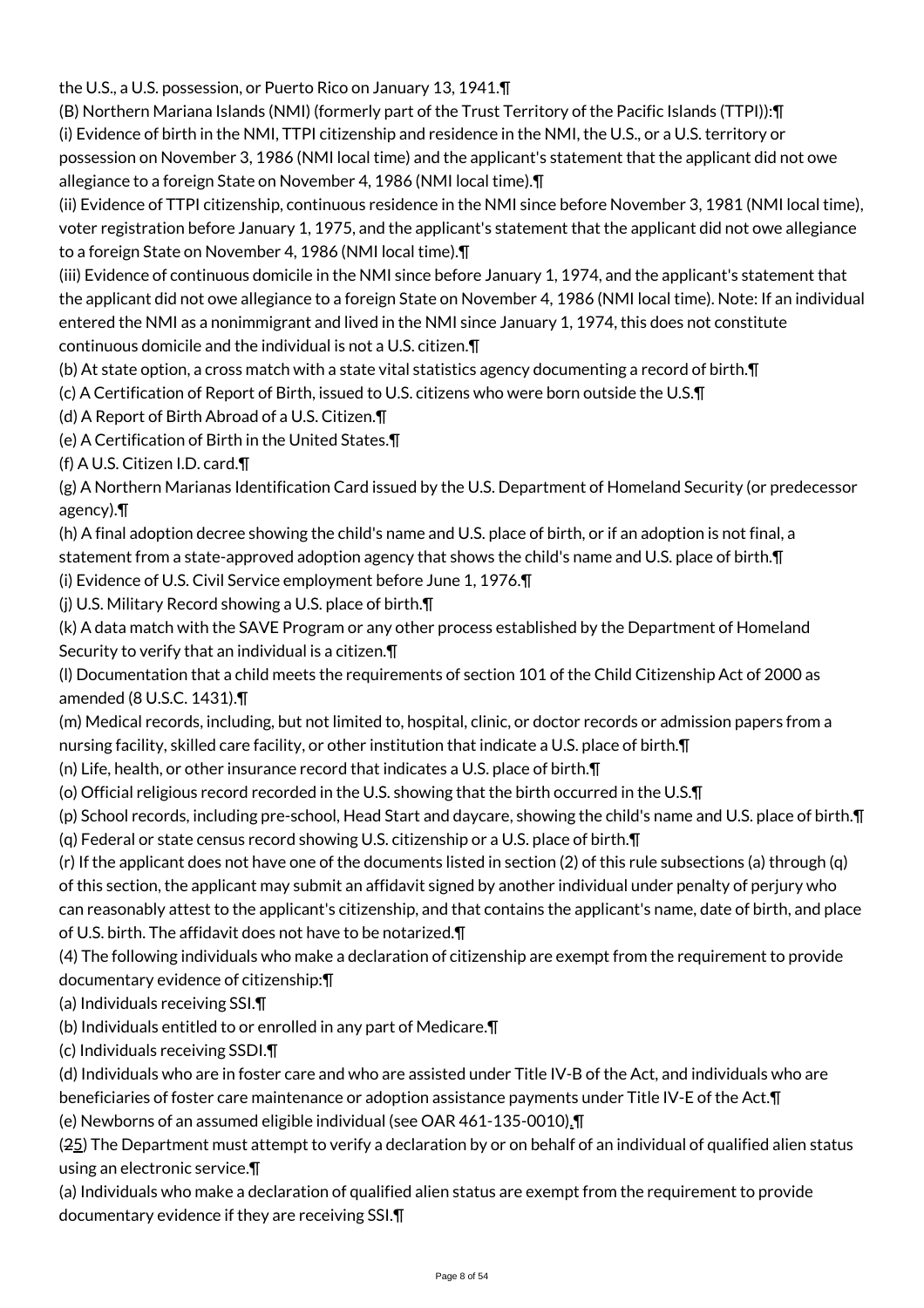(b) The Department must promptly resolve all discrepancies between the electronic information and information provided by the or on behalf of the individual and resubmit corrected information through the electronic service.¶ (c) For purposes of verifying the veteran and active duty exemption from the five-year waiting period (see OAR 461-120-0125), the Department must verify that:¶

(A) The individual is an honorably discharged veteran.¶

(B) The individual is in active military duty status.¶

(C) The individual is a spouse (see OAR 461-001-0000), unmarried dependent child, or an un-remarried surviving spouse of an individual qualifying for this waiting period exemption.¶

(D) If the Department is unable to verify such status, the Department may accept self-attestation (see OAR 461- 115-0700).¶

(6) Individuals who declare non-qualified or undocumented alien status and who meet the criteria of OAR 461- 135-1070 are not required to present a Social Security Number or verify alien status.¶

(7) The Department must retain a record of having verified citizenship or alien status according to the applicable retention period.¶

(8) Unless a change in citizenship has been reported, the Department may not re-verify or require the individual to re-verify at redetermination or upon a subsequent application following a break in coverage.¶

(9) If the Department cannot promptly verify citizenship or qualified alien status:¶

(a) The Department must provide a reasonable opportunity period (see section (10) of this rule); and may not delay, deny, reduce, or terminate benefits for an individual who is otherwise eligible during the reasonable opportunity period.¶

(b) If a reasonable opportunity period is provided and the individual is otherwise eligible, the Department may approve benefits effective the month of in which the date of request falls.¶

(10) Reasonable opportunity period.¶

(a) The Department must provide a reasonable opportunity period to individuals who declare citizenship or qualified alien status which the Department cannot independently verify.¶

(b) During this period, the Department must continue efforts to verify the individual's citizenship or qualified alien status.¶

(c) Notice of the reasonable opportunity period must be sent that is accessible to those with limited English proficiency and individuals with disabilities.¶

(d) The Department must assist individuals declaring citizenship who do not have an SSN with obtaining an SSN and attempt to verify citizenship once it is obtained.¶

(e) The Department must provide the individual with information about how to contact the electronic data source so that the individual can try to resolve inconsistencies that prevented electronic verification and then pursue electronic verification once the individual reports the inconsistencies have been resolved.¶

(f) The reasonable opportunity period begins on the date the reasonable opportunity period notice is received by the individual, which is considered to be five days after the date of the notice, unless the individual can show that the individual did not receive the notice within the five-day period.¶

(g) The reasonable opportunity period ends either when the Department verifies citizenship or qualified alien status, or 90 days from the date the notice is received, whichever is earlier (and may be extended if individual is making a good faith effort or the Department needs more time).¶

(h) If the reasonable opportunity period ends and the verification has not been received, the Department must take action within 30 days to terminate eligibility.

Statutory/Other Authority: 413.085, 414.685, ORS 409.050, 411.060, 411.402, 411.404, 411.706, 413.085, 414.685

Statutes/Other Implemented: 413.085, 414.685, 409.010, 414.839ORS 409.010, 411.060, 411.402, 411.404, 411.7060, 411.404, 411.70, 413.085, 414.685, 414.839, 42 CFR 435.956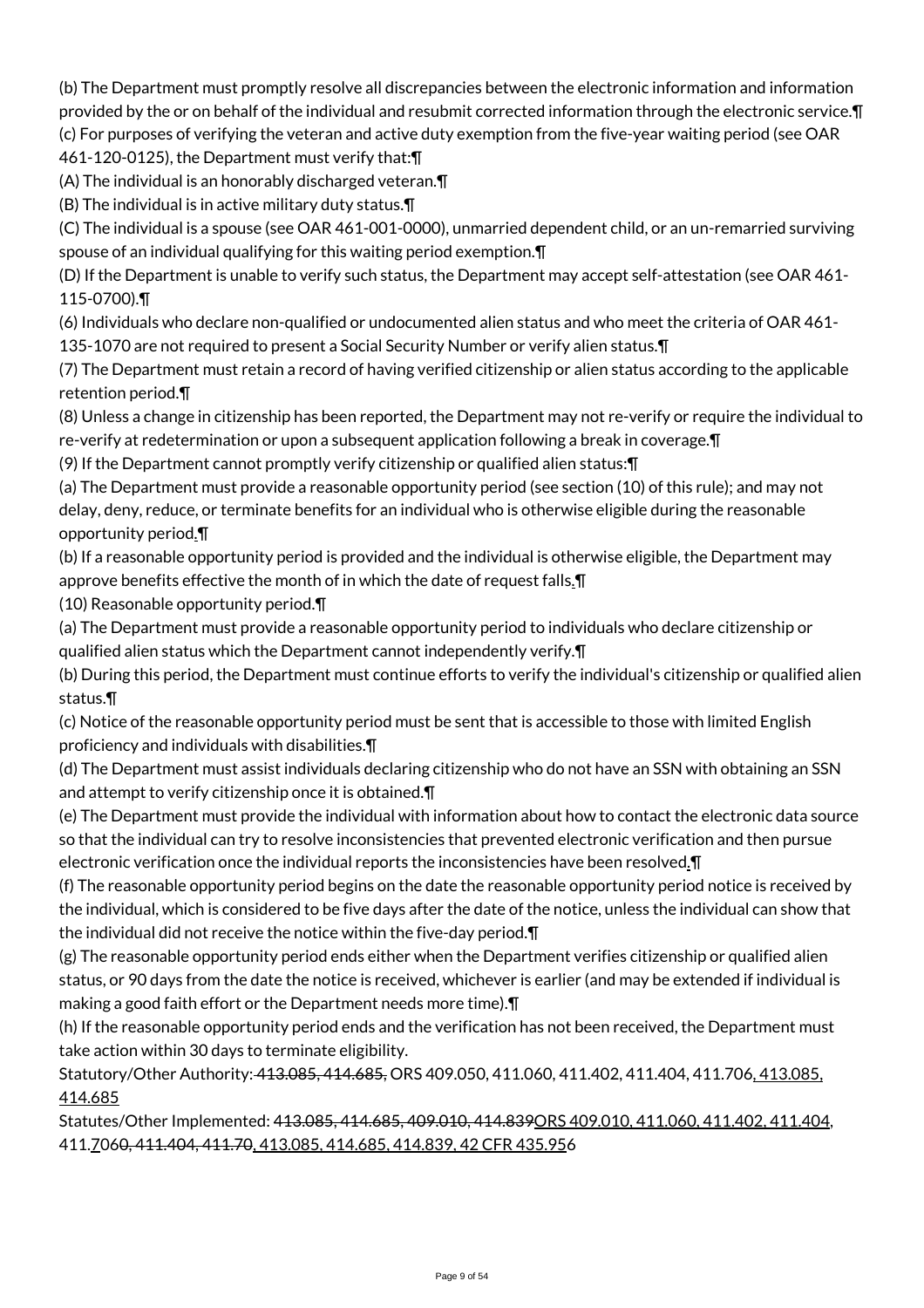## NOTICE FILED DATE: 04/13/2018

RULE SUMMARY: OAR 461-120-0330 about the requirement to pursue assets is being amended to remove the requirement to convert pension and retirement plans to income to meet eligibility requirements in the OSIP, OSIPM, and QMB programs. This change relieves the burden on individuals with very small retirement accounts and fits with the capabilities of the Integrated Eligibility system.

CHANGES TO RULE:

# 461-120-0330

Requirement to Pursue Assets ¶

(1) In all programs except the ERDC and SNAP programs, an individual must make a good faith effort to obtain any asset (other than support and medical coverage, which are covered in OAR 461-120-0340 and 461-120-0345, respectively) to which the individual has a legal right or claim, except as follows:¶

(a) A parent (see OAR 461-001-0000) or caretaker relative (see OAR 461-001-0000) who is exempt from participation in the JOBS program is not required to apply for unemployment insurance benefits.¶

(b) Except as specified by law, an individual applying for or receiving any program benefits from the Department is not required to apply for other programs it administers or for supplemental security income (SSI). [T

(c) An individual applying for the EA program is required to pursue, obtain, and use an asset only if the asset can be made available in time to meet the emergent need.¶

(d) An individual is not required to borrow money.¶

(e) An individual is not required to make a good faith effort to obtain any asset if the individual can show good cause for not doing so. Good cause means a circumstance beyond the ability of the individual to control.¶ (f) In the REF and REFM programs, an individual is not required to pursue assets that remain in their country of origin.¶

(g) An individual is not required to make a good faith effort to obtain an asset if it will put the individual at further risk of current or future domestic violence (see OAR 461-001-0000).¶

(2) In all programs except the ERDC, OSIP, OSIPM, QMB, and SNAP programs:¶

(a) The effect of failing to comply with this rule is that everyone in the filing group is ineligible. In addition, when a REF, SFPSS, or TANF program payment ends due to the penalty described in this subsection, eligibility for and the level of SNAP benefits are determined as if the individual were receiving benefits without the effects of this rule.¶ (b) The penalty provided by subsection (2)(a) of this rule is effective until all members of the filing group comply with the requirements of section (1) of this rule.¶

(3) In the OSIP, OSIPM, and QMB programs:¶

(a) If aAn individual is eligible for monthly or periodic payments from a retirement or pension plan (see OAR 461-145-0380), the individual must apply for those benefits to be eligible for OSIP, OSIPM, and QMB program benefits. This requirement does not apply to a non-applying spouse (see OAR 461-001-0000).¶

(A) When an individual can choose a lump sum or monthly or periodic payments, the individual must choose monthly or periodic payments; and if the individual can choose between monthly or periodic payments, the individual must choose monthly payments.¶

(B) The individual must select the option that:¶

(i) Provides payments commencing on the earliest possible date; and¶

(ii) Completes paymentsineligible for benefits if the individual fails to comply within the actuarial life expectancy, as published in the Periodic Life Table of the Chief Actuary of the Social Security Administration of the individual requirements of this rule.¶

 $(E_1)$  WThere an application has been made for a lump sum withdrawal of the monies on which a potential annuitization is based and the benefit source permits the individual to change the individual's decision and apply for the annuitization, the individual must pursue the change to be eligible for medical benefits. If the benefit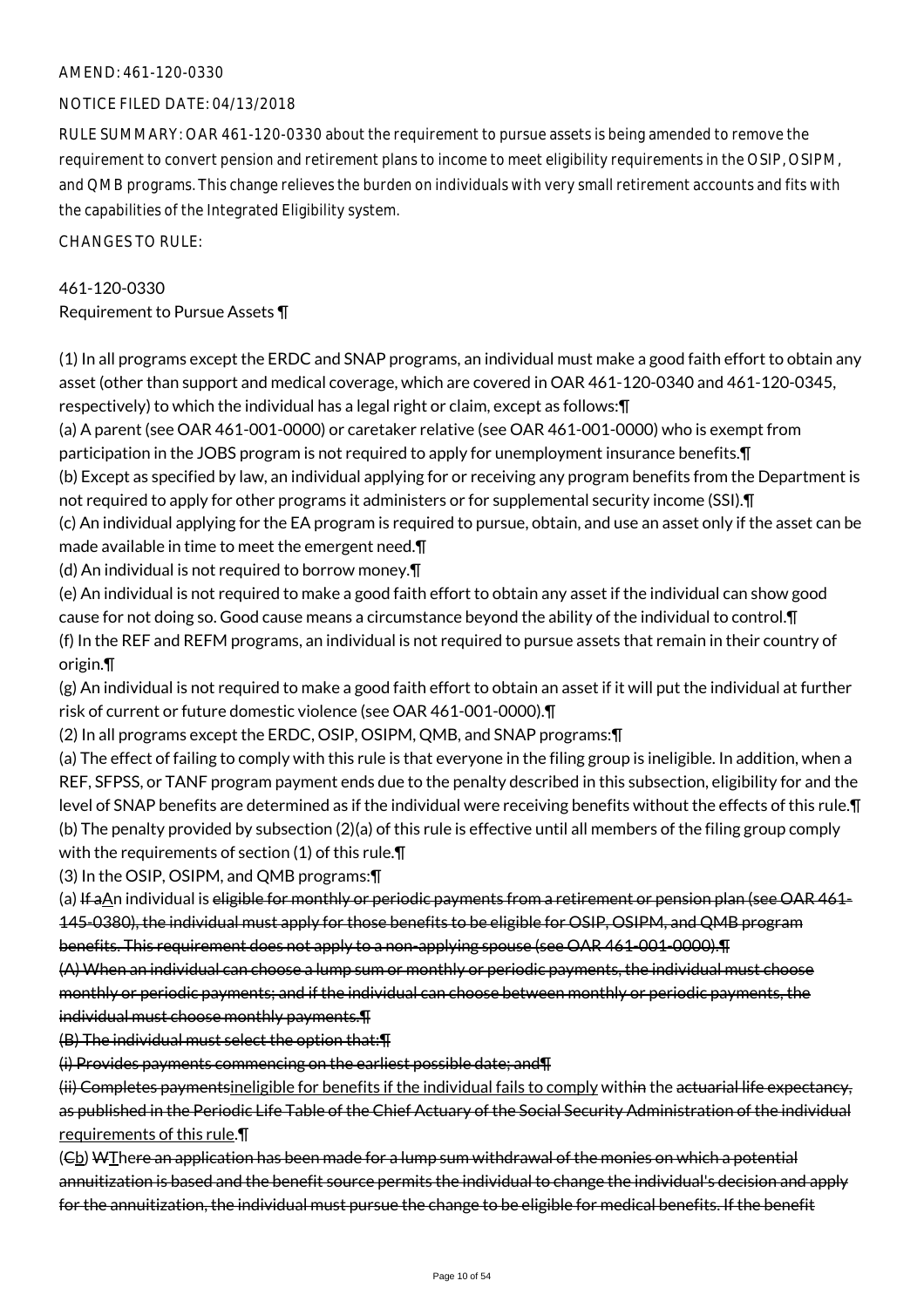source does not permit such a change, accept the individual's word that the decision is irreversible, absent evidence to the contrary.¶

(D) An individual is not required to file when only a lump sum payment is available. See OAR 461-145-0380 for information on the treatment of such plans.¶

(b) An individual is ineligible for benefits until one of the following occurs, whichever is earlier:¶

(A) The individual complies with the requirements of section (1) of this rule and subsection (a) of this section.¶

(B) The individual cashes out or closes the retirement or pension plan. The proceeds would then be evaluated as a resource under the applicable rule for the specific asset penalty provided by subsection (a) of this section is

effective until the individual complies with the requirements of section (1) of this rule.

Statutory/Other Authority: ORS 409.050, 411.060, 411.070, 411.087, 411.404, 411.706, 411.816, 412.006, 412.014, 412.024, 412.049, 412.124, 414.2313.085, 414.231, 414.685

Statutes/Other Implemented: ORS 409.010, 411.060, 411.070, 411.087, 411.404, 411.706, 411.816, 412.006, 412.014, 412.024, 412.049, 412.124, 414.231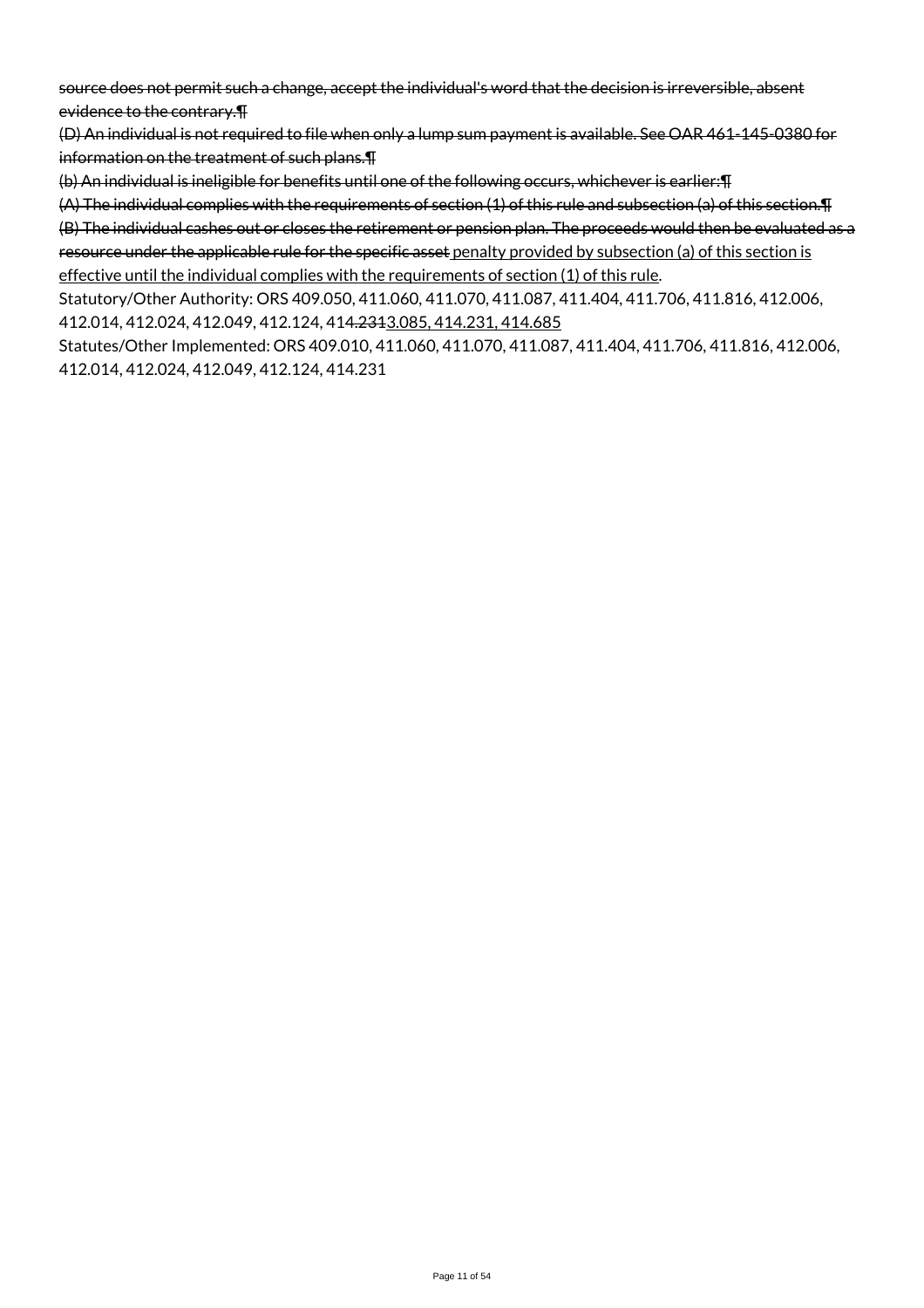## NOTICE FILED DATE: 04/13/2018

RULE SUMMARY: OAR 461-135-0010 about assumed eligibility for medical programs is being amended to remove the requirement to pursue assets from assumed eligibility requirements for the QMB-BAS program and to indicate that all of the requirements set forth in OAR 461-120-0345 apply to the assumed eligibility requirements for the QMB-BAS program, not just the requirement to pursue medical insurance. These changes make the rule consistent with the assumed eligibility requirements for the OSIPM program and the only assumed-eligible individuals for QMB are SSI recipients, who are also assumed eligible for OSIPM.

CHANGES TO RULE:

## 461-135-0010

## Assumed Eligibility for Medical Programs ¶

(1) This rule sets out when a client is assumed eligible for certain medical programs because the client receives or is deemed to receive benefits of another program.¶

(2) A pregnant woman who is eligible for and receiving benefits the day the pregnancy ends is assumed eligible for the OSIPM program until the last day of the calendar month in which the 60th day after the last day of the pregnancy falls.¶

(3) A pregnant woman who was eligible for and receiving medical assistance under the OSIPM program or OCCS Medical Programs (see OAR 461-001-0000) and becomes ineligible while pregnant is assumed eligible for Medicaid and can continue to receive OSIPM or OCCS Medical Programs benefits until the last day of the calendar month in which the 60th day after the last day of the pregnancy falls.¶

(4) A child (see OAR 461-001-0000) born to a mother eligible for and receiving OSIPM benefits is assumed eligible for medical benefits under this section until the end of the month the child turns one year of age.¶ (5) The individuals described in subsection (a) and (b) of this section are assumed eligible for OSIPM (except

OSIPM-EPD) unless subsection (c), (d), or (e) of this section applies:¶

(a) A recipient of SSI benefits who meets all non-financial requirements for the OSIPM program except citizen and non-citizen status. SSI recipients are presumed to meet all citizen and non-citizen status requirements for the OSIP program .¶

(b) An individual deemed eligible for SSI under Sections 1619(a) or (b) of the Social Security Act (42 U.S.C. 1382h(a) or (b)), which cover individuals with disabilities whose impairments have not changed but who have become gainfully employed and have continuing need for OSIPM. Individuals deemed eligible for SSI under Sections 1619(a) or (b) of the Social Security Act are assumed to meet all citizen and non-citizen status requirements for the OSIPM program.¶

(c) An individual described in subsection (a) or (b) of this section who is in a nonstandard living arrangement (see OAR 461-001-0000) is not eligible for long-term care (see OAR 461-001-0000) services if the individual would otherwise be ineligible for OSIPM due to a disqualifying transfer of assets (OAR 461-140-0210 to 461-140-0300 regulate the effect of a transfer of assets on a client).¶

(d) An individual described in subsection (a) or (b) of the section who is in a nonstandard living arrangement is not assumed eligible for long-term care services if countable (see OAR 461-001-0000) resources exceed the limit after performing the calculation under OAR 461-160-0580.¶

(e) An individual described in subsection (a) or (b) of the section who does not meet the requirements of OAR 461- 120-0345 or the residency requirements (see OAR 461-120-0010) is not assumed eligible for OSIPM.¶ (6) For the purposes of this section the definition of a "child" means an unmarried individual under age 19 and

includes natural, step, and adoptive children. A child found eligible for OSIPM is assumed eligible until the end of the twelfth month following the determination of the child's OSIPM eligibility or redetermination of eligibility unless the child:¶

(a) No longer meets the definition of a child given in this section;¶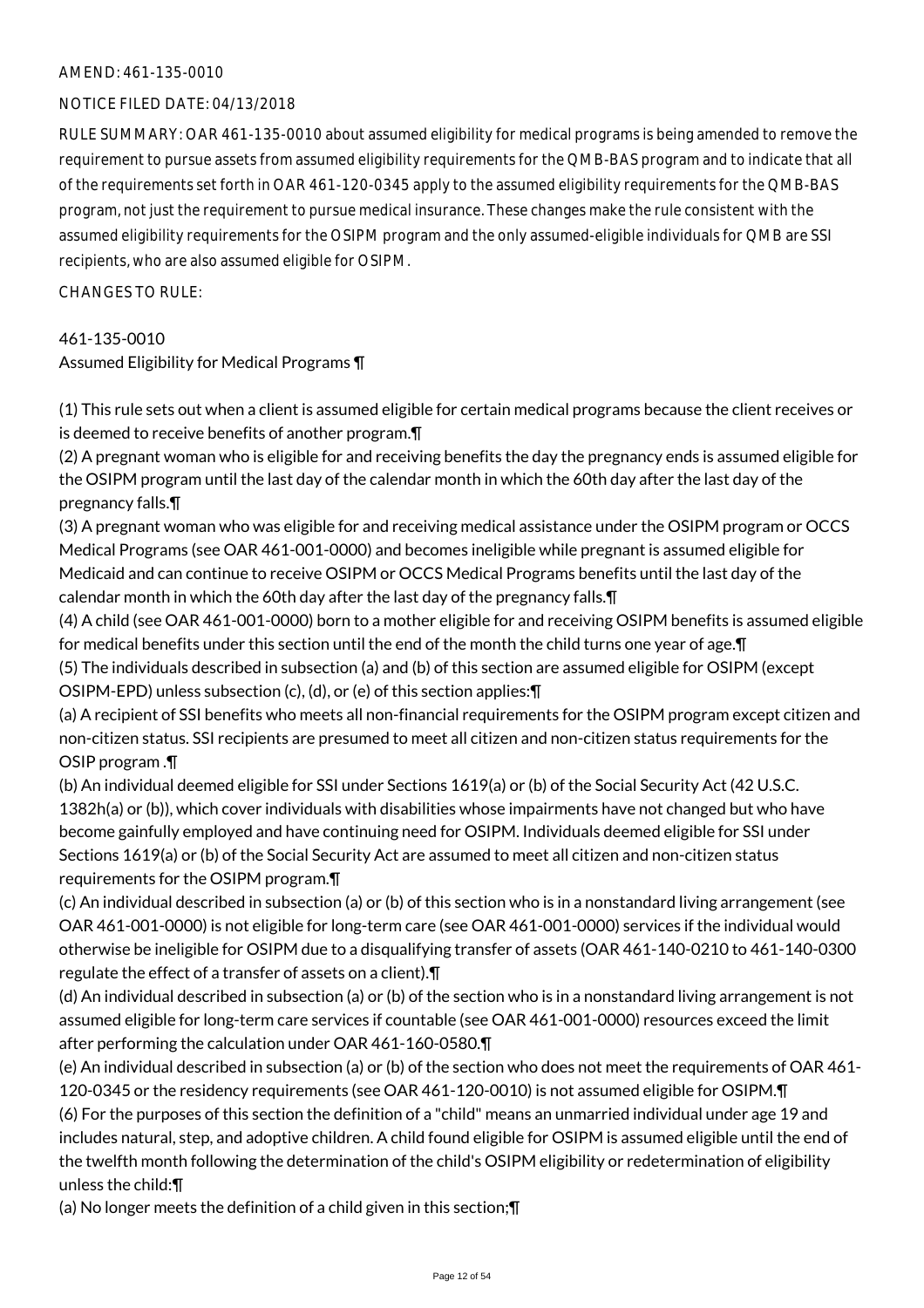(b) Moves out of state;¶

(c) Voluntarily ends benefits; or¶

(d) Is eligible for any other Medicaid program that provides OHP Plus benefits.¶

(7) A client who receives both benefits under Part A of Medicare and SSI benefits is assumed eligible for the QMB-BAS program unless the individual does not meet the pursuit of assets requirements (see OAR 461-120-0330), the health care coverage requirements (seerequirements of OAR 461-120-0345), or the residency requirements (see OAR 461-120-0010).

Statutory/Other Authority: ORS 409.050, 411.060, 411.070, 411.404, 4123.04985, 414.685 Statutes/Other Implemented: ORS 409.010, 411.060, 411.070, 411.404, 412.049, 414.025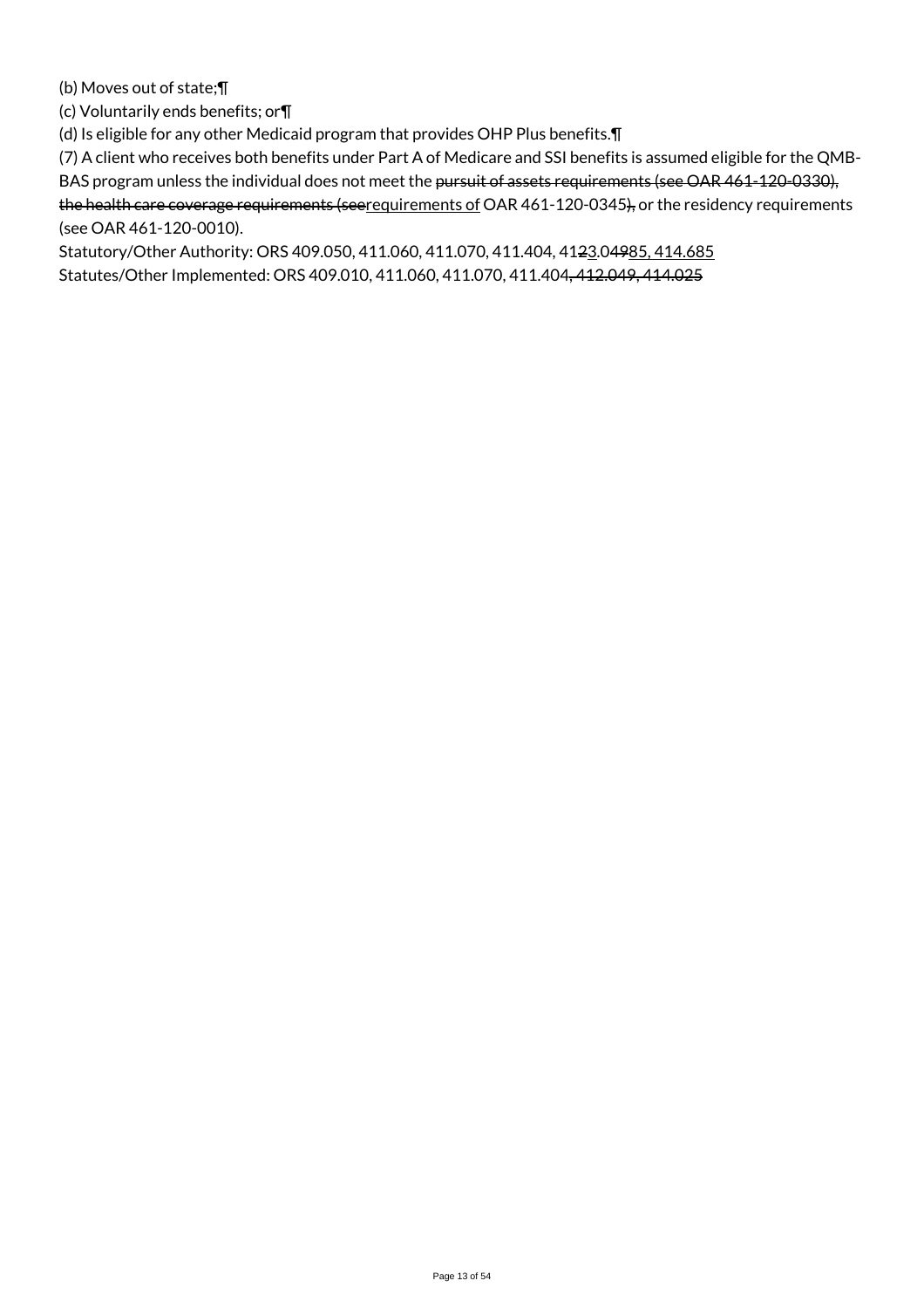## ADOPT: 461-135-0755

## NOTICE FILED DATE: 04/13/2018

RULE SUMMARY: OAR 461-135-0755 about individuals residing in a 24-hour mental health residential care setting is being adopted to set out specific requirements for these individuals, including the income standard that applies to their eligibility. This amendment is part of a larger group of rule changes to align Department policy for these individuals with federal requirements.

CHANGES TO RULE:

#### 461-135-0755

Individuals Residing in a 24-Hour Mental Health Residential Care Setting; OSIPM

In the OSIPM program, an individual who meets both of the requirements below is subject to the OSIPM income limit specified in OAR 461-155-0250(6):¶

(1) The individual resides in a 24-hour mental health residential care setting, such as an adult foster home,

residential treatment home, residential treatment facility, or a secure treatment facility.¶

(2) The individual does not meet the income requirements for OSIPM under sections (3) or (5) of OAR 461-155- 0250.

Statutory/Other Authority: ORS 409.050, 411.060, 411.404, 413.085, 414.685 Statutes/Other Implemented: ORS 409.010, 411.060, 411.404, 42 CFR 435.219, 42 CFR 435.726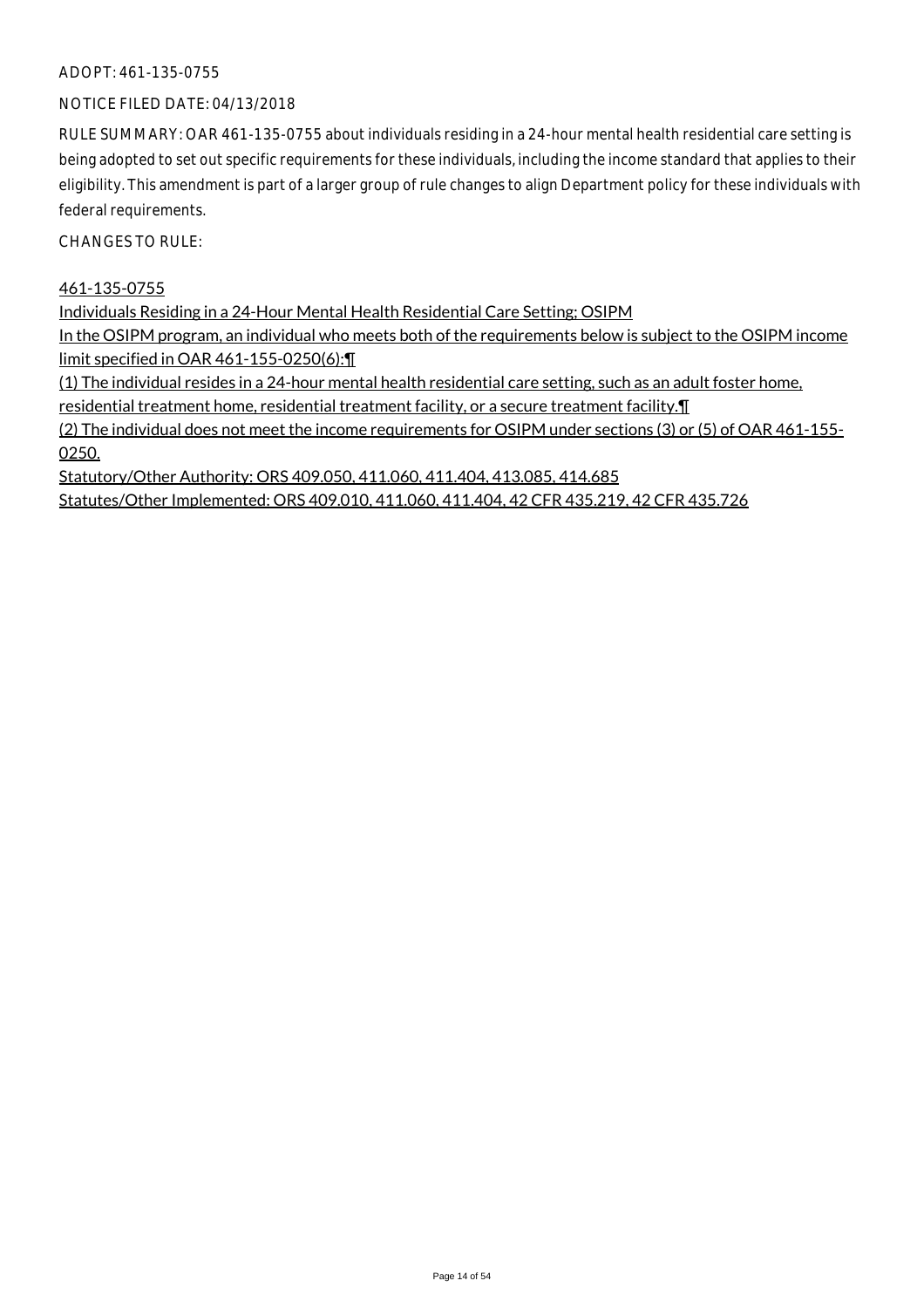## NOTICE FILED DATE: 04/13/2018

RULE SUMMARY: OAR 461-135-0835 about limits on estate claims is being amended to use defined terms consistently, clarifying the rule. This rule is also being amended to limit when claims include benefits provided while an individual was under 55 years of age, consistent with limits on the Department's authority. This rule is being further amended to revise what happens with respect to first party special needs trust with a payback provision that must reimburse any state when the trust is terminated early or the original beneficiary dies. Only certain administrative wrapping up costs are paid before any state that provided medical assistance to the original beneficiary. Conservator or trustee fees for the month of death and prior month are considered administrative wrapping up costs. Trustee fees after the month of death must be reasonable and approved by the Department. Conservator fees after the date of death must be approved by the court after the Department has had notice and an opportunity to object. The amendment also includes examples of certain expenses that are expressly prohibited before the any state is reimbursed. These changes for trusts are consistent with SSA guidance.

CHANGES TO RULE:

461-135-0835 Limits on Estate Claims ¶

(1) The Estate Administration Unit is designated and authorized to administer the estate recovery program for the Oregon Health Authority and the Department of Human Services, and to present and file claims for payment. The Manager and Assistant Manager of the Estate Administration Unit, Estate Administrators, Assistant Estate Administrators, and Accounts Receivable Specialist are authorized to present, file, and resolve claims for the Estate Administration Unit. The Manager or Assistant Manager may designate other individuals to present, file, or resolve claims. This rule sets out some of these claims.¶

(2) For the OSIP program (see OAR 461-101-0010):¶

(a) The amount of any payments or benefits, including an overpayment (see OAR 461-195-0501), are a claim against the probate estate (see OAR 461-135-0832) of any deceased recipient.¶

(b) The claim for correctly paid payments or benefits under OSIP are deferred until the death of the spouse (see OAR 461-001-0000) or domestic partner (see OAR 461-135-0832), if any, of the deceased recipient.¶

(c) If the deceased recipient has no probate estate, the enforcement of the claim has been deferred, or there are insufficient resources in the probate estate to pay the claim in full, the probate estate of the spouse or domestic partner of the deceased recipient, if any, is charged for any payments or benefits paid under OSIP to the deceased recipient, the spouse, or domestic partner.¶

(d) The claim for correctly paid payments or benefits under OSIP may not be enforced if the deceased recipient is survived by a child under age 21 (see OAR 461-135-0832), a child with a disability (see OAR 461-135-0832), or a child with a visual impairment (see OAR 461-135-0832); and the child survives to the closing of the probate estate.¶

(e) Transfers of real or personal property without adequate consideration, by recipients of payments or benefits under OSIP, are voidable and may be set aside under ORS 411.620.¶

(f) Except when there is a surviving spouse or domestic partner, or a surviving child under age 21, a child with a disability, or a child with a visual impairment, the amount of any payments or benefits provided is a claim against the estate (see OAR 461-135-0832) in any conservatorship proceedings and may be paid pursuant to ORS 125.495.¶

(3) For General Assistance (see OAR 461-135-0832):¶

(a) The amounts of any payments or benefits, including overpayments, are a claim against the probate estate of any deceased recipient. The amount includes the state's monthly contribution, paid prior to January 1, 2014, to the federal government for the recipient's Medicare Part D prescription drug coverage. Effective July 1, 2016, any correctly paid benefits under Oregon Laws 2016, chapter 93, section 1 are excluded, except than an overpayment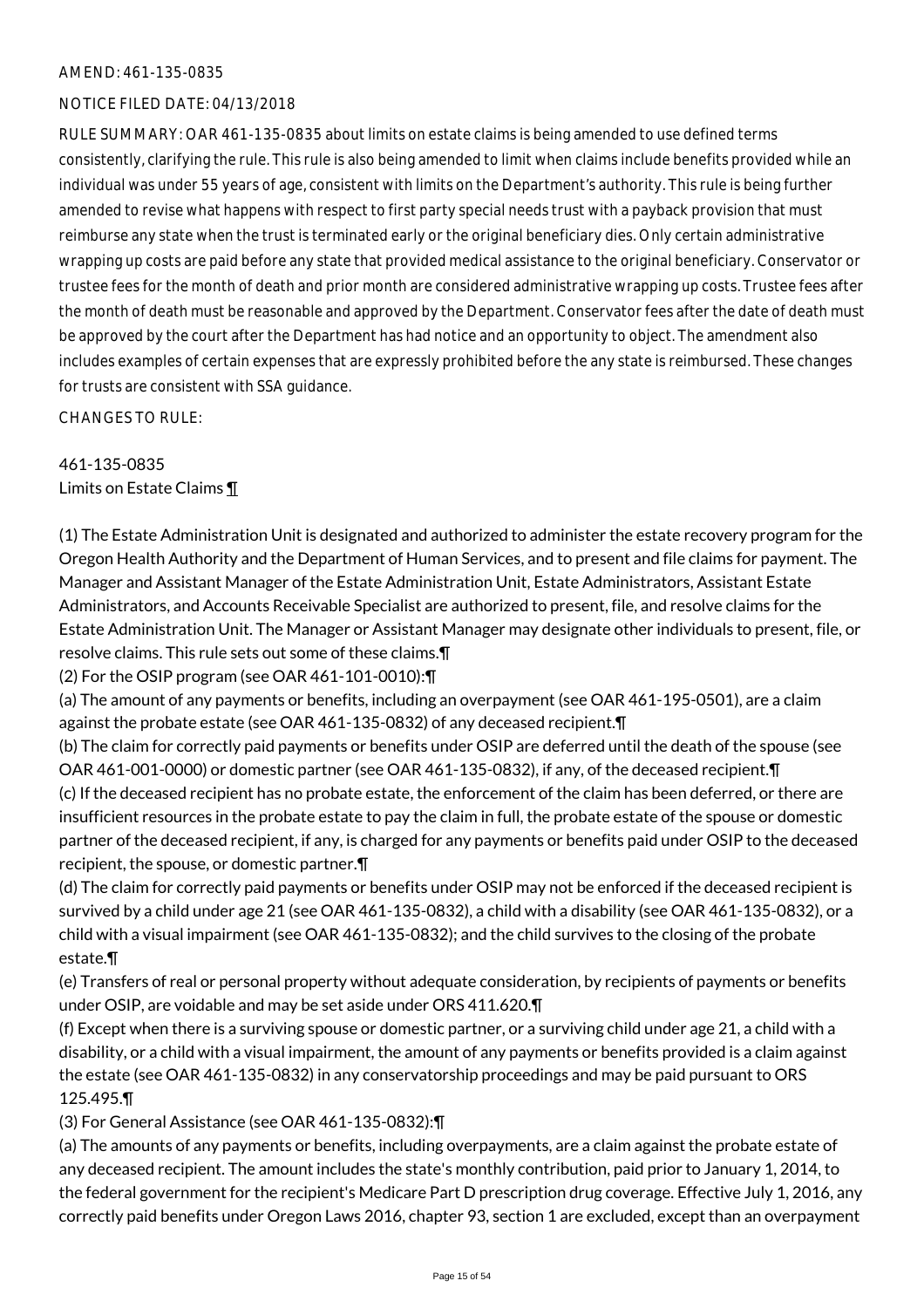of benefits under Oregon Laws 2016, chapter 93, section 1 is included in a claim against the probate estate.¶ (b) The claim for correctly paid payments or benefits under the General Assistance program is deferred until the death of the spouse or domestic partner, if any, of the deceased recipient.¶

(c) If the deceased recipient has no probate estate, the enforcement of the claim has been deferred, or there are insufficient resources in the probate estate to pay the claim in full, then the probate estate of the spouse or domestic partner of the deceased recipient, if any, is charged for any payments or benefits to the deceased recipient, the spouse, or domestic partner.¶

(d) The claim for correctly paid payments or benefits under the General Assistance program may not be enforced if the deceased recipient is survived by a child under age 21, a child with a disability, or a child with a visual impairment; and the child survives to the closing of the probate estate.¶

(e) Except when there is a surviving spouse or domestic partner, or a surviving child under age 21, a child with a disability, or child with a visual impairment, the amount of any assistance paid is a claim against the estate in any conservatorship proceedings and may be paid pursuant to ORS 125.495.¶

(4) For Medical Assistance (MA, as defined in OAR 461-135-0832):¶

(a) In determining the extent of the estate resources subject to the claim of the Department for correctly paid benefits, except as provided in subsection (b) of this section, the Department must disregard resources in an amount equal to the value (see OAR 461-135-0832) of resources excluded in the most recent eligibility determination under OAR 461-160-0855, based on payments received under a qualified partnership policy (see OAR 461-001-0000). The disregard of resources specific to the estate recovery claim applies to MA benefits received after the effective date of the MA eligibility determination in which a qualified partnership policy was considered and approved. The amount of any MA incurred in a prior MA eligibility period where qualified partnership policy benefits were not considered is not subject to the estate resource disregard.¶

(b) There is no disregard of resources under subsection (a) of this section if the recipient, or the spouse of the recipient, at any time transferred the value of the qualified partnership policy excluded resource amount to another individual for less than fair market value prior to the death of the recipient or the recipient's spouse, or exhausted the disregarded resource amount by purchasing things of value to the recipient or the recipient's spouse while either was living.¶

(c) The amount of any incorrectly paid payments or benefits, excluding an administrative error overpayment, are a claim, against the probate estate of any deceased recipient.¶

(d) The claim for correctly paid payments or benefits under MA is deferred until the death of the surviving spouse, if any, of the deceased recipient. After the death of a surviving spouse, the deferred claim of the deceased recipient is a claim against the following assets (see OAR 461-135-0832) or their proceeds in the estate of the spouse. The Department has a claim against the estate of the spouse for medical assistance (see OAR 461-135- 0832) paid to the recipient, but only to the extent that the spouse received property or other assets from the recipient through any of the following:¶

(A) Probate.¶

(B) Operation of law.¶

(e) The claim for correctly paid payments or benefits under MA may not be enforced if the deceased recipient is survived by a child under age 21, a child with a disability, or a child with a visual impairment.¶

(f) For recipients who are not permanently institutionalized (see OAR 461-135-0832)An MA claim in an estate includes:¶

(A) The amount of any payments or benefits paid prior to October 1, 1993 to or on behalf of a recipient 65 years of age or older are a claim against the probate estate of any deceased recipient.¶

(B) The amount of any payments or benefits, paid on or after October 1, 1993 and prior to July 18, 1995, to or on behalf of a recipient 55 years of age or older are a claim against the probate estate of any deceased recipient.¶ (C) The amount of any payments or benefits, paid on or after July 18, 1995 and prior to October 1, 2013, to or on behalf of a recipient 55 years of age or older are a claim against the estate of any deceased recipient. All correctly made payments on or after January 1, 2010 for Medicare cost sharing (see OAR 461-135-0832) are excluded from a claim.¶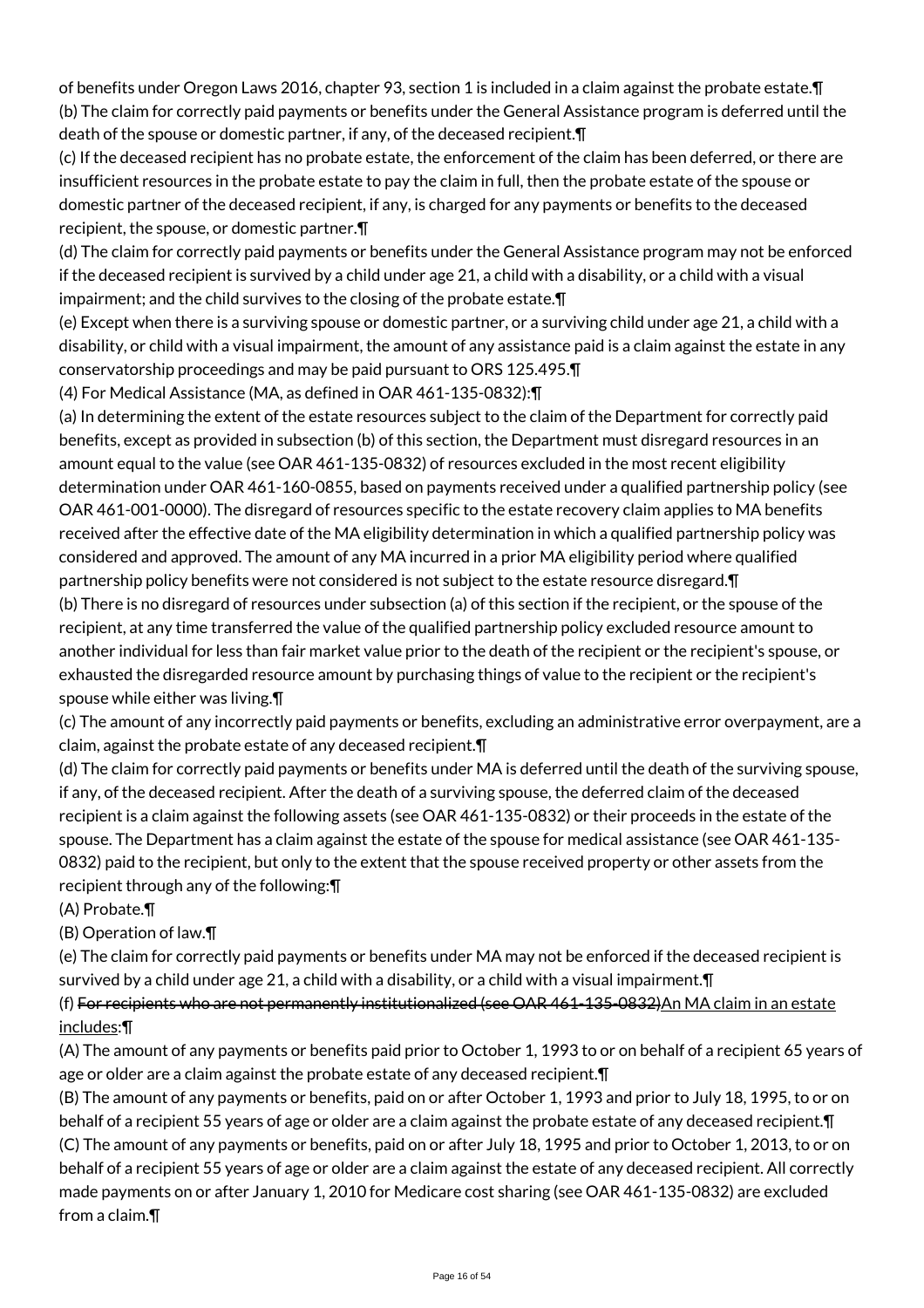(D) The amount of any payments or benefits, paid October 1, 2013 or later, to or on behalf of a recipient 55 years of age or older, during the time the Department was paying any of the cost of care of the individual in a nursing facility, home and community based care (see OAR 461-001-0030), or in home services through the State Plan Personal Care Services (see OAR 411-034-0010), are a claim against the estate of any deceased recipient. All correctly made payments on or after January 1, 2010 for Medicare cost sharing are excluded from a claim.¶ (g5) For permanently institutionalized individuals, a claim includes amounts calculated according to subsection (f) of this secThe amount paid, for a recipient age 55 or older, after December 31, 2013, to the federal government for the recipient's Medicare Part D prescription drug coverage is a claim against the estate of the deceased recipient.¶

(6) For trusts under OAR 461-145-0540(10), upon termination andof the following:¶

(A) The amount of any payments or benefits before July 18, 1995 to or on behalf of a recipient who was permanently institutionalized is a claim against the probate estate of the deceased recipient.¶ (B) The amount of any payments or benefits paid between July 19, 1995 through September 30, 2013 to or on behalf of a recipient who was permanently institutionalized is a claim against the estate of the deceased recipient trust or upon the death of the original beneficiary the trust pays to the State or States from such remaining amounts in the trust an amount equal to the total amount of medical assistance paid on behalf of the original beneficiary. The State or States must be listed as the first payee or payees and first remainder beneficiary or beneficiaries, and have priority over payment of other debts and administrative expenses, and other beneficiaries, except as allowed in subsection (a) of this section. Subsections (4)(d) and(4)(e) of this rule do not apply to this section.¶

(Ca) The amount of any payment for services provided in a nursing facility, an intermediate care facility for an individual with intellectual or developmental disabilities, a psychiatric institution, or other medical institution (see OAR 461-135-0832) paid after September 30, 2013 to or on behalf of a recipient who was permanently institutionalized is a claim againAllowable administrative expenses payable before any State include:¶ (A) Taxes due from the trust, excluding taxes due from the beneficiary, to the State or States or federal government because of the death of the beneficiary; and¶

(B) Reasonable fees for administration of the trust estate such as an accounting of the trust to a court, completion and filing of documents, or other required actions associated with termination and wrapping up of the trust. Trustee fees or conservator fees, not both, are limited to the month of the original beneficiary's death and the prior month.¶

(i) For a person that is a trustee, but not a conservator, trustee fees after the month of death, if claimed, must the estate of the deceased recipient.¶

(5) The amount paid, for a recipient age 55 or older, after December 31, 2013, to the federal government for the recipient's Medicare Part D prescription drug coverage is a claim against the estate of the deceased recipient.¶ (6) For trusts that comply with OAR 461-145-0540(10) and (11), the maximum distribution to the Department is the total of all MA pbe reasonable and approved by the by the Department prior to payment. T

(ii) For a person that is a conservator and trustee, conservator fees after the month of death, if claimed, must be approved by the court, after the Department is given notice and opportunity to object.¶

(b) Upon the death of the original beneficiary, the following expenses and payments are examples of some of the types not permitted prior to reimbursement of the State or States for medical assistance:¶

(A) Taxes due from the estate of the beneficiary other than those arising from inclusion of the trust in the estate;¶ (B) Payments or benefits paid tof debts owed to third parties;¶

(C) Trustee or con behalf of the deceased recipient. Sservator fees, except as allowed by subsections (4)(d) and (4)(e) of this rule do not apply to this sectiona) of this section;¶

(D) Funeral expenses; and¶

(E) Payments to residual beneficiaries.

Statutory/Other Authority: ORS 409.050, 411.060, 411.070, 411.404, 413.042, 413.085, 416.340, 416.350 ORS 409.050, 416.350, 414.685

Statutes/Other Implemented: ORS 93.969, 125.495, 411.404, 411.620, 411.630, 411.708, 411.795, 413.085,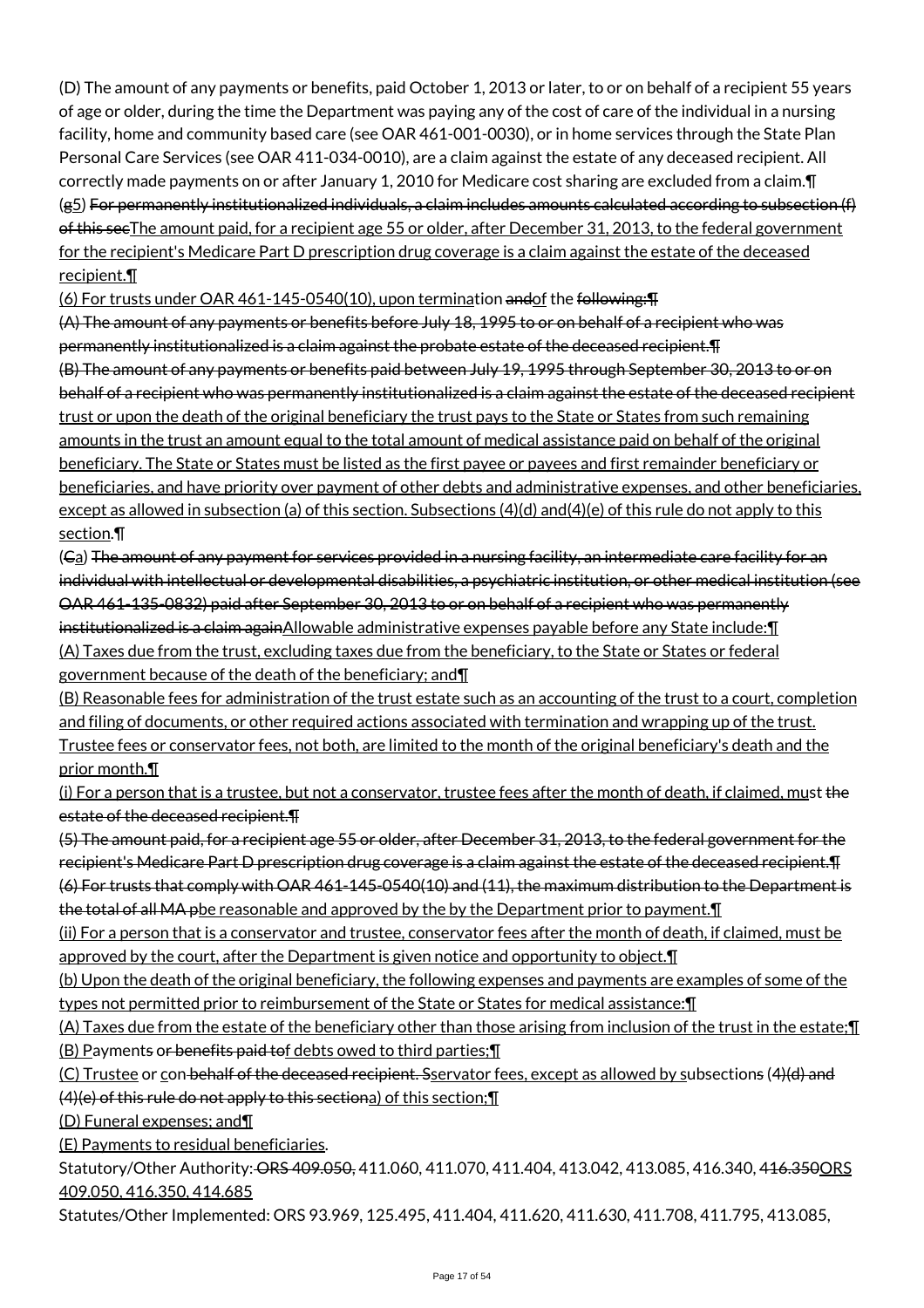416.310, 416.350, OL 2016, ch 93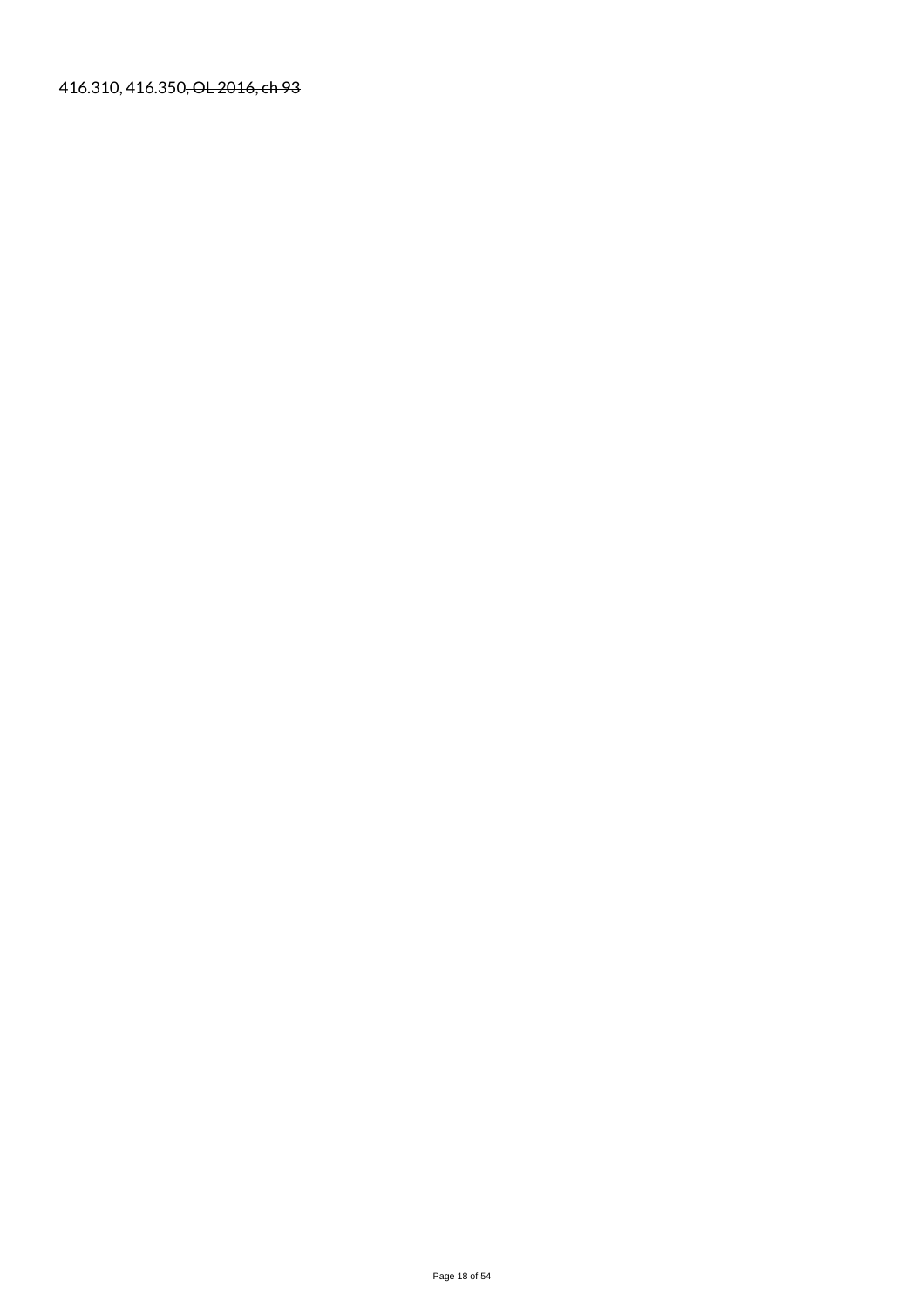## NOTICE FILED DATE: 04/13/2018

RULE SUMMARY: OAR 461-140-0110 about the treatment of periodic income is being amended to make permanent a temporary rule change (effective April 1, 2018) restoring the rule as it existed prior permanent rule changes filed on March 9, 2018 that were to take effect on April 1, 2018. The cancelled changes had established that for the OSIPM and QMB programs periodic income would be averaged for both determining eligibility and calculating client liability, would have incorporated a monthly \$10 earned and \$20 unearned exclusion of combined periodic and lump-sum income, and would have provided clearer direction on prospective budgeting. The intended changes are not going to be part of the Integrated Eligibility system so this amendment avoids training staff in changes that will not endure.

CHANGES TO RULE:

461-140-0110

Treatment of Periodic Income ¶

(1) In the SNAP and TANF programs, for a filing group (see OAR 461-110-0330 and 461-110-0370) that includes at least one member who is working under a TANF JOBS Plus agreement, periodic income (see OAR 461-001- 0000) is excluded.¶

(2) In the REF, SNAP, and TANF programs, for filing groups not covered under section (1) of this rule, periodic income is averaged over the applicable period.¶

(3) In the ERDC program, periodic income is averaged over the applicable period.¶

(4) In the OSIPM-EPD and QMBOSIPM-EPD programs, periodic income is averaged over the applicable period, except as follows:¶

(a) A new source of periodic income received or expected to be received in anyall periodic income received in the 12 months following the month containing the date of request (see OAR 461-115-0030) is not averaged and counted until the first month it is received.¶

(b) When determining countable (see OAR 461-001-0000) income for the purposes of eligibility, the following exclusions apply to the total amount of combined periodic income and lump-sum income (see OAR 461-001-0000) received by an individual each month, including non-applying spouses and children:¶

(A) A \$10 monthly exclusion from earned income.¶

(B) A \$20 monthly exclusion from unearned income.¶

(c) For purposes of calculating client liability under OAR 461-160-0620:¶

(A) Any periodic income received in a month prior toinitial approval or the most recent redetermination is averaged over the month conts remaining the date of request is excluded. F

(B) Any periodic income received or expected to be received in any month following the month containing the date of request is not averaged and counted until the month it is receivedprior to the next redetermination.¶

(5) In the REFM program, periodic income is averaged over the applicable period if received in the month of application.¶

(6) In all programs not covered under sections (1) to (4) of this rule, periodic income is counted in the month received.

Statutory/Other Authority: ORS 329A.500, 409.050, 411.060, 411.070, 411.404, 411.706, 411.816, 412.014, 412.049, 413.085, 414.685

Statutes/Other Implemented: ORS 409.01329A.500, 409.0510, 409.610, 411.060, 411.070, 411.404, 411.816, 412.014, 412.049, 413.085, 414.685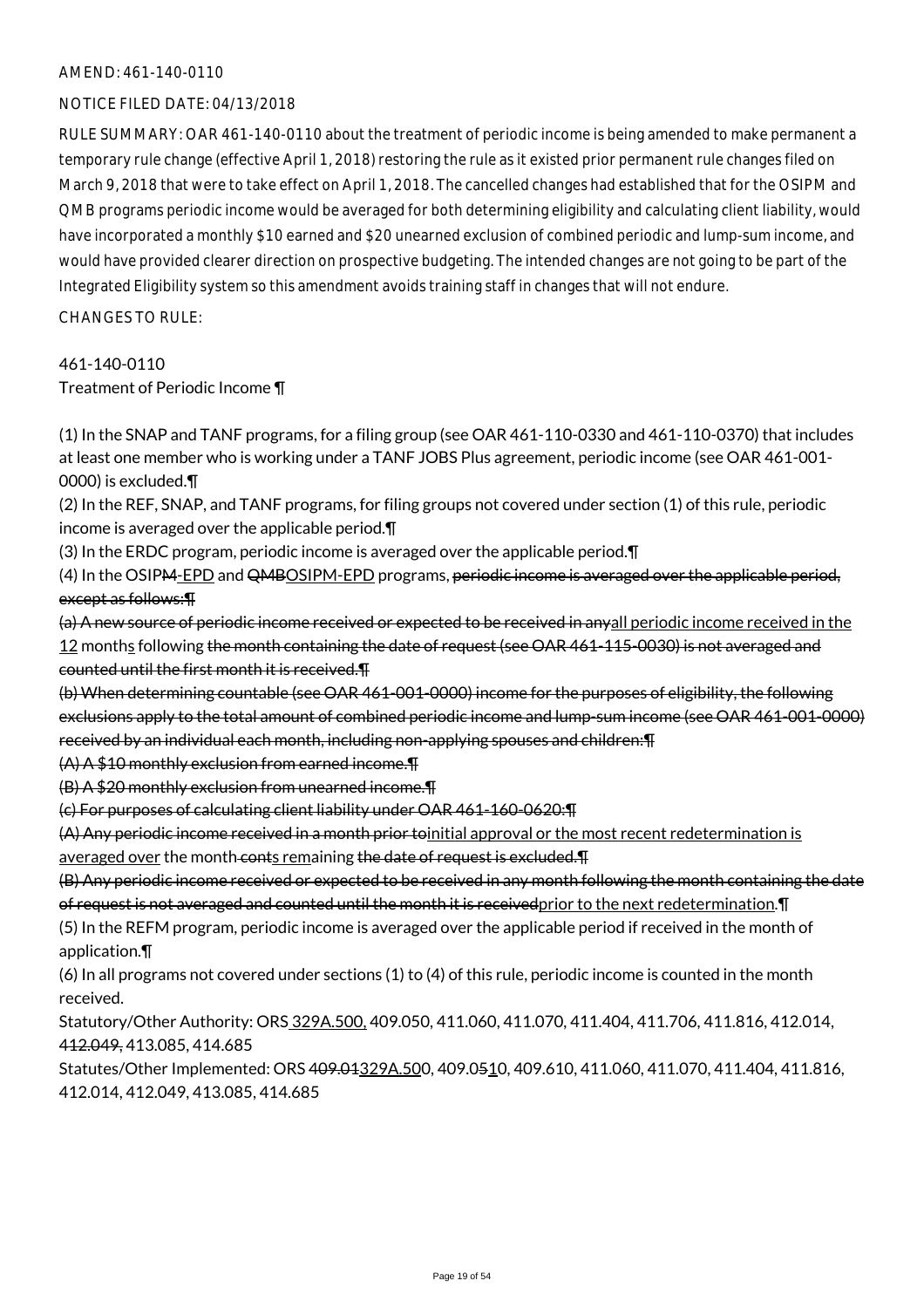## NOTICE FILED DATE: 04/13/2018

RULE SUMMARY: OAR 461-140-0120 about the availability and treatment of lump-sum income is being amended to make permanent a temporary rule change (effective April 1, 2018) restoring the rule as it existed prior permanent rule changes filed on March 9, 2018 that were to take effect on April 1, 2018. The cancelled changes had incorporated a \$10 earned and \$20 unearned monthly exclusion of combined periodic and lump-sum income for QMB programs and all OSIPM programs, including EPD, and acknowledged that not all lump-sum income is unearned. The cancelled changes are not going to be part of the Integrated Eligibility system so this amendment avoids training staff in changes that will not endure.

CHANGES TO RULE:

## 461-140-0120

Availability and Treatment of Lump-Sum Income ¶

(1) Lump-sum income (see OAR 461-001-0000) is treated as follows if it is received by a member of a financial group (see OAR 461-110-0530).¶

(2) In the EA, REF, REFM, SNAP, and TANF programs:¶

(a) Lump-sum income is a resource.¶

(b) In the EA, REF, REFM, and TANF programs:¶

(A) Lump-sum income is considered available to the financial group when a member of the group receives the income and until the income becomes unavailable for a reason beyond the group's control.¶

(B) Lump-sum income is considered unavailable for a reason beyond the group's control if the member who received the lump-sum income:¶

(i) Leaves the financial group before spending any of the lump-sum income; or¶

(ii) Spends the lump-sum income on an immediate basic need or emergency.¶

(3) In the ERDC program, lump-sum income is excluded.¶

(4) In the OSIP (except OSIP-EPD), OSIPM (except OSIPM-EPD), and QMB-DW programs, lump-sum income is treated as follows:¶

(a) Lump-sum income not excluded is unearned income in the month of receipt, and any amount remaining in future months is a resource, except that in the OSIP and OSIPM programs retroactive SSB and SSI payments are treated in accordance with OAR 461-145-0490 and 461-145-0510.¶

(b) The following lump-sum income is excluded when calculating countable (see OAR 461-001-0000) income for the purposes of determining eligibility and calculating client liability under OAR 461-160-0620:: [1]

(A) The first \$20 received in a month;¶

(AB) The income the client turns over to the Department as reimbursement for previous assistance; and¶

(BC) The income the client uses to pay for special need items approved by the Department. Special needs are explained in OAR 461-155-0500 and following.¶

(c5) When calculating countable income for the purposes of eligibility, the following exclusions apply to the total amount of combined lump-sum income and periodic income (see OAR 461-001-0000) received by an individual each month, including non-applying spouses and children:¶

(A) The first \$10 of earned income received in a month.¶

(B) The first \$20 of unearned income received in a monthIn the OSIP-EPD and OSIPM-EPD programs, lump-sum income is counted as a resource.¶

(56) In the QMB-BAS, QMB-SMB, and QMB-SMF programs:¶

(a) Lump-sum income not excluded is <u>unearned</u> income in the month of receipt, except that retroactive SSB and SSI payments are treated in accordance with OAR 461-145-0490 and 461-145-0510.¶

(b) The following lump-sum income is excluded:¶

(A) The first \$20 received in a month; ¶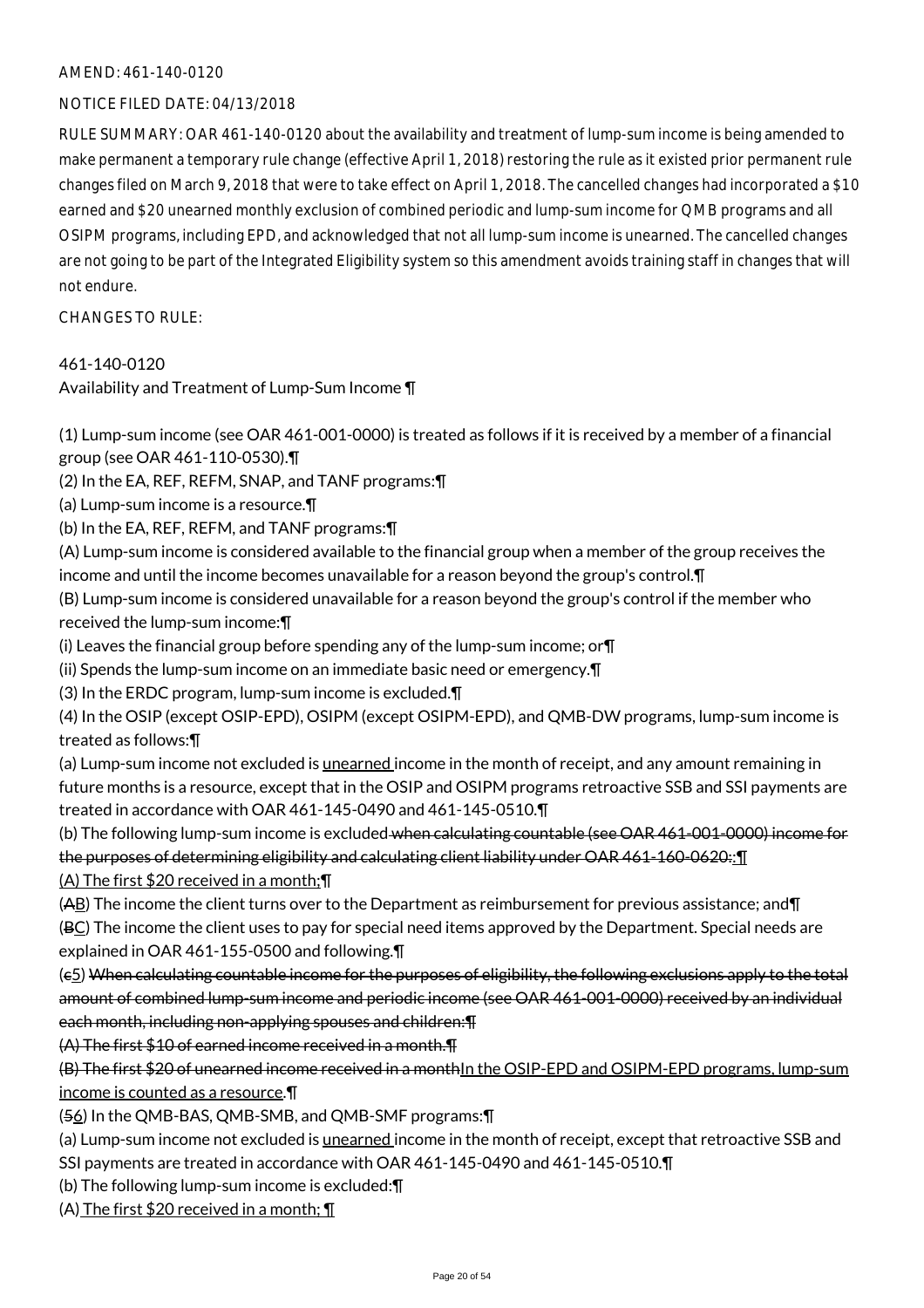$\underline{(B)}$  The income the client turns over to the Department as reimbursement for previous assistance; and $\P$ (BC) The income the client uses to pay for special need items approved by the Department. Special needs are explained in OAR 461-155-0500 and following.¶

(c) The following exclusions apply to combined lump sum income and periodic income received by an individual, including non-applying spouses and children:¶

(A) The first \$10 of earned income received in a month.¶

(B) The first \$20 of unearned income received in a month.

Statutory/Other Authority: ORS 409.05 329A.500, 4109.0750, 411.060, 411.070, 411.404, 411.816, 412.014, 412.049, 413.085, 414.685

Statutes/Other Implemented: ORS 409.01 329A.500, 409.0510, 410.010, 410.020, 410.070, 410.080, 411.060, 411.070, 411.404, 411.706, 411.816, 412.014, 412.049, 413.085, 414.685, 414.839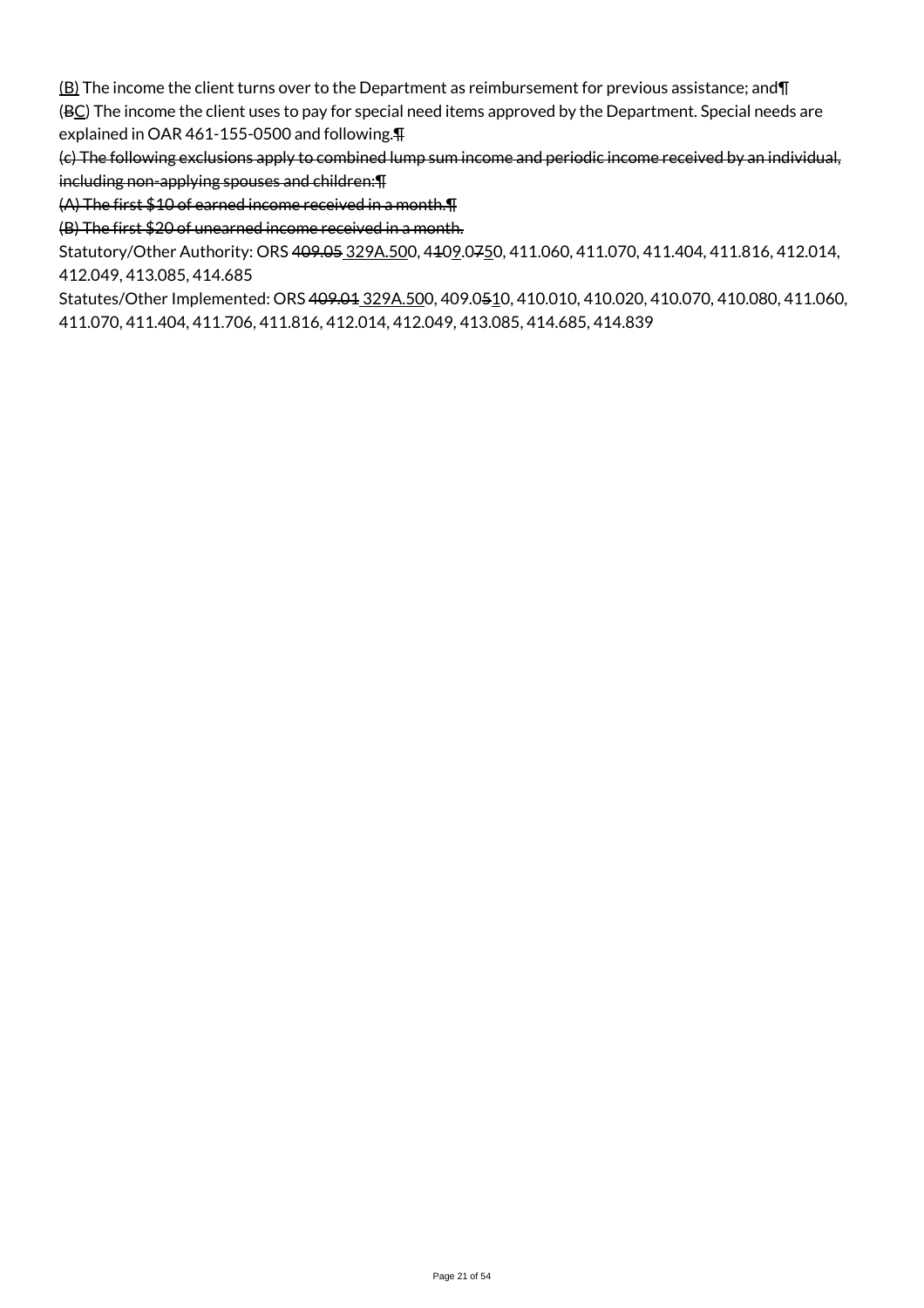## NOTICE FILED DATE: 04/13/2018

RULE SUMMARY: OAR 461-145-0000 about the Achieving a Better Life Experience (ABLE) Act is being amended to exclude distributions from ABLE Act accounts as income in the OSIP, OSIPM, and QMB programs, consistent with federal policy.

CHANGES TO RULE:

461-145-0000 Achieving a Better Life Experience (ABLE) Act ¶

(1) ForIn all programs, funds held in ABLE Act accounts are excluded as resources.¶

(2) For allIn all programs except the OSIP, OSIPM, and QMB programs, monies withdrawn from ABLE Act accounts are excluded as income if they are used for Qualified Disability Expenses. For purposes of this rule,

"Qualified Disability Expenses" include, but are not limited to, the following:¶

(a) Education;¶

(b) Housing;¶

(c) Transportation;¶

(d) Employment training and support;¶

(e) Assistive technology and personal support services;¶

(f) Health;¶

(g) Prevention and wellness;¶

(h) Financial management and administrative services;¶

(i) Legal fees;¶

(j) Expenses for oversight and monitoring; and¶

(k) Funeral and burial expenses.¶

(3) ForIn all programs except the OSIP, OSIPM, and QMB programs, funds withdrawn from ABLE Act accounts for purposes other than Qualified Disability Expenses (see section (2) of this rule) are counted as unearned income.¶ (4) In the OSIP, OSIPM, and QMB programs, funds withdrawn from ABLE Act accounts for any purpose are excluded as income.

Statutory/Other Authority: ORS 329A.500, 409.050, 411.060, 411.070, 411.083, 411.404, 411.816, 412.04914, 412.049, 413.085, 414.685

Statutes/Other Implemented: ORS 178.375, 178.380, 329A.500, 409.0510, 411.060, 411.070, 411.083, 411.404, 411.816, 412.04914, 412.049, 414.685, Section 103 of Public Law 113-295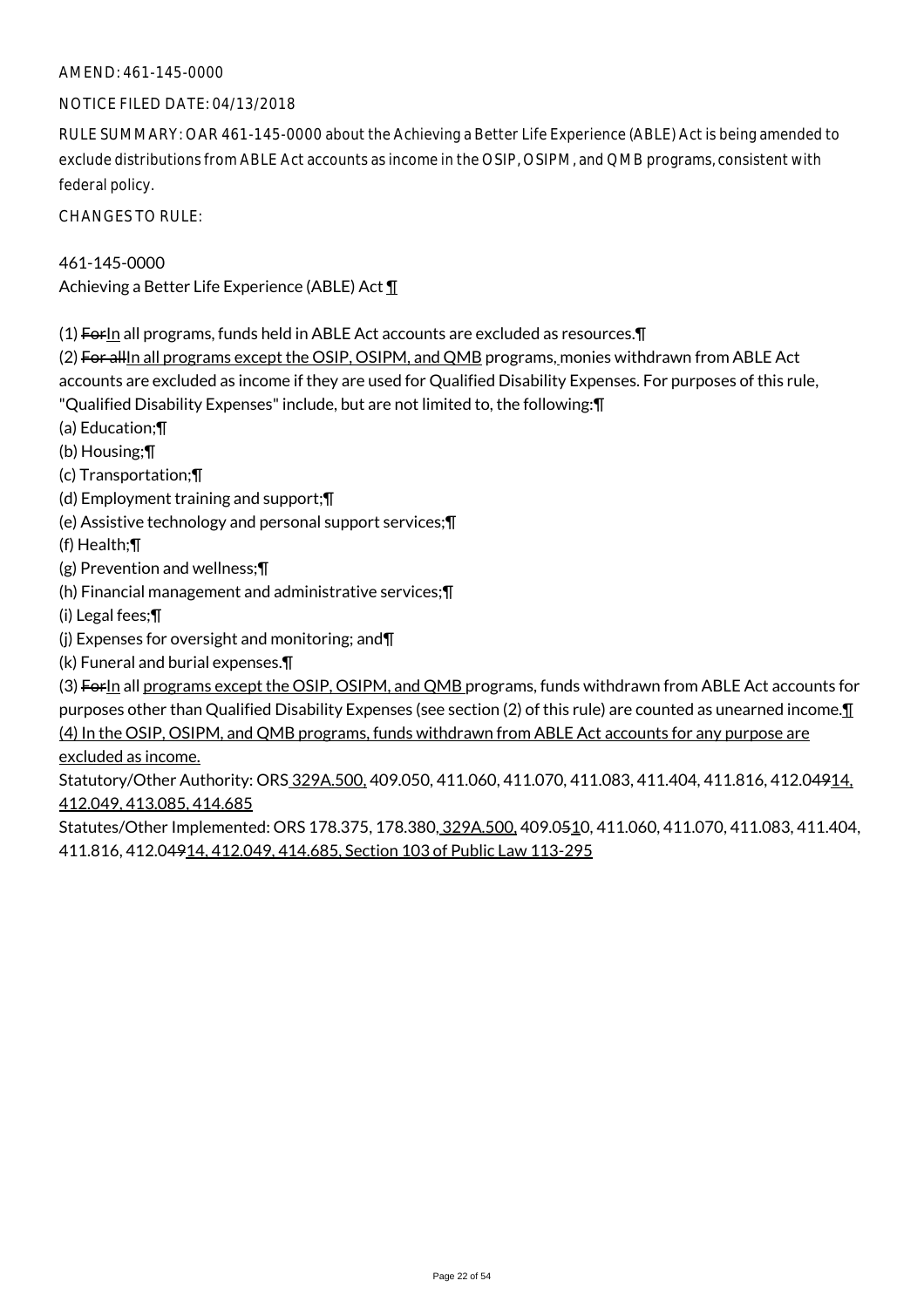## NOTICE FILED DATE: 04/13/2018

RULE SUMMARY: OAR 461-145-0010 about animals is being amended to set out Department policy about how to treat proceeds of the sale of animals that are a source of income and food for the QMB-BAS, QMB-SMB, and QMB-SMF programs.

CHANGES TO RULE:

461-145-0010 Animals ¶

(1) Animals that are kept as pets or raised as food for the filing group (see OAR 461-110-0310) are excluded.¶ (2) The treatment of an animal considered income-producing property (see OAR 461-001-0000) is covered by the income-producing property rules (see OAR 461-145-0250 and 461-145-0252).¶

(3) In the OSIP, OSIPM, and QMB-DW programs:¶

(a) The fair market value (see OAR 461-001-0000) of animals that are kept or retained for sale or resale is a countable (see OAR 461-001-0000) resource.¶

(b) If an animal is a source of both food and income for the filing group (see OAR 461-110-0410):¶

(A) The fair market value of the animal remains excluded.¶

(B) The proceeds of any sales of the animal or its products are counted as unearned income.¶

(c) Animals that are used, kept, or raised for the purpose of self-employment (see OAR 461-145-0600 and OAR 461-145-0915) are excluded.¶

(4) In the QMB-BAS, QMB-SMB, and QMB-SMF programs, a: 1

(a) All animals are excluded as a resource. $\P$ 

(b) If an animal is a source of both food and income for the filing group (see OAR 461-110-0410), the proceeds of any sale of the animal or its products are counted as unearned income.

Statutory/Other Authority: ORS 329A.500, 409.050, 411.060, 411.070, 411.083, 411.404, 411.816, 412.014, 412.049, 413.085, 414.685

Statutes/Other Implemented: ORS 329A.500, 409.0450, 409.0510, 411.060, 411.070, 411.083, 411.404, 411.706, 411.816, 412.0149, 4132.085, 414.68549, 414.839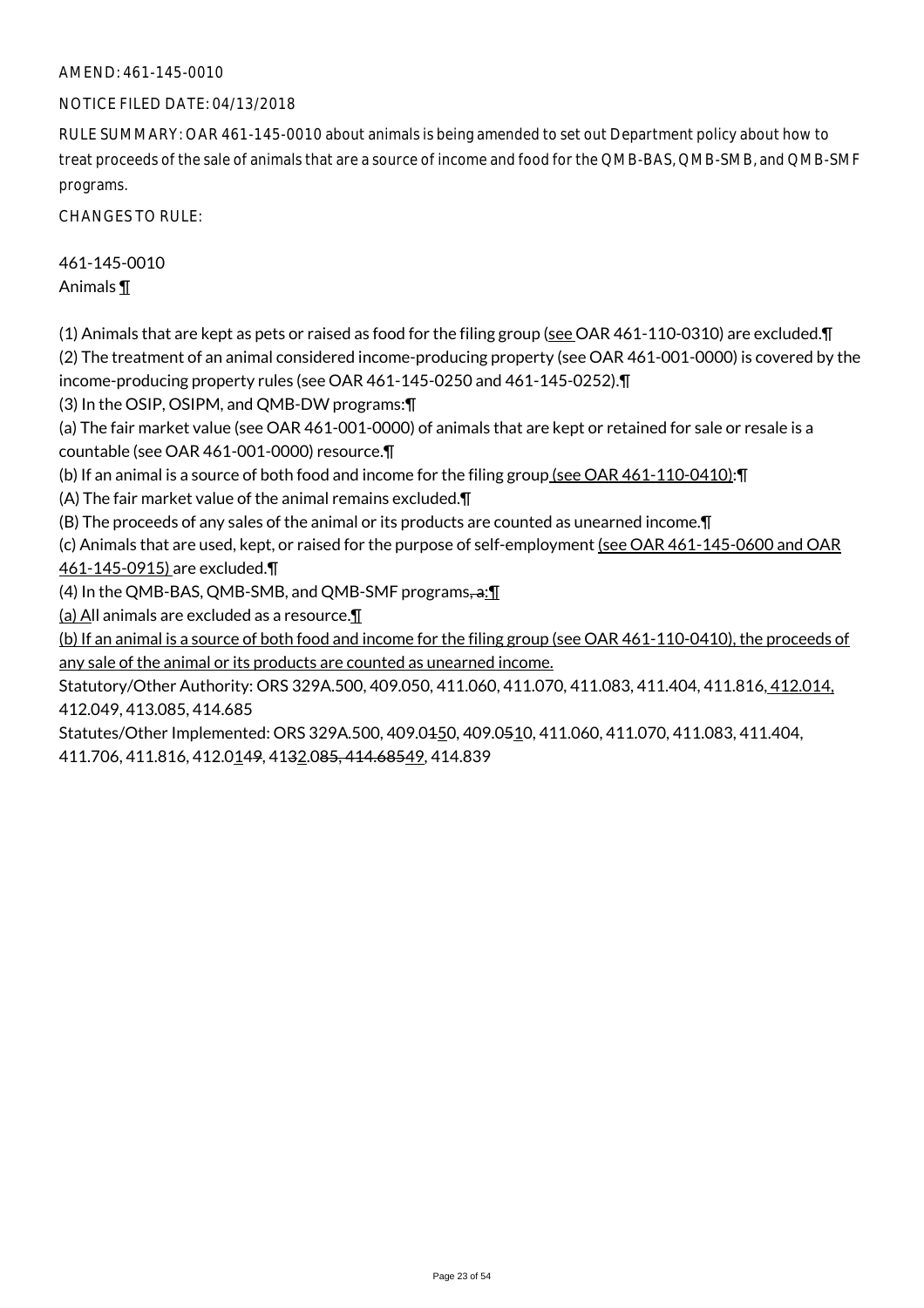## NOTICE FILED DATE: 04/13/2018

RULE SUMMARY: OAR 461-145-0120 about the definition of earned income is being amended to add a reference to the corporation and other business entities rule, which contains an exception to counting dividends and profits as earned income, clarifying the Department rules.

 $CHANGFS TO RIIF$ 

461-145-0120 Earned Income; Defined ¶

Earned income is income received in exchange for an individual's physical or mental labor. Earned income includes all of the following:¶

(1) Compensation for services performed, including wages, salaries, commissions, tips, sick leave, vacation pay, draws, or the sale of blood or plasma.¶

(2) Income from on-the-job-training, paid job experience, JOBS Plus work experience, or Welfare-to-Work work experience.¶

(3) In-kind income, when an individual is an employee of the person providing the in-kind income and the income is in exchange for work performed by the individual, or when received as compensation from self-employment.¶

(4) For self-employment, gross receipts and sales, including mileage reimbursements, before costs.¶ (5) In:¶

(a) The SNAP program, cafeteria plan (see OAR 461-001-0000) benefits, and funds placed in a flexible spending account.¶

(b) All programs except the SNAP program, cafeteria plan benefits that an employee takes as cash, and funds placed in a flexible spending account.¶

(6) Income from work-study.¶

(7) Income from profit sharing that the individual receives monthly or periodically, except as provided in OAR 461- 145-0089 in the OSIP, OSIPM, and QMB programs .¶

(8) The fee for acting as an individual's representative payee, when that individual is not included in the filing group (see OAR 461-110-0310).¶

(9) In the SNAP program, expenditure by a business entity that substantially benefits a principal (see OAR 461- 145-0088).¶

(10) In the OSIP, OSIPM, and QMB programs:¶

(a) A non-business expenditure - including, but not limited to, a personal car or housing payment - paid by an individual's corporation or business entity (see OAR 461-145-0089) that benefits the individual.¶

(b) The income a principal (see OAR 461-145-0089) earns working for a corporation.

Statutory/Other Authority: ORS 329A.500, 409.050, 411.060, 411.070, 411.404, 411.706, 411.816, 412.049, ORS 409.050, 413.085, 414.685

Statutes/Other Implemented: ORS 409.01 329A.500, 409.0510, 411.060, 411.070, 411.404, 411.706, 411.816, 412.049, 413.085, 414.685, 414.839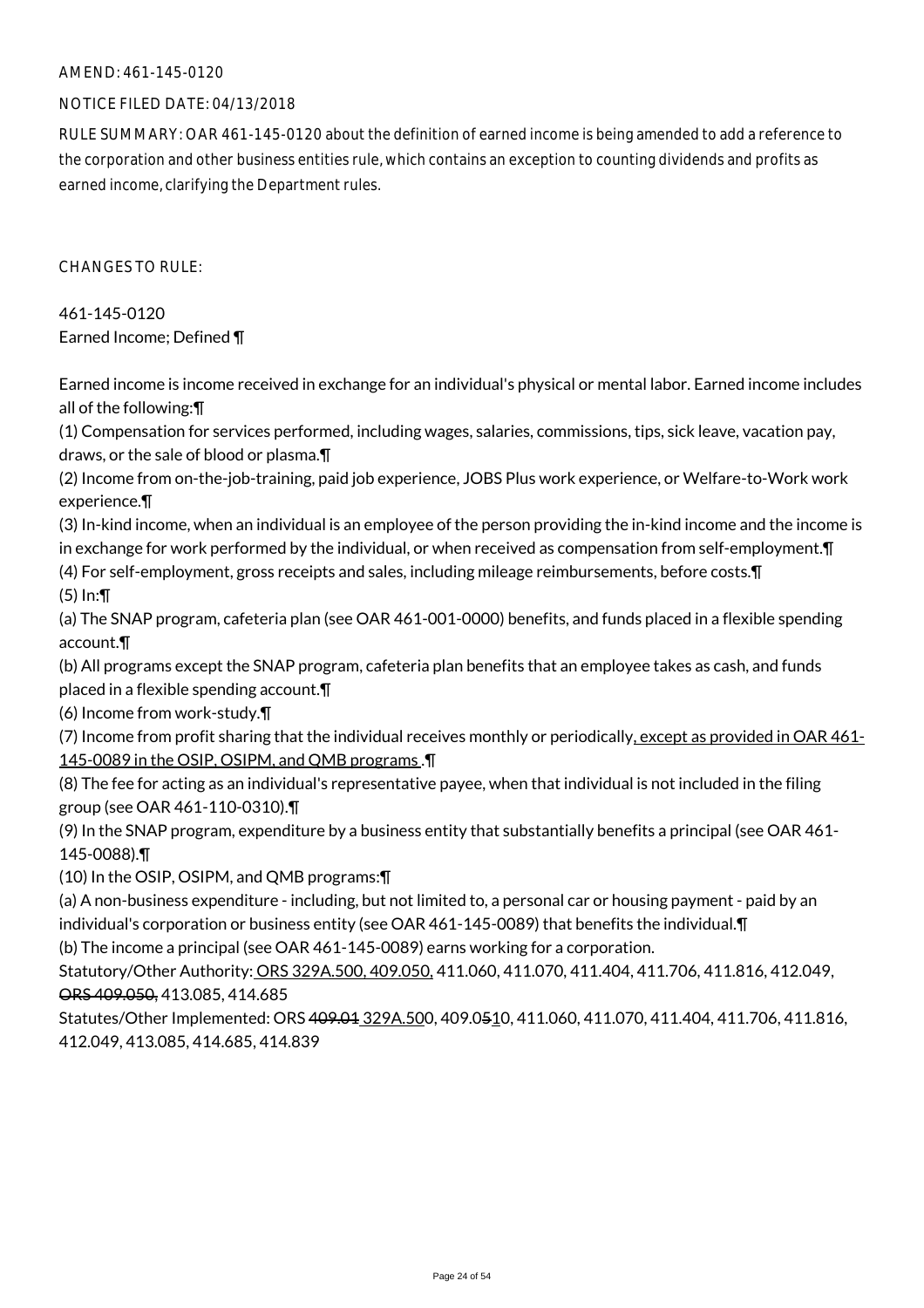## NOTICE FILED DATE: 04/13/2018

RULE SUMMARY: OAR 461-145-0130 about the treatment of earned income in determining eligibility is being amended to state when credit cards and gift cards are considered earned income in the SNAP program, consistent with federal guidance. This rule is also being amended to add a reference to the corporation and other business entities rule, which contains an exception to counting dividends and profits as earned income, clarifying the Department rules.

CHANGES TO RULE:

# 461-145-0130

Earned Income; Treatment ¶

(1) Earned income (see OAR 461-145-0120) is countable (see OAR 461-001-0000) in determining eligibility (see OAR 461-001-0000) for programs, subject to the provisions in sections (2) to (10) of this rule.¶

(2) JOBS Plus income is earned income and is treated as follows:¶

(a) In the SNAP program:¶

(A) JOBS Plus income earned by a TANF-PLS (see OAR 461-101-0010) client:¶

(i) Is counted in determining initial SNAP program eligibility.¶

(ii) Is excluded in determining ongoing eligibility.¶

(B) JOBS Plus wages received after the individual's last month of work under a TANF-PLS JOBS Plus agreement are counted.¶

(b) In the TANF program:¶

(A) JOBS Plus income earned by an NCP-PLS (see OAR 461-101-0010) client is counted in determining initial TANF eligibility.¶

(B) When determining the need for a TANF supplement for a TANF-PLS client, the income is treated as follows:¶

(i) It is excluded in determining the countable income limit and in calculating the benefit equivalency standards.¶

(ii) It is counted in calculating the wage supplement.¶

(C) JOBS Plus wages received after the individual's last month of work under a JOBS Plus agreement are counted.¶

(c) In the OSIPM and QMB programs, JOBS Plus wages received after the individual's last month of work under a TANF-PLS JOBS Plus agreement are counted.¶

(d) In all programs not covered under subsections (a) to (c) of this section, TANF-PLS income is counted as earned income.¶

- (e) In all programs other than the TANF program, NCP-PLS income is counted as earned income.¶
- (f) In all programs, wages received under the Tribal TANF JOBS programs are counted as earned income.¶

(3) Welfare-to-Work work experience income is treated as follows:¶

(a) In the REF, REFM, and TANF programs, the income is earned income, and the first \$260 is excluded each month.¶

(b) In the SNAP program, the income is earned income.¶

(4) In the ERDC program, earned income of a child (see OAR 461-001-0000) is excluded.¶

(5) In the OSIP, OSIPM, and QMB programs, documented net losses from a self-employment business (see OAR 461-150-0095) are excluded from any other source of earned income of the financial group (see OAR 461-110-

0530). This does not include dividends or profits (see OAR 461-145-0089).¶

(6) In the REF and REFM programs:¶

(a) Income remaining after the month of receipt is a resource.¶

(b) Earned in-kind income is excluded (see OAR 461-145-0280 and 461-145-0470).¶

(7) In the TANF program:¶

(a) Earned income of the following children is excluded:¶

(A) Dependent children under the age of 19 years, and minor parents under the age of 18 years, who are full-time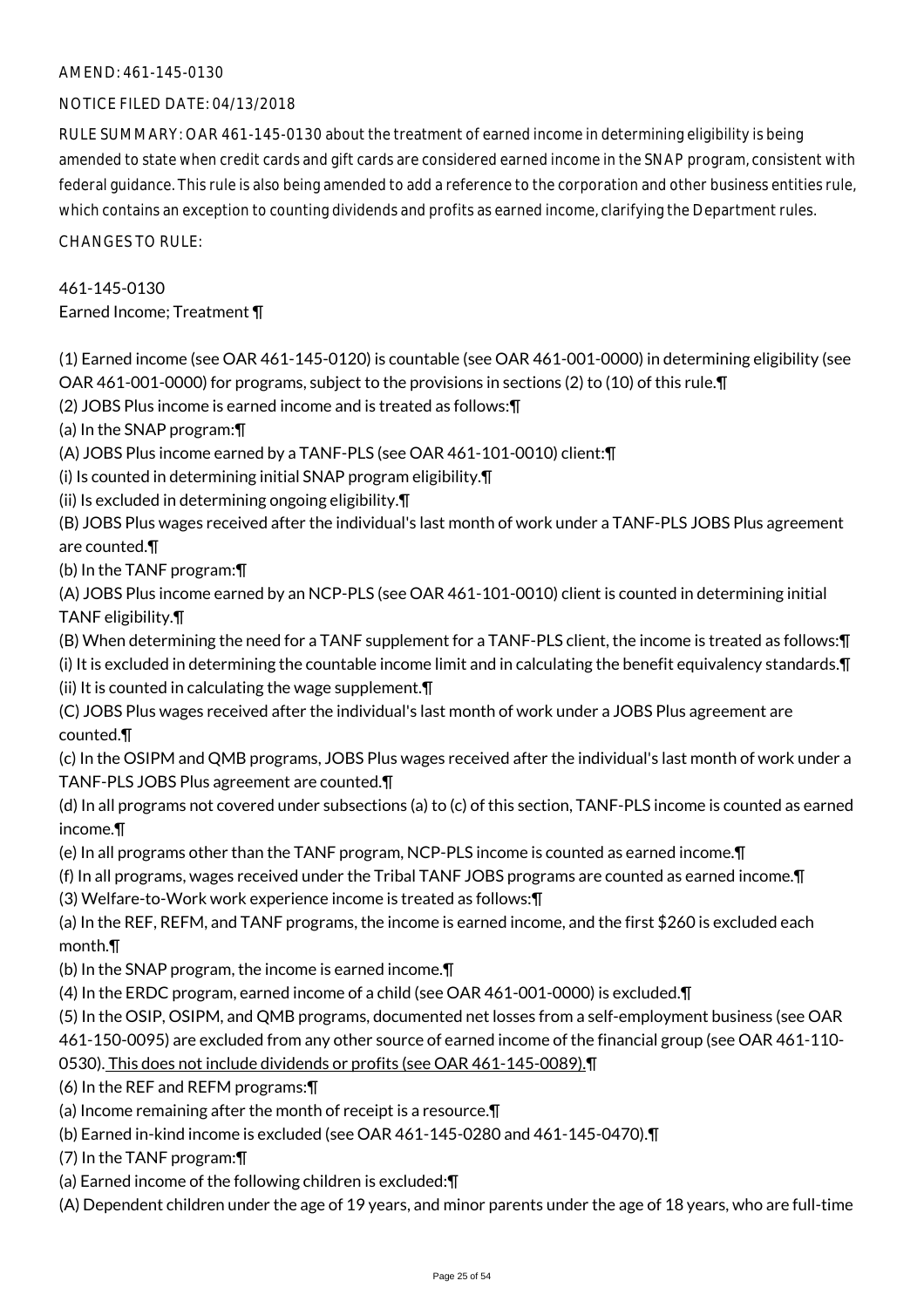students in grade 12 or below (or the equivalent level of vocational training, in GED courses), or in home schooling approved by the local school district.¶

(B) Dependent children under the age of 18 years who are attending school part-time (as defined by the institution) and are not employed full-time.¶

(C) Dependent children too young to be in school.¶

(b) Income remaining after the month of receipt is a resource.¶

(c) Earned in-kind income is excluded (see OAR 461-145-0280 and 461-145-0470).¶

(8) In the SNAP program:¶

(a) If a cafeteria plan (see OAR 461-001-0000) benefit that the employee may not elect to receive as a cash payment is designated and used to pay for child care, medical care, or health insurance, the benefit is excluded unless it is reimbursed by the Department. If reimbursed, the Department counts it as earned income.¶

(b) The following types of income are excluded:¶

(A) The earned income of an individual under the age of 18 years who is under the parental control of another member of the household and is:¶

(i) Attending elementary or high school;¶

(ii) Attending GED classes recognized by the local school district;¶

(iii) Completing home-school elementary or high school classes recognized by the local school district; or¶

(iv) Too young to attend elementary school.¶

(B) Earned in-kind income, except as provided in section (9) of this rule.¶

(C) Deductions from base pay for future educational costs under Pub. L. No. 99-576, 100 Stat. 3248 (1986), for an individual on active military duty.¶

(D) Income remaining after the month of receipt is a resource.¶

(9) In the SNAP program, earned in-kind income (see OAR 461-145-0280) is excluded unless it is  $\oplus \mathbb{I}$ 

one of the following:¶

(a) An expenditure by a business entity that benefits a principal (see OAR 461-145-0088).¶

(b) A credit card company gift card, such as Mastercard or Visa, which is received regularly and can be reasonably anticipated. This does not include specific gift cards, such as those from a retailer or restaurant.¶

(10) In all programs except in the OSIPM program, for an individual in a nonstandard living arrangement (see OAR 461-001-0000), the income of a temporary employee of the U.S. Census Bureau employed to assist in taking the census is excluded.

Statutory/Other Authority: ORS 329A.500, 409.050, 411.060, 411.070, 411.083, 411.404, 411.706, 411.816, 411.892, 412.014, 412.049, 413.085, 414.685

Statutes/Other Implemented: ORS 409.01 329A.500, 409.0510, 411.060, 411.070, 411.083, 411.404, 411.706, 411.816, 411.892, 412.014, 412.049, 413.085, 414.685, 414.839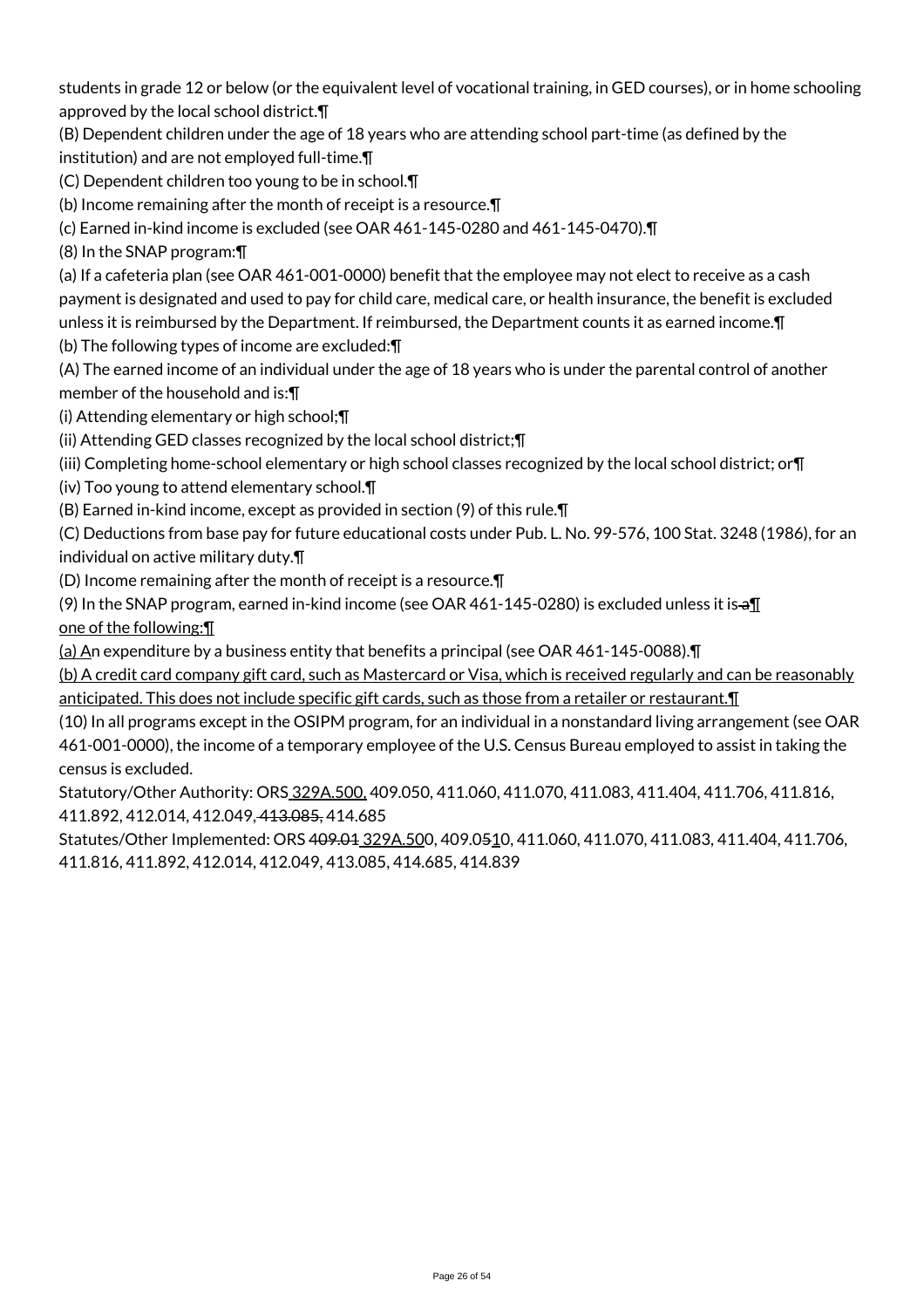## NOTICE FILED DATE: 04/13/2018

RULE SUMMARY: OAR 461-145-0145 about educational accounts is being amended to define educational expenses, clarifying how the rule applies to APD medical programs. This rule is also being amended to set out Department policy for QMB programs as to distributions of Coverdell Accounts, and to narrow the Coverdell exclusion in the OSIP, OSIPM, and QMB-DW programs, making the rule internally consistent.

CHANGES TO RULE:

## 461-145-0145 Educational Account ¶

(1) The Individual Education Account (IEA) is an asset accrued by JOBS Plus participants. The IEA is excluded while it accumulates, while it is saved, and when it is withdrawn for educational purposes.¶

(2) For purposes of this rule, "educational expenses" are tuition, fees, and other necessary expenses for education at any educational institution. Examples of other necessary expenses for education include books, laboratory fees, student activity fees, transportation, stationary supplies, technology fees, and impairment-related expenses necessary to attend school or perform schoolwork (such as special prosthetic devices necessary to operate school machines or equipment). "Educational expenses" do not include the cost of shelter.¶

- (3) In the OSIP and, OSIPM, and QMB-DW programs:¶
- (a) Funds in a Qualified Tuition Programs under Section 529 of the Internal Revenue Code are treated as follows:¶ (A) They are a countable (see OAR 461-001-0000) resource to the individual who owns the account.¶

(B) They are excluded as a resource for the beneficiary, unless the beneficiary is also the owner.¶

- (b) Funds in a Coverdell Education Savings Accounts are treated as follows:¶
- (A) They are excluded as a resource to the designated beneficiary. ¶

(B) If the contributor is not a designated beneficiary, funds deposited into the account are no longer the resource of the contributor beginning with the month after the month the cash is transferred. The transfer may be considered a disqualifying transfer of resources by the contributor under OAR 461-140-0210 and 461-140- 0220.¶

(c) Distributions from a Coverdell Education Savings Account to a designated beneficiary are treated as follows:¶ (A) TheyEducational expenses (see section (2) of this rule) are excluded as income in the month of receipt.¶ (B) If the excluded distribution is retained into the month following the month of receipt, it is excluded as a resource for nine months beginning with the month after the month of receipt.¶

(C) If the beneficiary spends any portion of a distribution for a purpose other than the educational expenses of the beneficiary, or no longer intends to use the funds for the educational expenses of the beneficiary, the noneducation portion of the funds is countable as unearned income at the earlier of the following:¶

(i) The month the funds are spent.¶

(ii) The month the beneficiary no longer intends to use the funds for educational expenses.¶

(D) If a countable distribution is retained into the month following the month of receipt, it is a countable resource of the designated beneficiary.¶

(d) Other funds or gifts See OAR 461-145-0150 for information on other types of educational income.¶ (d) Gifts that are set aside to pay educational expenses are treated in accordance with subsection (c) of this section, except that the exclusion does not apply to any portion set aside or actually used for food or shelter. See OAR 461-145-0150 for information on other types of educational income.¶

(34) In the QMB-BAS, QMB-SMB, and QMB-SMF programs, distributions from a Coverdell Education Savings Account to a designated beneficiary are treated as follows:¶

(a) If the beneficiary spends any portion of a distribution for a purpose other than the educational expenses of the beneficiary, or no longer intends to use the funds for the educational expenses of the beneficiary, the noneducation portion of the distribution is countable as unearned income at the earlier of the following:¶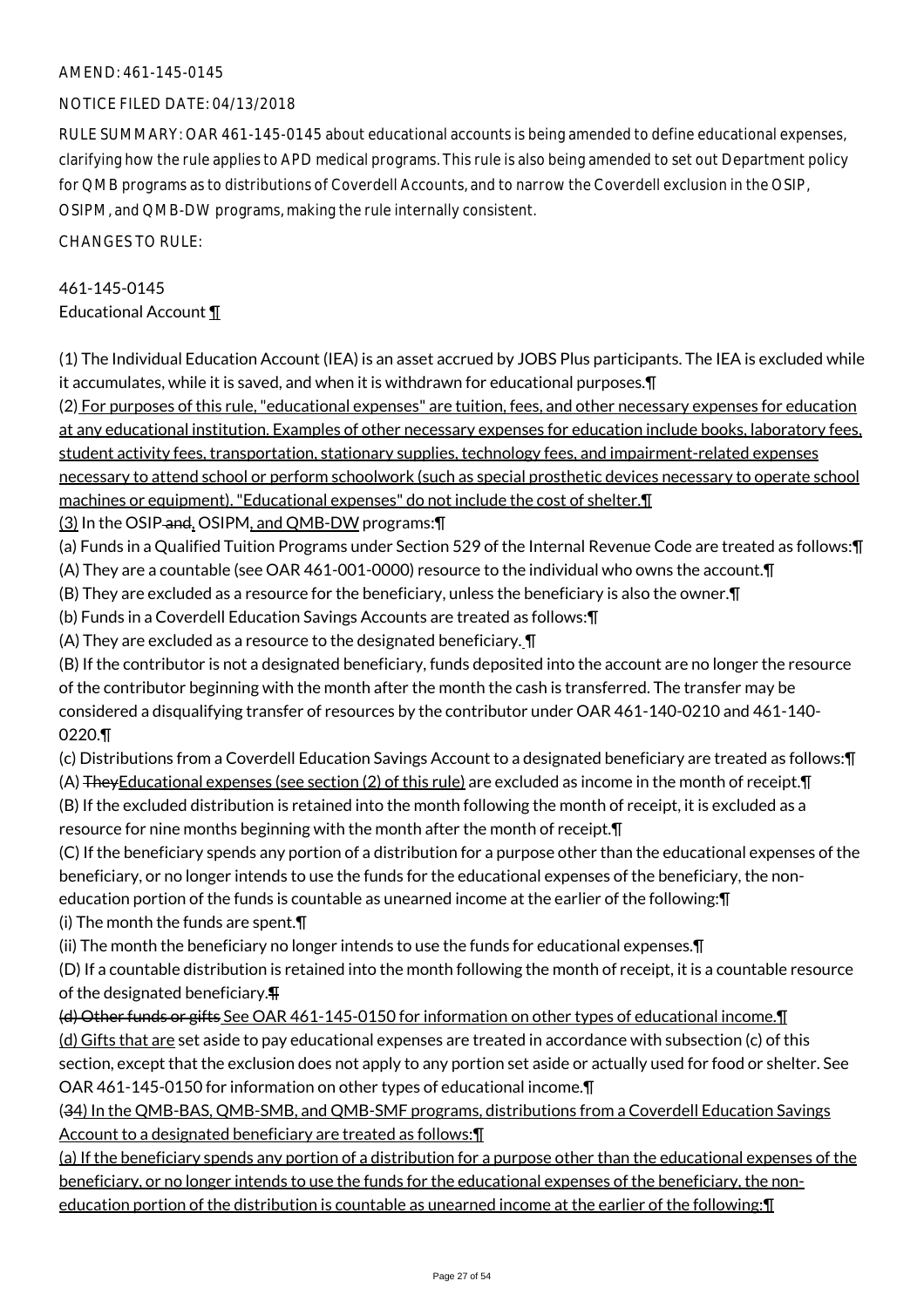(A) The month the funds are spent.¶

(B) The month the beneficiary no longer intends to use the funds for educational expenses.¶

(b) All other distributions are excluded as income.¶

 $(5)$  In the SNAP program, the value of funds in a qualified tuition program under section 529 of the Internal Revenue Code or in a Coverdell education savings account is excluded.

Statutory/Other Authority: ORS 329A.500, 409.050, 411.060, 411.404, 411.706, 411.816, 413.085, 414.025, 414.685

Statutes/Other Implemented: ORS 411.060 329A.500, 409.010, 411.060, 411.404, 411.816, 413.085, 414.025, 414.685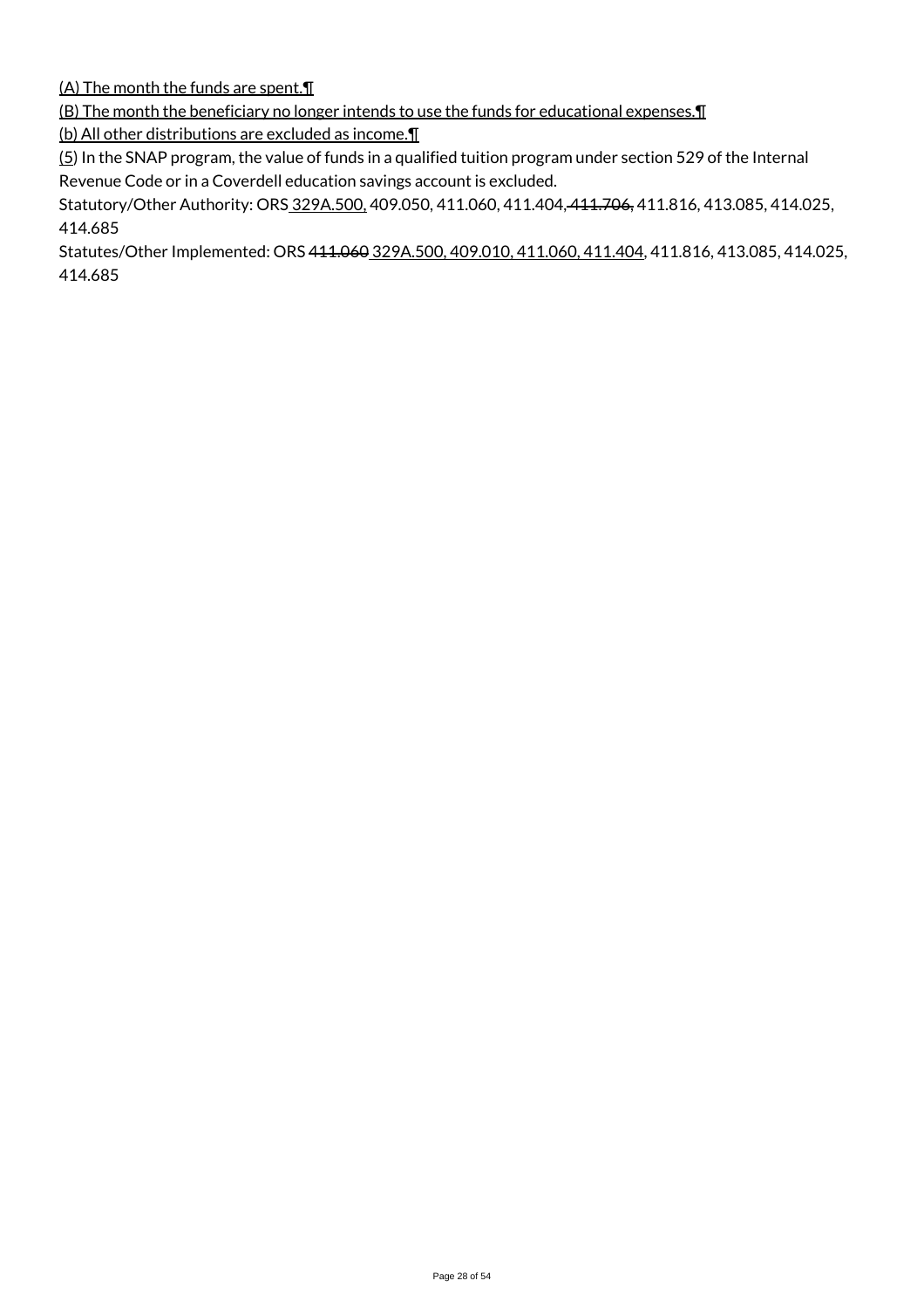## NOTICE FILED DATE: 04/13/2018

RULE SUMMARY: OAR 461-145-0150 about educational income is being amended to add a cross-reference to the educational accounts rule with respect to gifts used for educational purposes, clarifying the rules.

CHANGES TO RULE:

## 461-145-0150 Educational Income ¶

(1) Educational income is income designated specifically for educational expenses. To be considered educational income, the income must be received by one of the following:¶

(a) A student at a recognized institution of post-secondary education. Post-secondary education is education offered primarily to individuals 18 years of age or older. Admission may - but does not necessarily - require a high school diploma or equivalent.¶

(b) A student at a school for individuals with disabilities.¶

(c) A student in a vocational education program.¶

(d) A student in a program that provides for completion of requirements for a secondary school diploma or the equivalent.¶

(2) To determine the amount of educational income to exclude, education expenses listed in the financial aid award letter are used unless one of the following is true:¶

(a) The student provides verification of amounts different from those listed in the award letter, in which case the verified amounts from the student are used.¶

(b) The student receives child care benefits - ERDC or other child care subsidies. The amount the student actually pays for child care (including the ERDC copay) is excluded as educational income instead of the amount shown in the award letter.¶

(c) The student states that actual transportation costs exceed the amount allowed for the expense in the award letter. In that situation, the number of miles to and from school is multiplied by \$0.20. The product or the amount from the award letter, whichever is greater, is excluded.¶

(3) The following items are excluded:¶

(a) Educational income authorized by the Carl D. Perkins Vocational and Applied Technology Education Act or Title IV of the Higher Education Act or made available by the Bureau of Indian Affairs (BIA).¶

(b) All income from educational loans.¶

(c) In the OSIP, OSIPM, and QMB programs, the augmented portion of a shelter stipend from the Department of Veterans Affairs designated for the individual's dependent.¶

(4) Except as provided in section (5) of this rule, the cost of the following items from remaining educational funds (including non Title IV work study, externship (see OAR 461-001-0015), graduate assistantship (see OAR 461- 001-0015), graduate fellowship (see OAR 461-001-0015) wages, and internship (see OAR 461-001-0015)) is excluded:¶

(a) Tuition, mandatory fees, books and supplies, transportation, required rental or purchase of equipment or materials charged to students enrolled in a specific curriculum, other miscellaneous personal expenses (except room and board), and loan originator fees and insurance premiums required to obtain an educational loan.¶ (b) In all programs except ERDC - dependent care.¶

(5) For a participant in the Parents as Scholars (PAS) component of the JOBS program who has been approved for PAS pursuant to OAR 461-190-0199, all remaining educational funds, including those funds intended for room and board, are excluded.¶

(6) In all programs covered by chapter 461 of the Oregon Administrative Rules, after allowing exclusions, the remaining income is treated as follows:¶

(a) Income received through work study (including work study provided through a VA program or other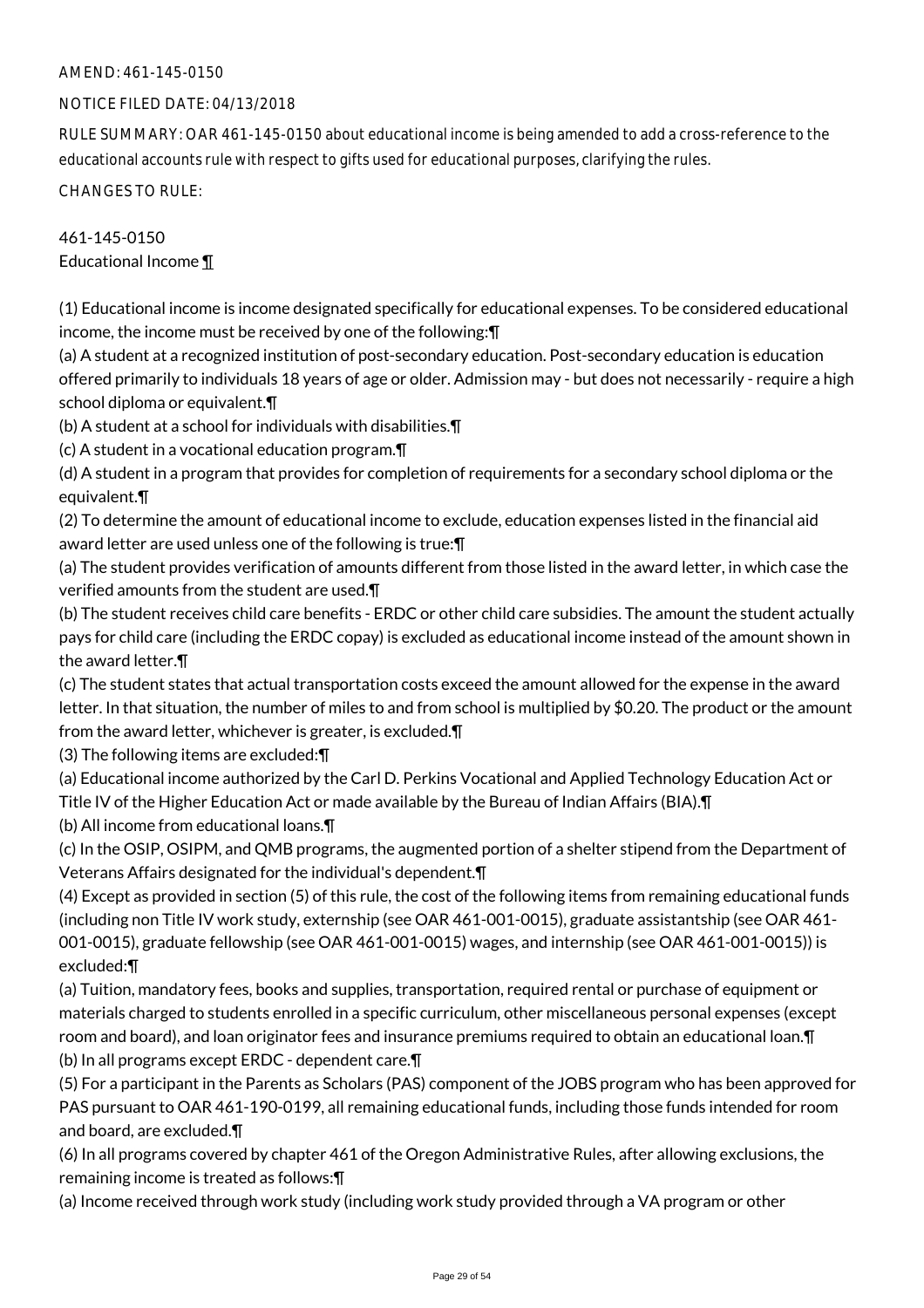educational program), fellowships and teaching-assistant positions not excluded by section (3) or (4) of this rule is earned income.¶

(b) Educational income not covered by subsection (a) of this section is prorated over the period it is intended to cover. If the client has already received the income, the prorated amount is counted monthly beginning with the first month of the period. If the client has not received the income at the time the determination is made, the prorated income is counted starting in the month the client expects to receive it.¶

(7) Educational awards paid under the National and Community Service Trust Act of 1993 (including AmeriCorps) are treated in accordance with OAR 461-145-0365.¶

(8) In the OSIP, OSIPM, and QMB programs, distributions from a Coverdell Education Savings account and gifts used for education purposes are treated in accordance with OAR 461-145-0145.

Statutory/Other Authority: ORS 329A.500, 409.050, 411.060, 411.083, 411.404, 411.706, 411.816, 412.014, 412.049, 413.085, 414.685

Statutes/Other Implemented: ORS 329A.500, 409.0510, 411.060, 411.083, 411.404, 411.620, 411.630, 411.635, 411.640, 411.660, 411.690, 411.706, 411.816, 411.825, 412.014, 412.049, 413.085, 414.685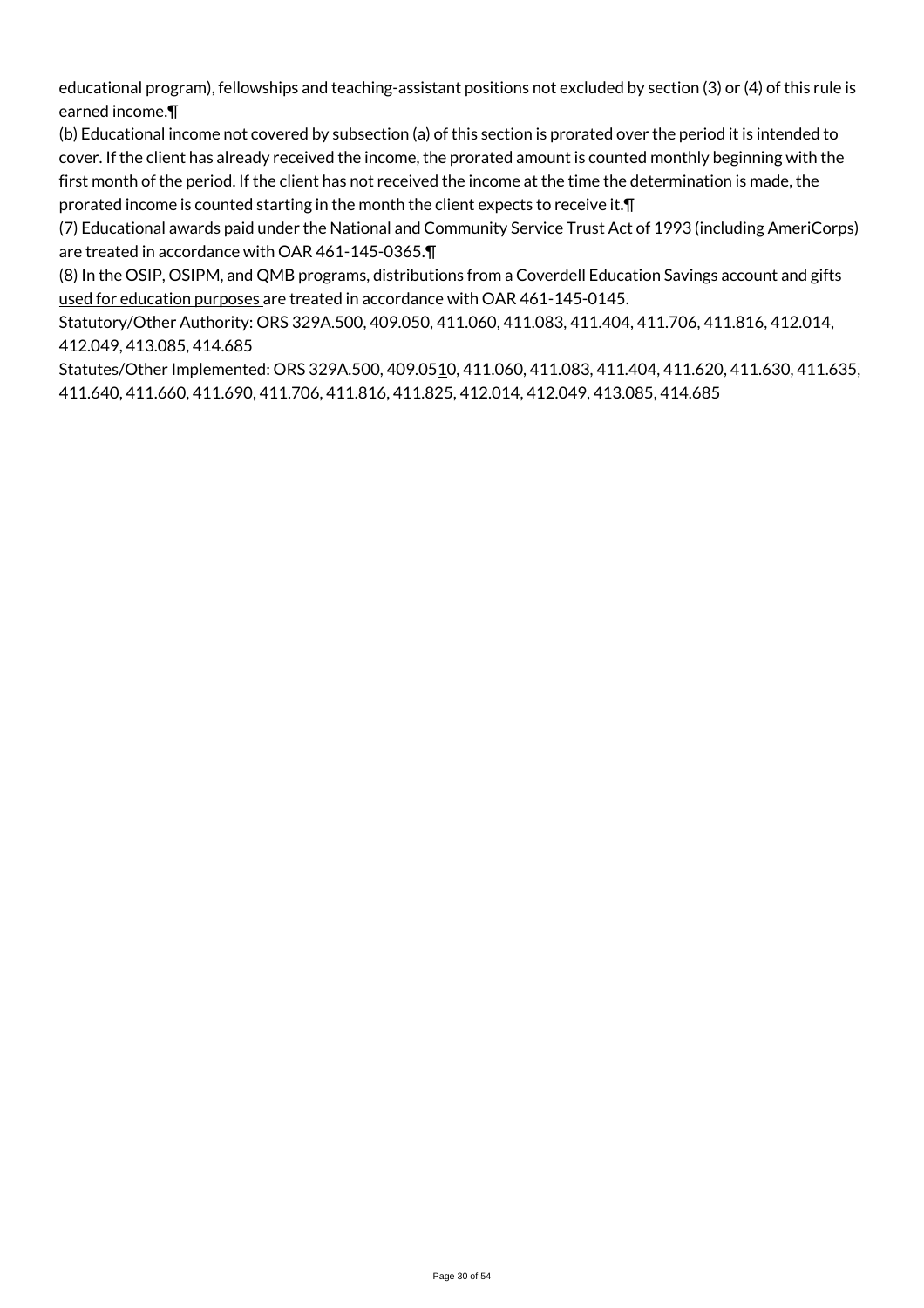## NOTICE FILED DATE: 04/13/2018

RULE SUMMARY: OAR 461-145-0210 about the treatment of gifts and winning for determining eligibility is being amended to state when credit cards and gift cards are considered income and resources, aligning all programs with federal guidance for the SNAP program. This rule is also being amended to state that gifts intended for educational purposes are covered by the educational accounts, clarifying the rules.

CHANGES TO RULE:

461-145-0210 Gifts and Winnings ¶

(1) For the purposes of this rule:¶

(a) "Gifts" are items given to or received by an individual on or for a special occasion, such as a holiday, birthday, graduation, or wedding. "Gifts" are not given or received on a regular basis.¶

(b) "Winnings" are prizes given to an individual in a contest, game of chance, or similar event. "Winnings" in the form of money may be distributed periodically ( $e.g.,$ such as monthly) or in a lump-sum. $\P$ 

(2) In the ERDC program, gifts and winnings are excluded.

(3) In all programs except the ERDC program(see section (1) of this rule) and winnings (see section (1) of this rule) are excluded.¶

(3) In all programs except the ERDC program and except as provided otherwise in sections (4) and (5) of this rule:¶ (a) In-kind gifts and winnings are treated according to the rule applicable to the specific type of asset. In the OSIP, OSIPM, and QMB programs, if an individual is offered a choice between an in-kind item and cash, the cash amount is considered unearned income, even if the individual chooses the in-kind item and regardless of the value, if any, of the in-kind item.¶

(b) Gifts and winnings in the form of money or credit card company gift cards are treated as periodic or lump-sum income (see OAR 461-140-0110 and 461-140-0120). In the OSIP, OSIPM, and QMB programs, gambling losses are not subtracted from gambling winnings in determining the individual's countable (see OAR 461-001-0000) income.¶

(c) The value of a gift card or certificate is considered income in the month it is received if the gift card or certificate can be used to purchase food or shelter or can be resold. There is a rebuttable presumption that the gift card or certificate can be resold.¶

(4) For employment-Establishment-specific gift cards are excluded as income and not considered a resource.¶ (4) For employment-related items, see OAR 461-145-0130.¶

(5) In the OSIP, OSIPM, and QMB programs, monetary gifts given for educational purposes are trelated items, see n accordance with OAR 461-145-013045.

Statutory/Other Authority: ORS 329A.500, 409.050, 411.060, 411.070, 411.404, 411.706, 411.816, 412.014, 412.049, 413.085, 414.685

Statutes/Other Implemented: 411.700, 411.706ORS 329A.500, 409.010, 411.816060, 4121.01470, 412.1.4049, 413.085, 414.685, ORS 329A.500, 409.0101.700, 411.706, 411.060816, 4112.07014, 411.42.049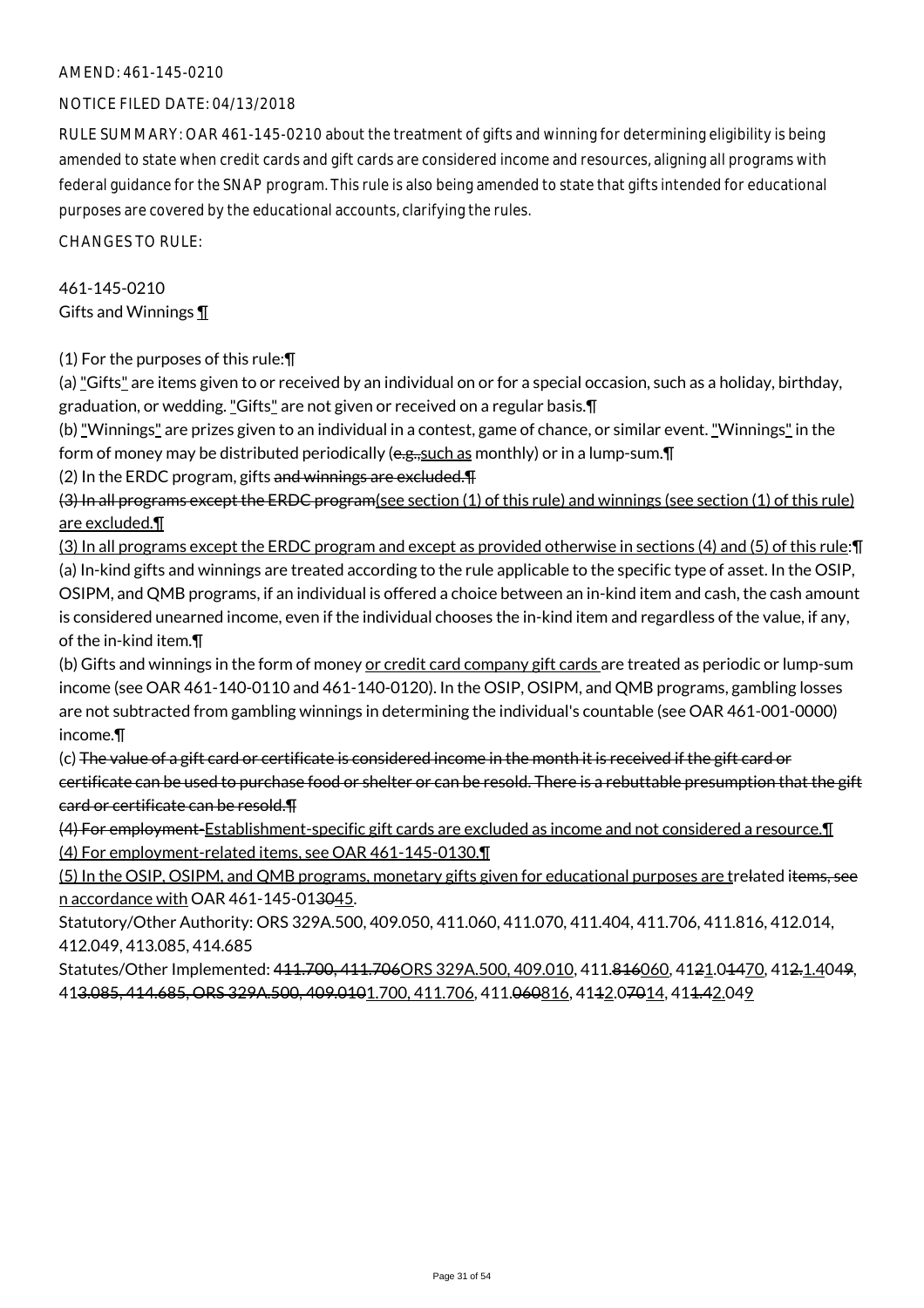## NOTICE FILED DATE: 04/13/2018

RULE SUMMARY: OAR 461-145-0280 about the treatment of in-kind income in determining eligibility is being amended to state when in-kind income in the form of gift cards is counted and excluded in the SNAP program, consistent with federal guidance. This rule is also being amended to exclude in-kind income for purposes of calculating the housing assistance payment in the GA program, making this rule consistent with other rules.

CHANGES TO RULE:

## 461-145-0280 In-Kind Income ¶

(1) This rule does not apply to shelter-in-kind (see OAR 461-001-0000) income. (sSee OAR 461-145-0470).¶ (2 for how shelter-in-kind income is treated).¶

(2) In the GA program, for the purposes of determining the housing assistance payment (see OAR 461-160-0500), in-kind income (see OAR 461-001-0000) is excluded.¶

(3) In all programs except the REF, REFM, and TANF programs, in-kind income (see OAR 461-001-0000) that is earned is treated according to the administrative rules on earned income (such as OAR 461-145-0130).¶ (34) In all programs except the REF, REFM, and TANF programs, in-kind income that is unearned (except thirdparty payments) is treated as follows:¶

(a) Income from court-ordered community service work or bartering is excluded. Bartering is the exchange of goods of equal value.¶

(b) Items such as cars and furniture are treated according to the administrative rule for the specific type of asset.¶ (45) In the REF, REFM, and TANF programs, in-kind income (except unearned third-party payments) is excluded.¶ (56) In the SNAP program, except for cin-kind income is excluded unless it is one of the following:¶

(a) Child support payments (see OAR 461-145-0080) and a.

(b) An expenditure by a business entity that benefits a principal (see OAR 461-145-0088), in-kind income is excluded.¶

(c) A credit card company gift card, such as Mastercard or Visa, which is received regularly and can be reasonably anticipated. This does not include establishment-specific gift cards, such as those from a restaurant or retailer.¶ (67) Unearned third-party payments are treated as follows:¶

(a) Payments made to a third party that should legally be paid directly to a member of the financial group (see OAR 461-110-0530) are counted as unearned income.¶

(b) Payments made to a third party that the payee is not legally obligated to pay directly to a member of the financial group and that the financial group does not have the option of taking as cash, and payments made by the noncustodial parent to a third party that are court-ordered are treated as follows:¶

(A) In the SNAP program, these third-party payments are excluded unless they are transitional housing payments for the homeless.¶

(B) In the REF, REFM, and TANF programs, except for payments designated as child support (see OAR 461-145- 0080), these third-party payments are excluded.¶

(C) In all programs except the REF, REFM, SNAP, and TANF programs, these third-party payments are excluded. Statutory/Other Authority: ORS 329A.500, 409.050, 411.060, 411.070, 411.404, 411.816, 412.049, ORS 329A.50014, 412.049, 413.085, 414.685

Statutes/Other Implemented: ORS 329A.500, 409.010, 411.060, 411.070, 411.404, 411.816, 412.049, ORS 329A.50014, 412.049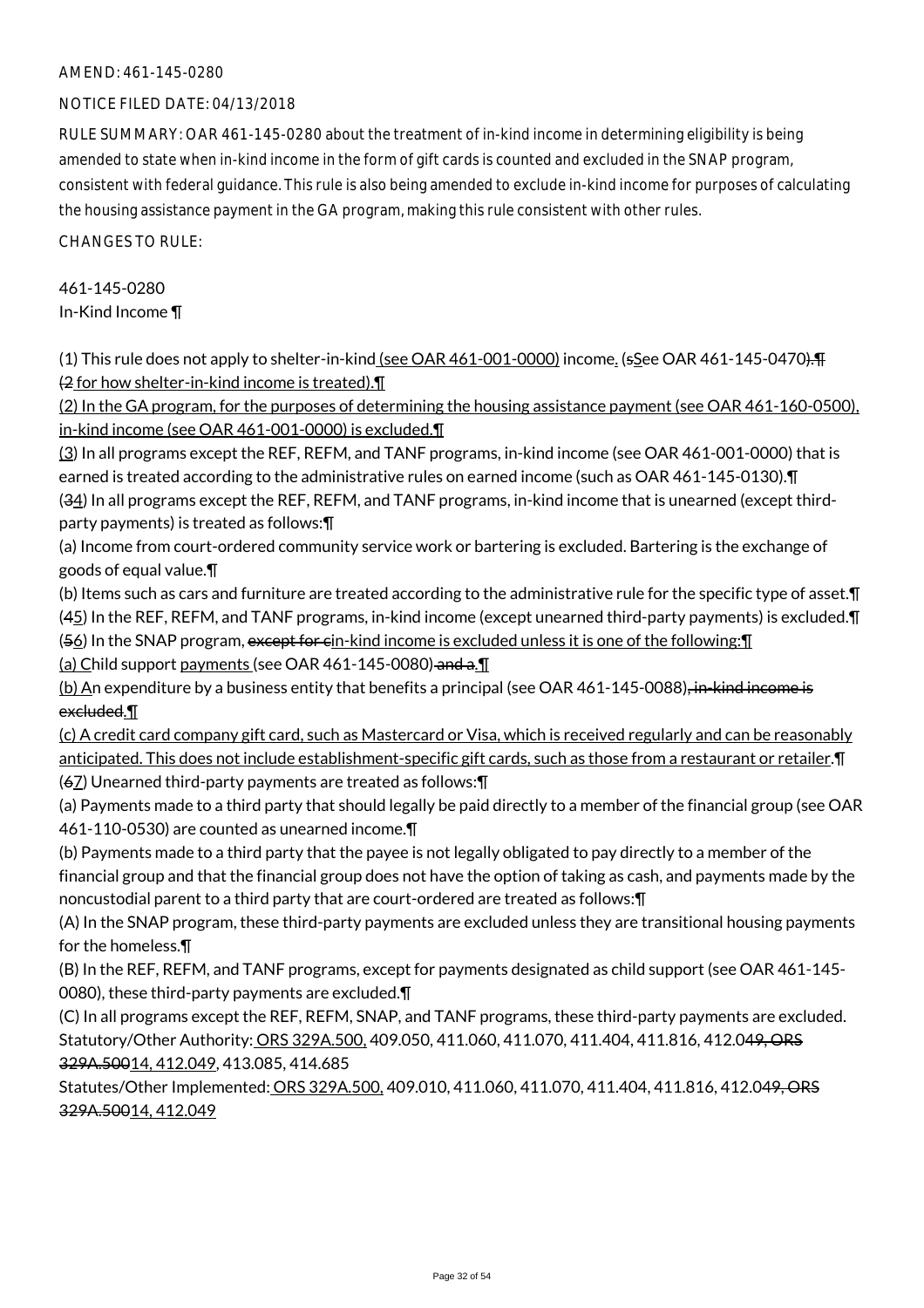## NOTICE FILED DATE: 04/13/2018

RULE SUMMARY: OAR 461-145-0380 about pension and retirement plans is being amended to remove references to the pursuit of assets rule because the references no longer apply with the amendment of the pursuit of assets rule.

CHANGES TO RULE:

461-145-0380 Pension and Retirement Plans ¶

(1) Pension and retirement plans include the following:¶

(a) Benefits employees receive only when they retire. These benefits can be disbursed in lump-sum or monthly payments.¶

- (b) Benefits that employees are allowed to withdraw when they leave a job before retirement.¶
- (c) The following retirement plans authorized by section 401 of the Internal Revenue Code of 1986:¶
- (A) Traditional Defined-Benefit Plan.¶
- (B) Cash Balance Plan.¶
- (C) Employee Stock Ownership Plan.¶
- (D) Keogh Plan.¶
- (E) Money Purchase Pension Plan.¶
- (F) Profit-Sharing Plan.¶
- (G) Simple 401(k).¶
- (H) 401(k).¶
- (d) Retirement plans authorized by section 403 of the Internal Revenue Code of 1986 at subsections (a) or (b).¶
- (e) The following retirement plans and annuities authorized by section 408 of the Internal Revenue Code of 1986
- at subsections (a), (b), (c), (k), (p), or (q), or at section  $408A:\mathbf{T}$
- (A) Individual Retirement Annuity.¶
- (B) Individual Retirement Account (IRA).¶
- (C) Deemed Individual Retirement Account or Annuity under a qualified employer plan.¶
- (D) Accounts established by employers and certain associations of employees.¶
- (E) Simplified Employee Pension (SEP).¶
- (F) Simple Individual Retirement Account (Simple-IRA).¶
- (G) Roth IRA.¶

(f) The following retirement plans offered by governments, nonprofit organizations, or unions:¶

- (A) 457(b) Plan.¶
- (B) 501(c)(18) Plan.¶
- (C) Federal Thrift Savings Plan under 5 USC 8439.¶

(g) In all programs except the OSIP, OSIPM, and QMB programs, an annuity purchased by an individual with funds from a plan authorized under subsection (c), (d), or (f) of this section.¶

(2) An annuitized retirement plan described in subsection (1)(e) of this rule, purchased by the spouse (see OAR 461-001-0000), is not considered a retirement plan and is treated in accordance with OAR 461-145-0020 and OAR 461-145-0022.¶

(3) Except as provided in subsection (c) of this section, benefits an individual receives from pension and retirement plans are treated as follows:¶

(a) Monthly payments are counted as unearned income.¶

(b) All payments not covered by subsection (a) of this section are counted as periodic income (see OAR 461-001- 0000 and 461-140-0110) or lump-sum income (see OAR 461-001-0000 and 461-140-0120).¶

(c) In the OSIP, OSIPM, and QMB-DW programs, if the equity value (see OAR 461-001-0000) of the pension or retirement plan is counted as a resource under section (4) of this rule, any payments received are considered the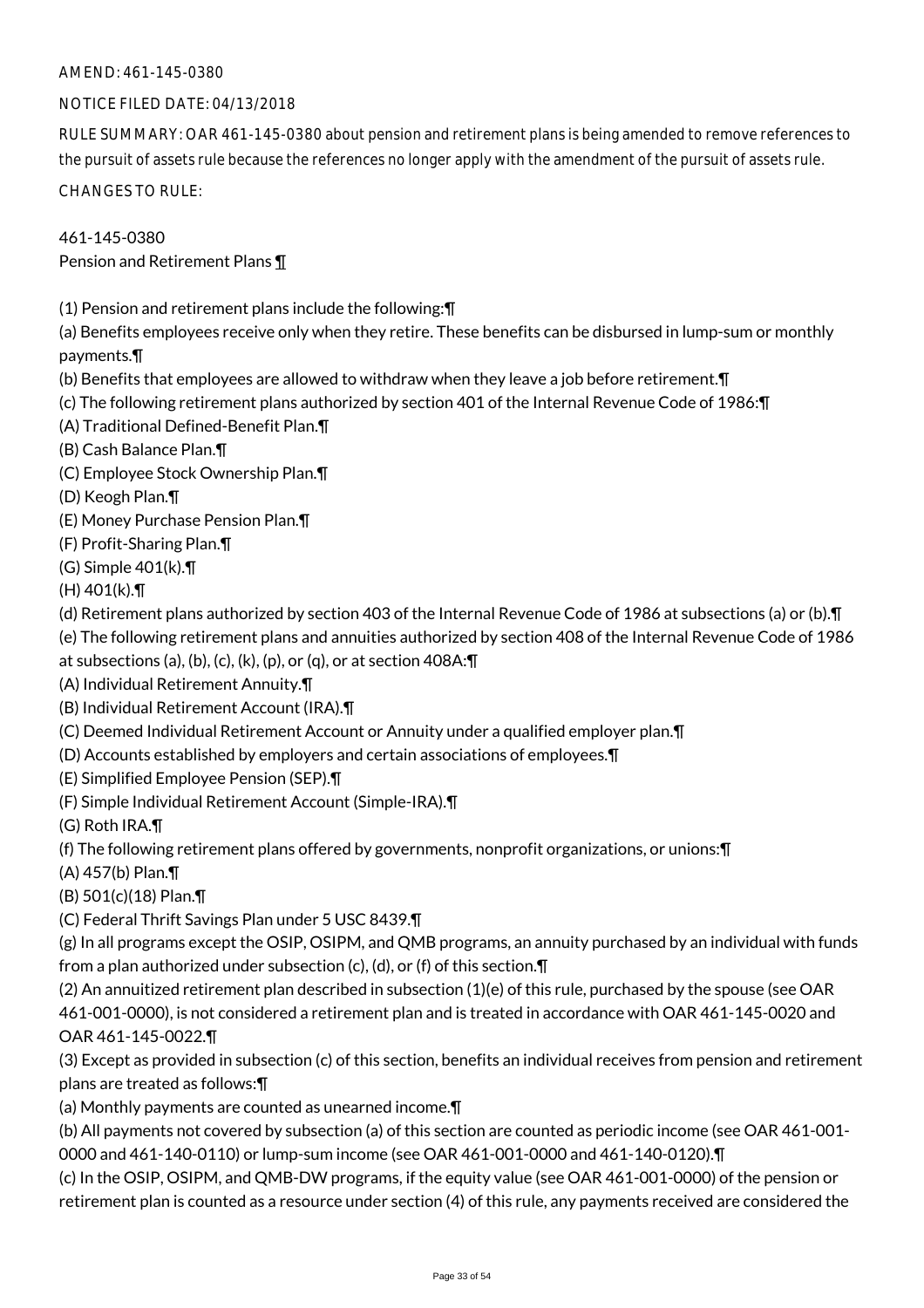conversion of a resource and are not counted as income.¶

(4) In the OSIP, OSIPM, and QMB-DW programs:¶

(a) Except for an annuity purchased with funds from a retirement plan described in subsection (1)(e) of this rule:¶ (A) The equity value of a pension or retirement plan is excluded as a resource if the individual is eligible for monthly or periodic payments under the terms of the plan and has applied for those payments in accordance with OAR 461-120-0330. When an individual is permitted to choose or change a payment option, the individual must select the option that:¶

(i) Provides payments commencing on the earliest possible date; and¶

(ii) Completes payments withinover the actuarial life expectancy, as published in the Periodic Life Table of the Office of the Chief Actuary of the Social Security Administration, of the individual.¶

(B) Except when OAR 461-120-0330 has resulted in ineligibility, tThe equity value of all pension and retirement plans not covered by paragraph (A) of this subsection that allows an individual to withdraw funds, minus any penalty for withdrawal, is counted as a resource.¶

(b) The equity value of an annuitized retirement plan described in subsection (1)(e) of this rule is excluded as a resource if it meets the payout requirements of OAR 461-145-0022(10)(c). Otherwise, the equity value is counted as a resource.¶

(c) For an individual in a standard living arrangement (see OAR 461-001-0000), the equity value of pension and retirement plans owned by a non-applying spouse or parent (see OAR 461-001-0000) is excluded as a resource. Dividends and interest earned on pension funds owned by a non-applying spouse or parent are excluded as income.¶

(5) In the QMB-BAS, QMB-SMB, and QMB-SMF programs, dividends and interest earned on pension funds owned by a non-applying spouse are excluded as income.¶

(6) In the SNAP program, the value of retirement accounts identified in sections 401(a), 401(k), 403(a), 403(b), 408, 408(k), 408(p), 408A, 457(b), 501(c)(18), or 529A of the Internal Revenue Code are excluded as resources. The value of retirement accounts designated as a Federal Thrift Savings Plan account, IRA, myRA, Roth IRA, SEP, Simple IRA, and any other retirement plan designated as tax-exempt under a successor or similar provision of the Internal Revenue Code of 1986 are excluded resources.¶

(7) In all programs except the OSIP, OSIPM, QMB, and SNAP programs, the equity value of a pension and retirement plan that allows an individual to withdraw funds before retirement, minus any penalty for early withdrawal, is counted as a resource.

Statutory/Other Authority: ORS 329A.500, 409.050, 411.060, 411.070, 411.404, 411.816, 412.014, 412.049, 413.085, 414.685

Statutes/Other Implemented: ORS 329A.500, 409.010, 411.060, 411.070, 411.404, 411.816, 412.014, 412.049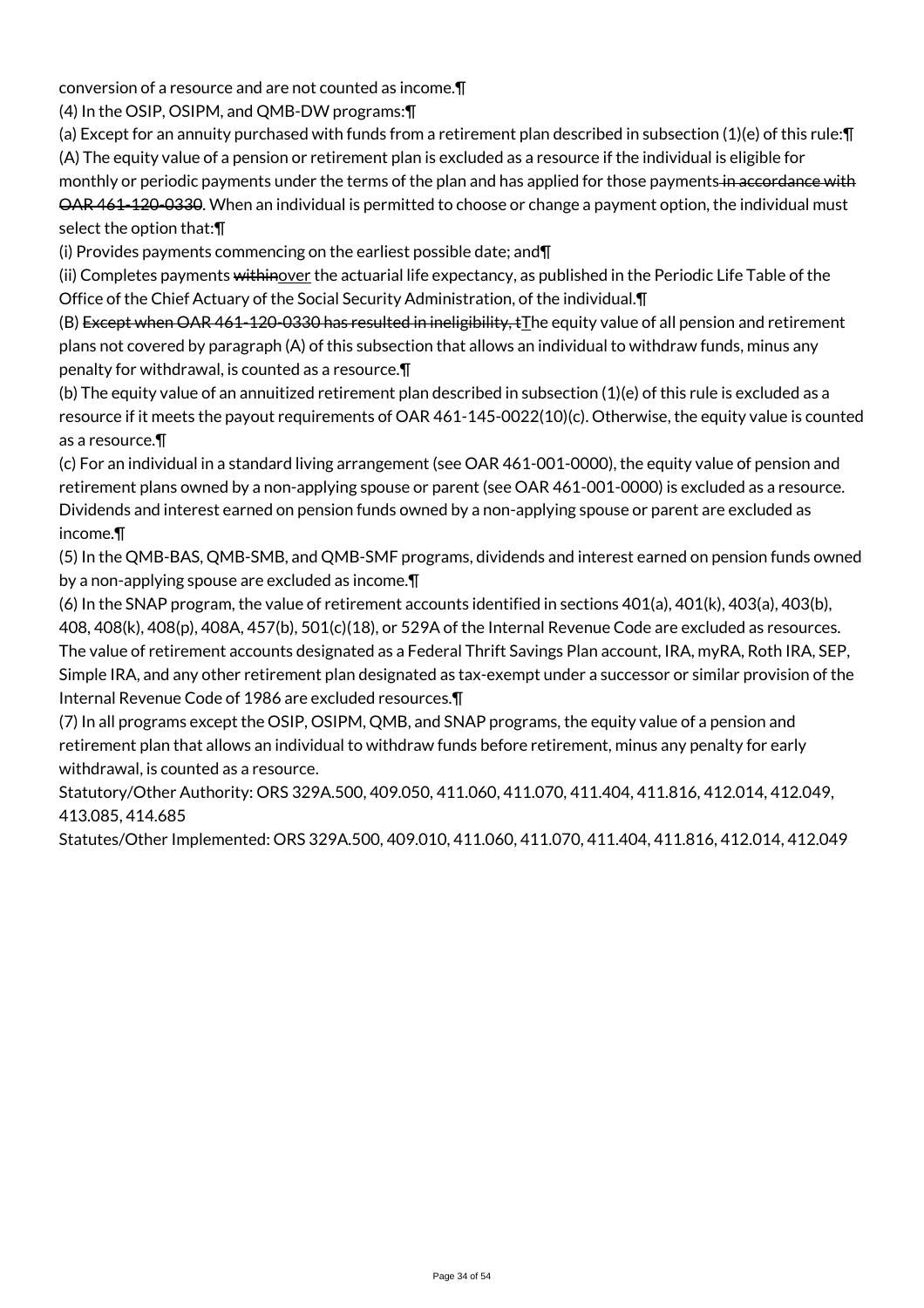## NOTICE FILED DATE: 04/13/2018

RULE SUMMARY: OAR 461-145-0470 about shelter in-kind income is being amended to clarify third-party payments that are unearned are excluded in the OSIP, OSIPM, and QMB programs. This rule is also being amended to add the condition to the exclusion of certain earned shelter-in-kind income that living on the employer's premises be a reasonable expectation of the job, and clarify that earned third party payments made for shelter expenses are also counted as earned income. These changes support the Integrated Eligibility system and more completely set out Department policy on third-party payments.

CHANGES TO RULE:

461-145-0470 Shelter-in-Kind Income ¶

(1) Except as provided in section (2) of this rule:¶

(a) In the ERDC program, shelter-in-kind (see OAR 461-001-0000) payments are excluded, except earned shelterin-kind is not excluded in the ERDC program.¶

(b) In the GA program, for the purposes of determining the housing assistance payment (see OAR 461-160-0500), shelter-in-kind in the form of rent or other housing costs paid by a third party is counted as income.¶

(c) In the REF, REFM, and TANF programs, except for child support (see OAR 461-145-0080 and 461-145-0280), shelter-in-kind payments are excluded.¶

(d) In the SNAP program, shelter-in-kind housing and utility payments are excluded (see OAR 461-145-0130 about exclusion of earned in-kind income), except an expenditure by a business entity for shelter costs (see OAR 461-001-0000) of a principal (see OAR 461-145-0088) is counted as income.¶

(e) In the OSIP, OSIPM, and QMB programs:¶

(A) Unearned shelter-in-kind, including payments made to a third party for shelter expenses of the financial group (see OAR 461-110-0530), is excluded.¶

(B) Earned shelter-in-kind income is treated as follows:¶

(i) If shelter is provided for services related to the employer's trade or businon the employer's business premises, living at that location is a reasonable expectation of the job dutiess, and acceptance of the shelter is a condition of employment, the shelter-in-kind income is treated in accordance with paragraph (A) of this subsectionexcluded. I (ii) Except as provided in subparagraph (i) of this paragraph, the fair market value (see OAR 461-001-0000) of the shelter is counted as earned income.¶

(2) Aor the amount of any payment made to a third party for shelter expenses of the financial group is counted as earned income.¶

(2) In all programs except the OSIP, OSIPM, and QMB programs, a payment for which there is a legal obligation to pay to a member of the financial group (see OAR 461-110-0530) that is made to a third party for shelter expenses of a member of the financial group is counted as unearned income.

Statutory/Other Authority: ORS 329A.500, 409.050, 411.060, 411.083, 411.404, 411.816, 412.014, 412.049, 413.085, 414.685

Statutes/Other Implemented: ORS 329A.500, 409.010, 411.060, 411.083, 411.404, 411.816, 412.014, 412.049, 413.085, 414.042, 414.685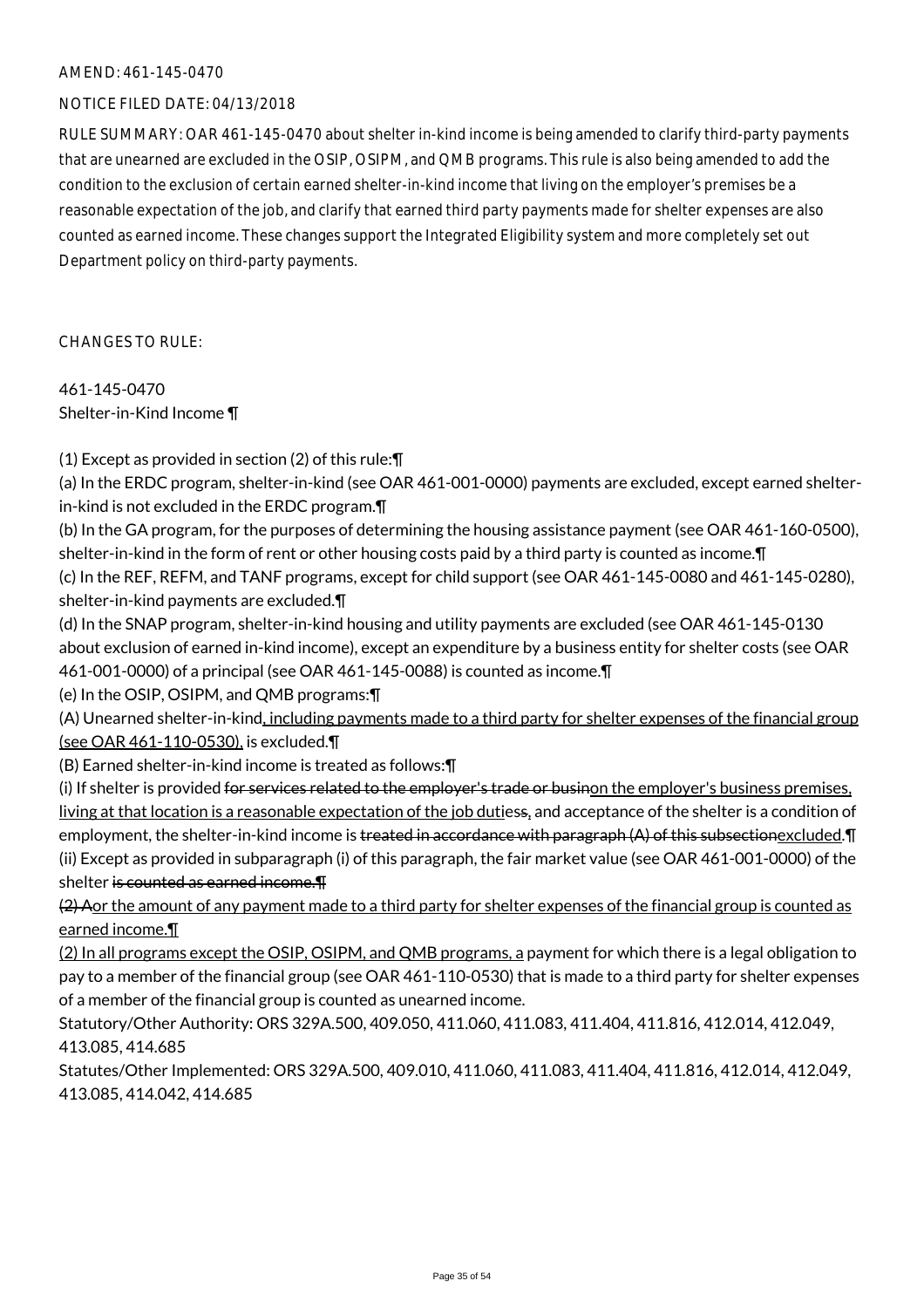## ADOPT: 461-145-0583

## NOTICE FILED DATE: 04/13/2018

RULE SUMMARY: OAR 461-145-0583 is being adopted to set out Department policy on how virtual currency or cryptocurrency will be treated for purposes of determining eligibility in APD medical and self-sufficiency programs, including the definitions for key terms. This rule will improve consistency in the treatment of virtual currency or cryptocurrency.

CHANGES TO RULE:

#### 461-145-0583

Virtual Currency or Cryptocurrency

(1) As used in this rule:¶

(a) "Cryptocurrency" is a type of currency available in virtual or digital form that functions as a medium of exchange with no central banking or regulating authority.¶

(b) "Day trading' is the buying and selling of cryptocurrency within the virtual market. The cryptocurrency market continuously runs because it is a worldwide market.¶

(c) "Mining" is a way to receive cryptocurrency (see subsection (a) of this section) through solving a series of mathematical problems. "Mining" requires a computer, an external hardware setup, and a special computer software program. To receive cryptocurrency through "mining", multiple people worldwide are attempting to solve a series of complicated mathematical problems via the "mining" software, and each receipt of

cryptocurrency could require millions or billions of guesses at mathematical problems. The person to solve the final mathematical problem is the one to receive the cryptocurrency.¶

(d) "Wallet" is a way to store records of cryptocurrency transactions. Each cryptocurrency is assigned a public address, and when stored in a "wallet" the cryptocurrency is assigned a private key for protection. The cryptocurrency public address and private key are stored on a computer, mobile device, internal or external computer hardware, or a piece of paper and protected by private keys.¶

(2) In all programs, cryptocurrency is treated as follows:¶

(a) Cryptocurrency received as a payment from an employer is considered earned income (see OAR 461-145- 0130).¶

(b) Cryptocurrency received in exchange for services or products provided may be either considered income from self-employment if the individual meets the self-employed criteria in OAR 461-145-0910(2) or OAR 461-145- 0915, or considered earned income.¶

(c) Cryptocurrency received as a gift is treated in the same manner as a gift in the form of money (see OAR 461- 145-0210).¶

(d) Cryptocurrency received through mining (see section (1) of this rule) is considered unearned income.¶ (e) Cryptocurrency received through an online casino is considered winnings (see OAR 461-145-0210).¶

(f) In all programs except the QMB-BAS, QMB-SMB, and QMB-SMF programs, the day trading (see section (1) of this rule) value of cryptocurrency is counted as a resource.¶

(A) After the month of receipt, cryptocurrency stored in a wallet (see section (1) of this rule) is counted as a resource. ¶

(B) Cryptocurrency stored in a wallet can be converted to liquid assets and follows the availability of resources rule (see OAR 461-140-0020).

Statutory/Other Authority: ORS 329A.500, 409.050, 411.060, 411.070, 411.404, 411.816, 412.014, 412.049, 413.085, 414.685

Statutes/Other Implemented: ORS 329A.500, 409.010, 411.060, 411.070, 411.404, 411.816, 412.014, 412.049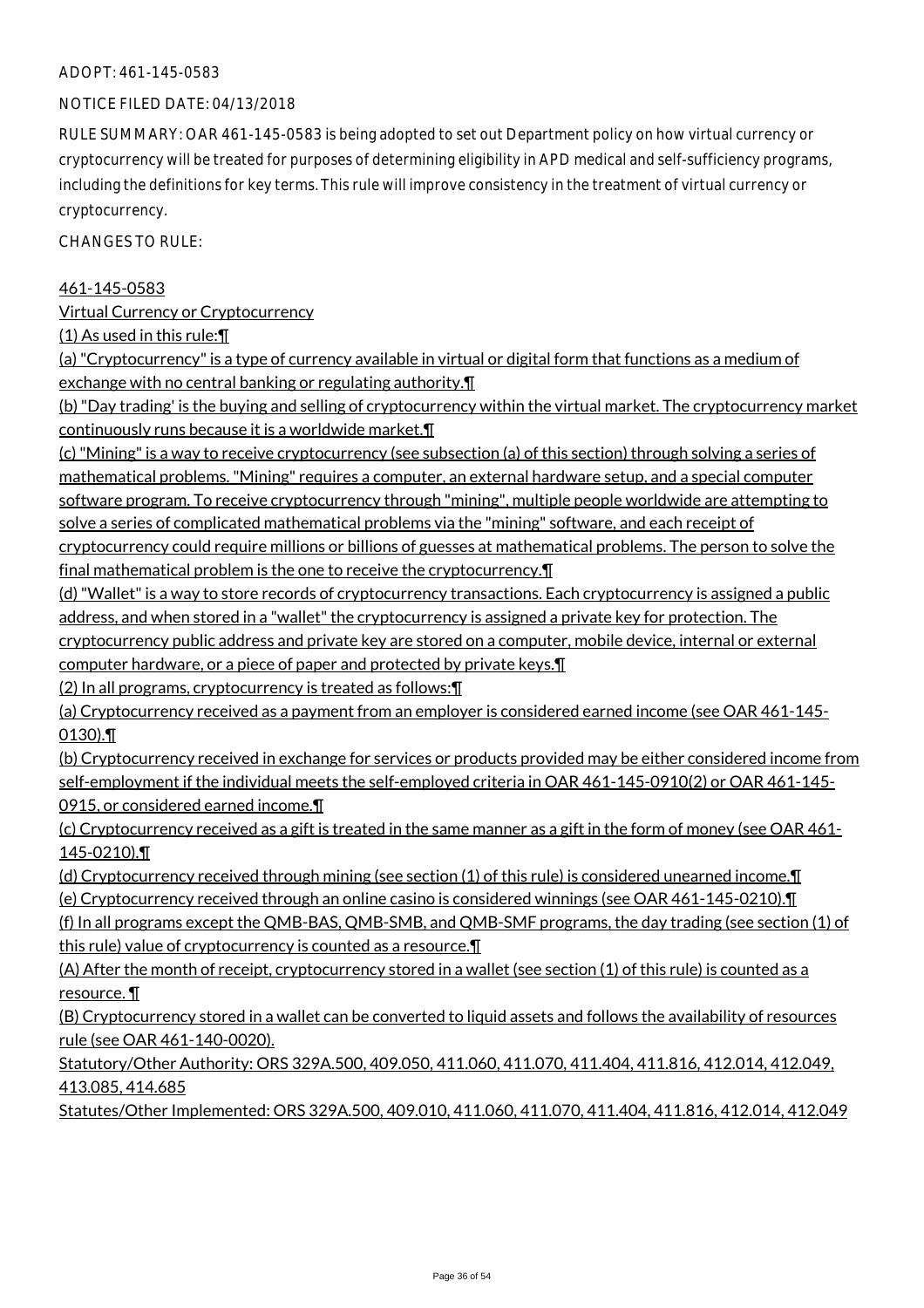## NOTICE FILED DATE: 04/13/2018

RULE SUMMARY: OAR 461-145-0820 about deemed assets from the sponsor of a noncitizen is being amended to remove the deeming requirement for sponsored noncitizens for the OSIP, OSIPM, and QMB programs, clarifying the rules applicable to these programs.

CHANGES TO RULE:

## 461-145-0820

Deemed Assets; Noncitizens Sponsor ¶

(1) An individual or organization may sponsor the admission of a noncitizen under section 204 of the Immigration and Nationality Act (8 U.S.C. 1154).¶

(2) An affidavit of support (USCIS Form I-864) is the agreement between the sponsor and the United States Citizenship and Immigration Services in which the sponsor agrees to provide financial support for the noncitizen so that the noncitizen will not become a public charge.¶

(3) In all programs except the ERDC, OSIP, OSIPM, QMB, REF, and REFM programs, the countable assets of an individual sponsor and the spouse of the sponsor are considered countable assets of the noncitizen as provided in this section and OAR 461-145-0810 to 461-145-0860. The sponsor's assets are considered available to the noncitizen whether or not the sponsor lives in the same household as the noncitizen. The assets of the sponsor's spouse are considered available only when the spouse lives in the sponsor's household.¶

(4) OAR 461-145-0830 sets out situations in which the assets of the sponsor and the spouse of the sponsor are not counted, as well as how the income deemed available to the noncitizen is calculated.¶

(5) The value of the resources deemed available to each noncitizen is determined as follows:¶

(a) In all programs except the OSIPM and SNAP programs, the total value of the countable resources is deemed to each sponsored noncitizen according to the rules of the program for which the noncitizen applies. [1]

(b) In the OSIPM program, an amount equal to the OSIPM (not OSIPM-EPD) program resource standard is deducted from the total amount of resources deemed to the noncitizen (see OAR 461-160-0015). If the sponsor lives with a spouse, the two-person standard is deducted.¶

 $\left\{e\right\}$  In the SNAP program only, \$1,500 is deducted from the value. The remaining value is divided by the number of noncitizens sponsored by the individual or couple. The result is the value of the resources deemed available to the noncitizen.

Statutory/Other Authority: ORS 329A.500, 409.050, 411.060, 411.070, 411.083, 411.060, 411.070, 411.083, 411.404, 411.704, 411.706, 411.816, 412.049, 414.025

Statutes/Other Implemented: ORS 329A.500, 409.010, 411.060, 411.070, 411.083, 411.060, 411.070, 411.083, 411.404, 411.704, 411.706, 411.816, 412.049, 414.025, 8 USC 1183a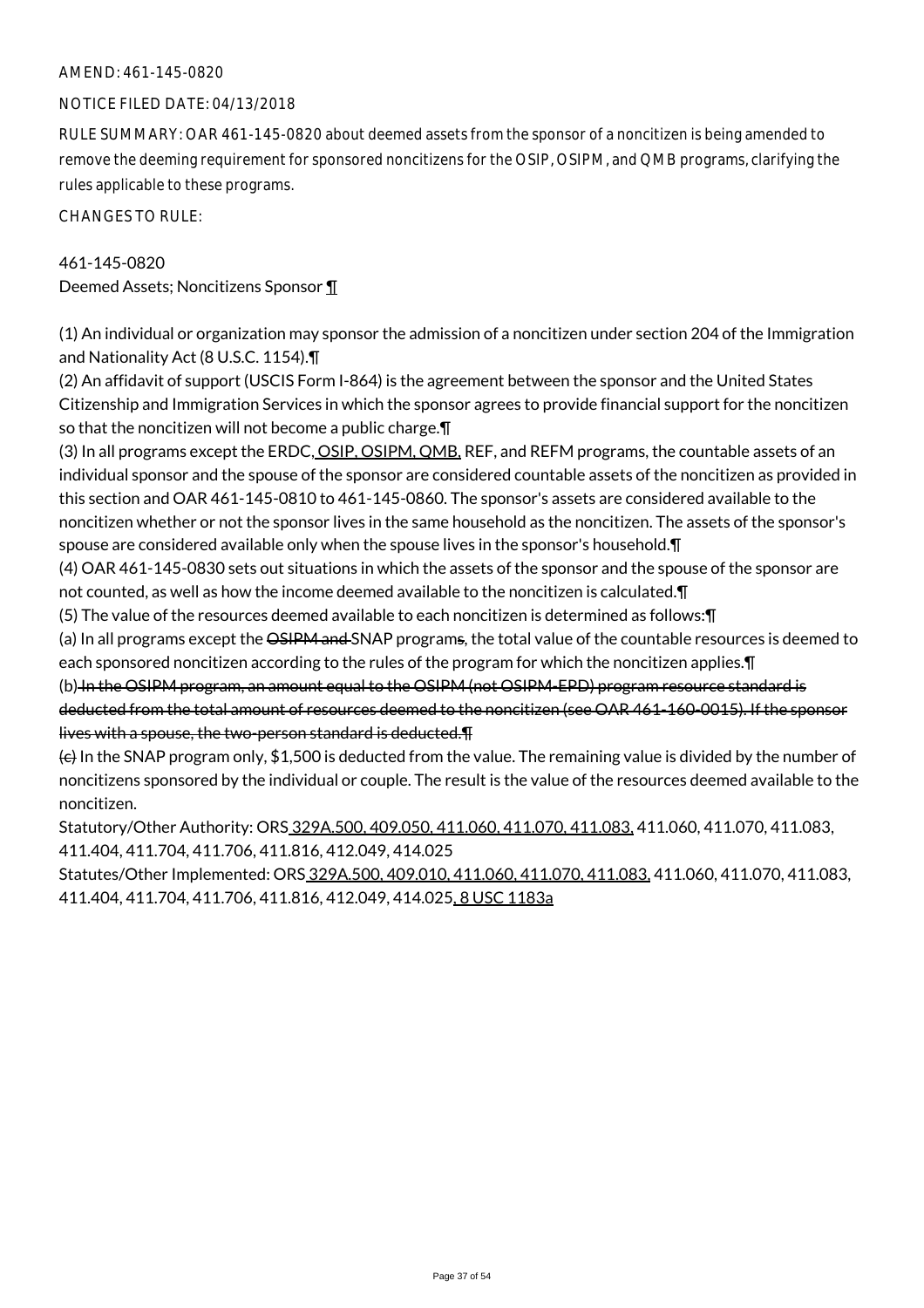## NOTICE FILED DATE: 04/13/2018

RULE SUMMARY: OAR 461-145-0830 about how and when to deem assets from the sponsor of a noncitizen is being amended to remove the deeming requirement for sponsored noncitizens for the OSIP, OSIPM, and QMB programs, clarifying the rules applicable to these programs.

CHANGES TO RULE:

## 461-145-0830

When to Deem the Assets of a Sponsor of a Noncitizen and How Income is Deemed ¶

(1) In the ERDC, OSIP, OSIPM, QMB, REF, and REFM programs, the assets of a sponsor and of a sponsor's spouse are not deemed to the sponsored noncitizen.¶

(2) In all programs except the ERDC, OSIP, OSIPM, QMB, REF, and REFM programs, the assets of a sponsor and the spouse of the sponsor are considered the assets of the sponsored noncitizen unless at least one of the following subsections applies:¶

(a) The sponsor has not signed a legally binding affidavit of support, for instance USCIS Form I-864 or I-864A<sub>7</sub>. (b) The sponsor receives SNAP, SSI, or TANF benefits;.¶

(c) The sponsor is deceased. The estate of a deceased sponsor is not responsible for the noncitizen;.  $\P$ 

(d) The sponsored noncitizen establishes indigence. A sponsored noncitizen establishes indigence if the total income of the household including in-kind income plus any cash, food, housing, or other assistance provided by other individuals including the sponsor is:¶

(A) In the TANF program, under the countable (see OAR 461-001-0000) income standard.¶

(B) In the SNAP program, under 130 percent of the federal poverty level.¶

(C) In all programs except the SNAP and TANF programs, not enough for the noncitizen to obtain food and shelter without program benefits.¶

(i) If the noncitizen is living with the sponsor, the indigence exception may not apply and deeming does apply.¶ (ii) If the noncitizen is living apart from the sponsor, the indigence exception applies if the noncitizen meets all of the following requirements:¶

(I) The total income (of all kinds and from all sources, even excluded income) the noncitizen receives is less than the OSIPM standard for a one-person need group;¶

(II) The noncitizen does not receive free room and board; and¶

(III) The resources (even excluded resources) available to the noncitizen are under the applicable resource limit.¶

(D) Each indigence determination under this subsection is effective for 12 months and may be renewed for additional 12-month periods.¶

(e) The sponsored noncitizen is a battered immigrant spouse, battered immigrant child, immigrant parent of a battered child or an immigrant child of a battered parent, as long as the battered noncitizen does not live in the same household as the person responsible for the battery. I

(f) The sponsored noncitizen does not meet the alien status requirement for the program for which he or she applies;.¶

(g) The sponsored noncitizen becomes a naturalized citizen;  $\P$ 

(h) The sponsored noncitizen can be credited with 40 qualifying quarters of work;  $or$ . If

(i) The sponsored noncitizen is under 18 years of age.¶

(3) In the OSIPM program, the deeming period is three years after the date of admission, which is the date the U.S. Bureau of Citizenship and Immigration Services establishes as the date the noncitizen was admitted for

permanent residence. Deeming ends on the last day of the month that is three years after the date of admission.¶ (4) In all programs except the ERDC, OSIPM, OSIPM, QMB, REF, REFM, and SNAP programs, the following process is used to determine the amount of income considered available to the noncitizen from the noncitizen's sponsor and the spouse of the sponsor. The unearned income of the sponsor and the sponsor's spouse is added to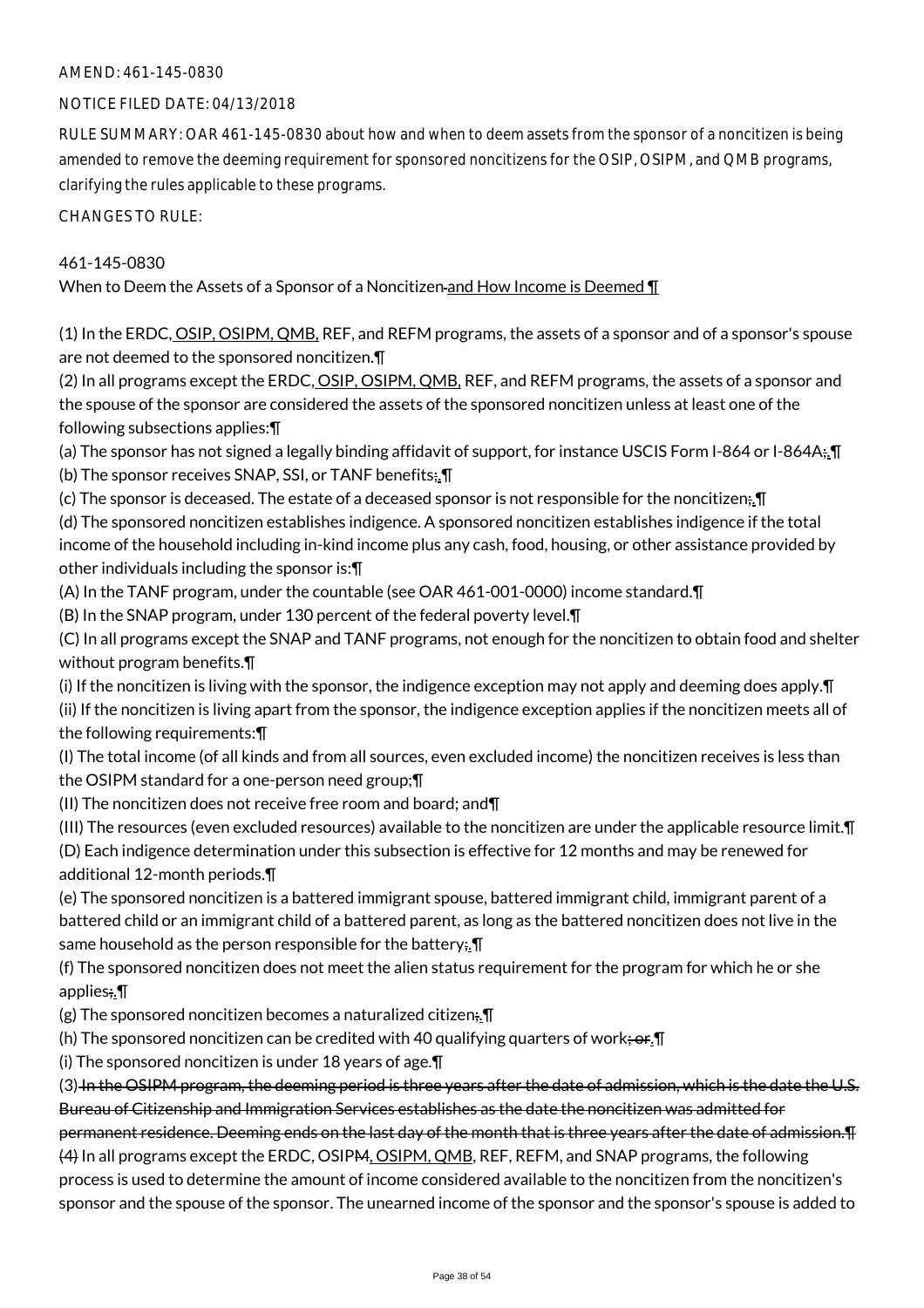their countable earned income (see OAR 461-140-0010) minus earned income deductions.¶

(5) In the OSIPM program:¶

(a) The income of the sponsor or the sponsor's spouse is not counted if any one of the following provisions applies:¶

(A) The individual is a refugee admitted to the United States under section 207 of the Immigration and Nationality Act (INA) (8 USC 1157);¶

(B) The individual has been granted asylum under section 208 of the INA (8 USC 1158); or¶

(C) The individual has become blind or disabled after admission to the United States.¶

(b) An amount equal to the OSIPM (not OSIPM-EPD) program income standard is deducted from the total amount of income deemed to the noncitizen (see OAR 461-160-0015). If the sponsor lives with a spouse, the two-person standard is deducted.¶

(64) In the SNAP program, each sponsored noncitizen is considered to have the income calculated according to section (4) of this rule divided by the number of the sponsor's:¶

(a) Current sponsored noncitizens;¶

- (b) Household members who receive support from the sponsor; and¶
- (c) Dependents.

Statutory/Other Authority: ORS 411.060, 411.070, 411.083, 411.404, 411.704, 411.816, 4123.04985, 414.025, 414.685, ORS 329A.500, 409.050

Statutes/Other Implemented: ORS 411.060, 411.070, 411.083, 409.010, 411.404, 411.704, 411.816, 412.049, 414.025, 8 USC 1183a, ORS 329A.500, 409.010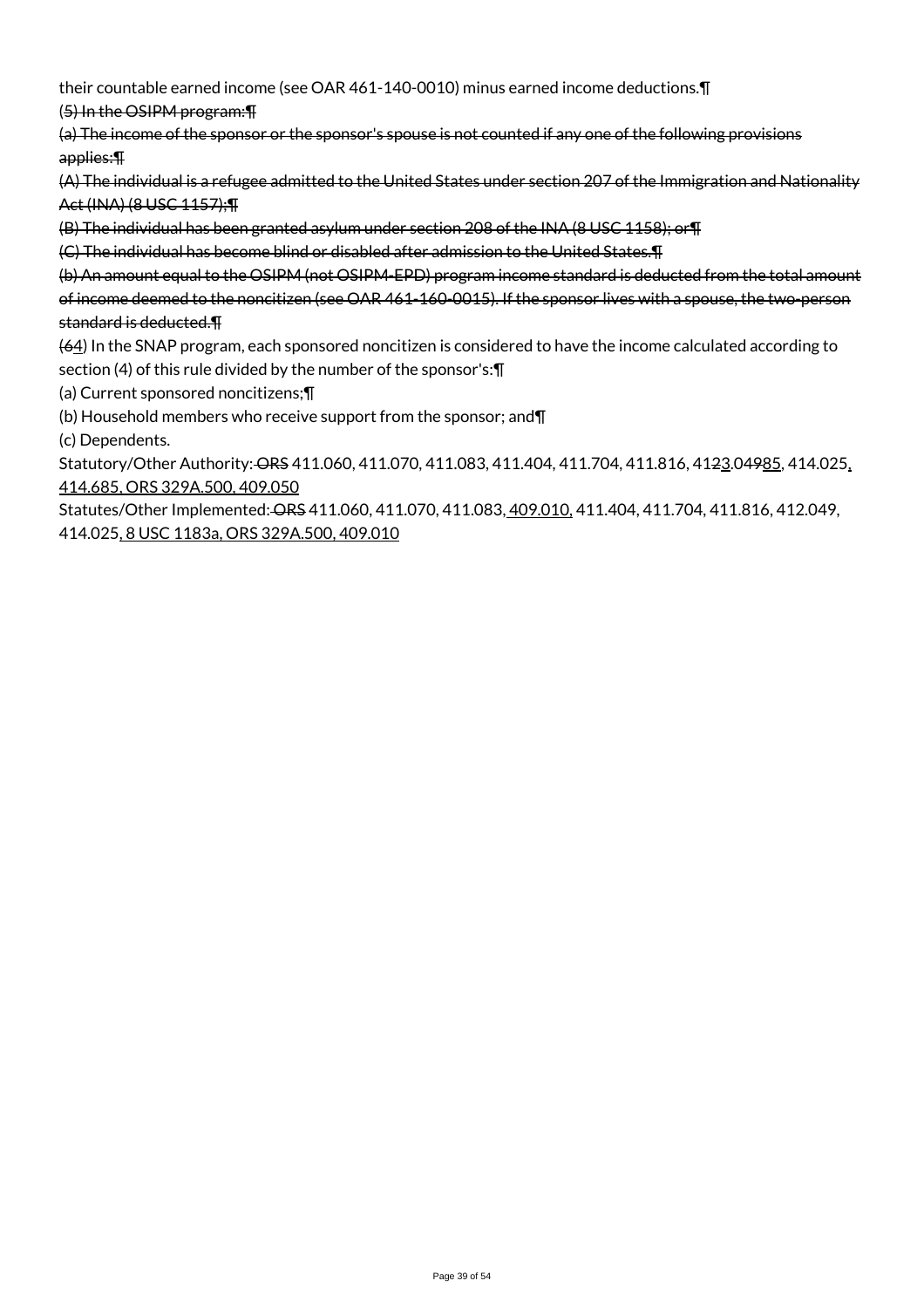## NOTICE FILED DATE: 04/13/2018

RULE SUMMARY: OAR 461-155-0010 about use of payment standards to establish need is being amended to revise its treatment of the GA program and of residing in a 24-hour mental health residential care setting. This amendment is part of a larger group of rule changes to align Department policy for these individuals with federal requirements.

 $CHANGFS TO RIIF$ 

461-155-0010 Use of Payment Standards to Establish Need ¶

(1) "Need" is the amount at the Department's payment standards that represents the client's need for items covered by the benefit.¶

(2) "Special needs" are costs in addition to standard allowances.¶

(3) In the GA program, ongoing special needs are used to determine benefit amount as specified in OAR 461-160- 0500.¶

(4) In the OSIP and OSIPM programs:¶

(a) The, special need described in OAR 461-155-0630(2) is used to determine initial and ongoing eligibility.¶ (b) Except for individuals whose eligibility is determined based on the special need described in OAR 461-155- 0630(2), special needss (see section (2) of this rule) are used when determining the benefit amount or the client liability.

Statutory/Other Authority: ORS 409.050, 411.060, 411.070, 411.404, 411.816, 4142.0142, 418.1002.049, 413.085, 414.685

Statutes/Other Implemented: ORS 409.010, 411.060, 411.070, 411.404, 411.816, 4142.0142, 418.1002.049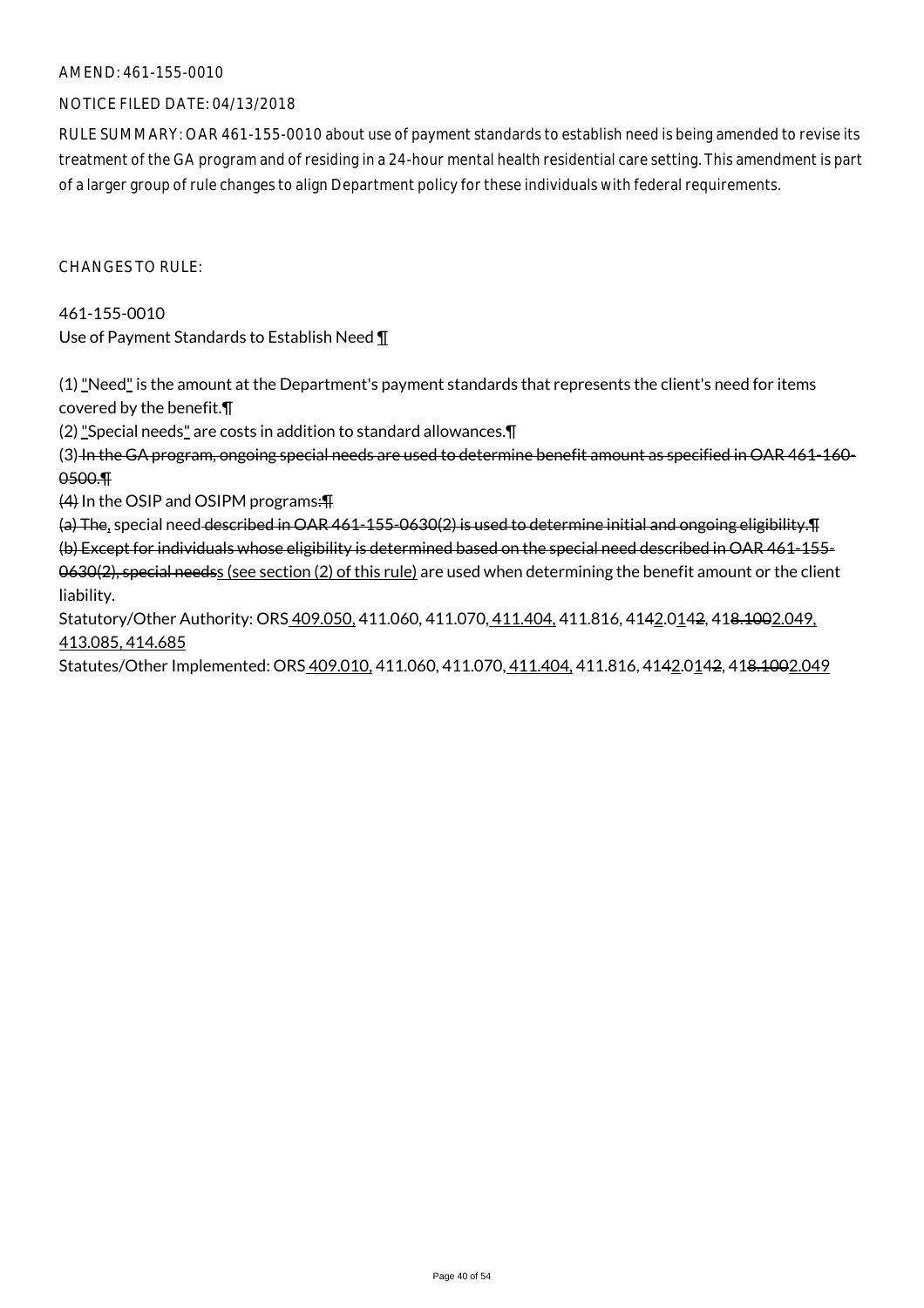## NOTICE FILED DATE: 04/13/2018

RULE SUMMARY: OAR 461-155-0250 about the income and payment standard in the OSIPM program is being amended to set out the adjusted income standard for individuals residing in a 24-hour mental health residential care setting. This amendment is part of a larger group of rule changes to align Department policy for these individuals with federal requirements.

CHANGES TO RULE:

461-155-0250 Income and Payment Standard; OSIPM ¶

## In the OSIPM program:¶

(1) An individual who is assumed eligible per OAR 461-135-0010 is presumed to meet the income limits for the OSIPM program.¶

(2) An individual meeting the requirements of OAR 461-135-0745 or OAR 461-135-0750, who is not assumed eligible and does not meet the income standards set out in sections (3) or (5) of this rule, must have countable (see OAR 461-001-0000) income that is equal to or less than 300 percent of the full SSI standard for a single individual or have established a qualifying trust as specified in OAR 461-145-0540(10)(c).¶

(3) An individual, other than one identified in section (1), (2), or (5) of this rule, must have adjusted income (see OAR 461-001-0000) below the standard in this section. [see attached table]¶

(4) In the OSIPM (except OSIPM-EPD) program, an individual in a nursing facility or an ICF-MRID is allowed the following amounts for clothing and personal incidentals:¶

(a) For an individual who receives a VA pension based on unreimbursed medical expenses (UME), \$90 is allowed.¶ (b) For all other individuals, \$61.38 is allowed.¶

(c) For an individual identified in subsection (b) of this section with countable income (including any SSI) that is less than \$61.38, the payment standard is equal to the difference between the individual's countable income (including any SSI) and \$61.38. For the purposes of this subsection, countable income includes income that would otherwise be countable for an individual who is assumed eligible under OAR 461-135-0010.¶

(5) In the OSIPM-EPD program, the adjusted earned income limit is 250 percent of the federal poverty level for a family of one.¶

(6) For an individual who meets the requirements of OAR 461-135-0755, who is not assumed eligible, and does not meet the income standards set out in sections (3) or (5) or this rule, the adjusted income limit is 150 percent of the federal poverty level for a family of one.

Statutory/Other Authority: ORS 409.050, 411.060, 411.070, 411.404, 411.704, 411.706, 413.085, 414.685 Statutes/Other Implemented: 411.060, ORS 41109.0610, 411.070, 411.404, 411.704, 411.706

RULE ATTACHMENTS DO NOT SHOW CHANGES. PLEASE CONTACT AGENCY REGARDING CHANGES.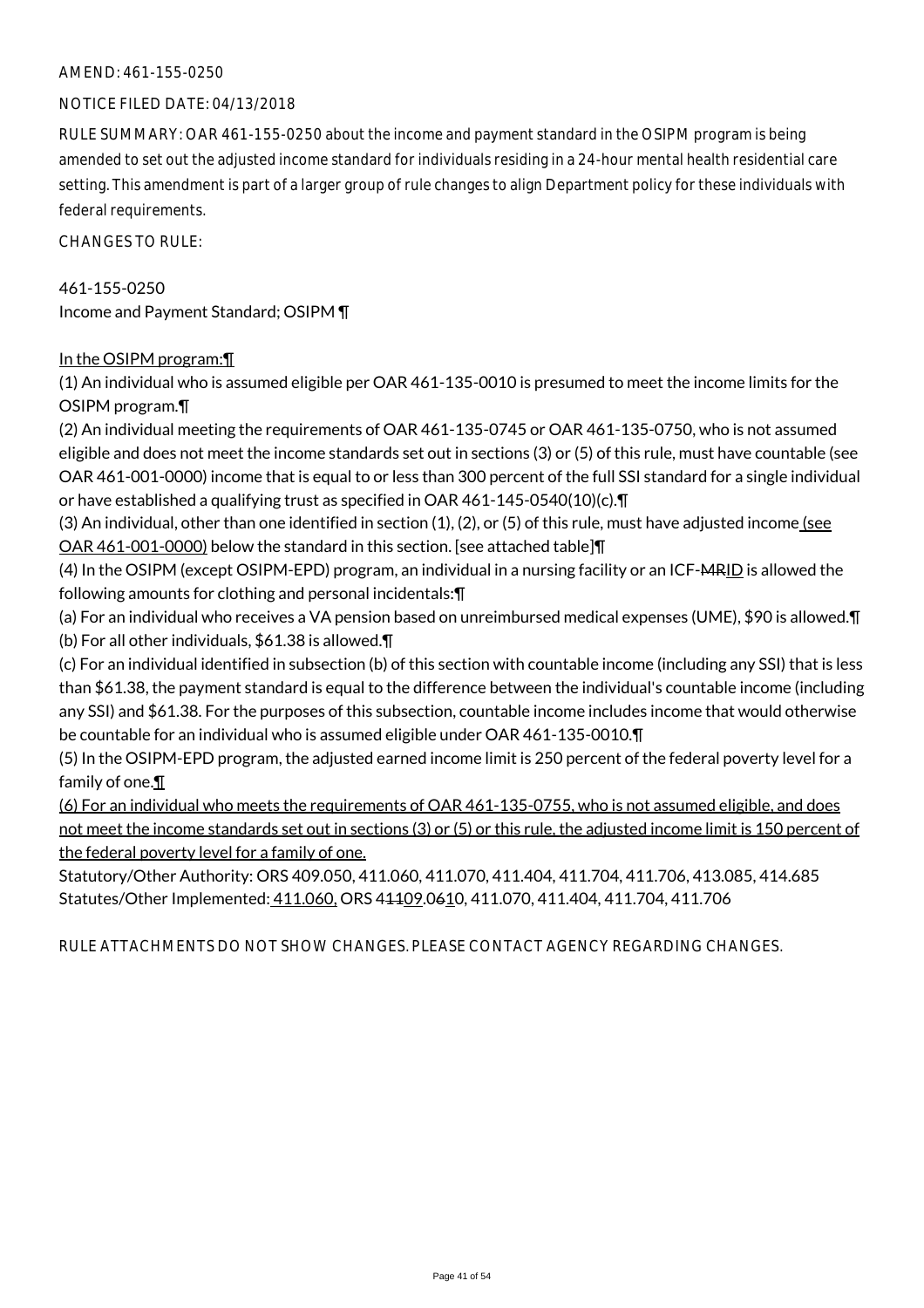In the OSIPM program:

- (1) An individual who is assumed eligible per OAR 461-135-0010 is presumed to meet the income limits for the OSIPM program.
- (2) An individual meeting the requirements of OAR 461-135-0745 or OAR 461-135-0750, who is not assumed eligible and does not meet the income standards set out in sections (3) or (5) of this rule, must have *countable* (see OAR 461-001-0000) income that is equal to or less than 300 percent of the full SSI standard for a single individual or have established a qualifying trust as specified in OAR 461-145-0540(10)(c).
- (3) An individual, other than one identified in section (1), (2), or (5) of this rule, must have *adjusted income* (see OAR 461-001-0000) below the standard in this section.

| <b>OSIPM</b>                     |        |          |
|----------------------------------|--------|----------|
| <b>Adjusted Income Standards</b> |        |          |
| Number in Need<br>Group          | One    | Two      |
| AB/AD/OAA                        | 750.00 | 1,125.00 |

- (4) In the OSIPM (except OSIPM-EPD) program, an individual in a nursing facility or an ICF-MR is allowed the following amounts for clothing and personal incidentals:
	- (a) For an individual who receives a VA pension based on unreimbursed medical expenses (UME), \$90 is allowed.
	- (b) For all other individuals, \$61.38 is allowed.
	- (c) For an individual identified in subsection (b) of this section with *countable* income (including any SSI) that is less than \$61.38, the payment standard is equal to the difference between the individual's *countable* income (including any SSI) and \$61.38. For the purposes of this subsection, *countable* income includes income that would otherwise be *countable* for an individual who is assumed eligible under OAR 461-135-0010.
- (5) In the OSIPM-EPD program, the adjusted earned income limit is 250 percent of the federal poverty level for a family of one.
- (6) For an individual who meets the requirements of OAR 461-135-0755, who is not assumed eligible, and does not meet the income standards set out in sections (3) or (5) or this rule, the *adjusted income* limit is 150 percent of the federal poverty level for a family of one.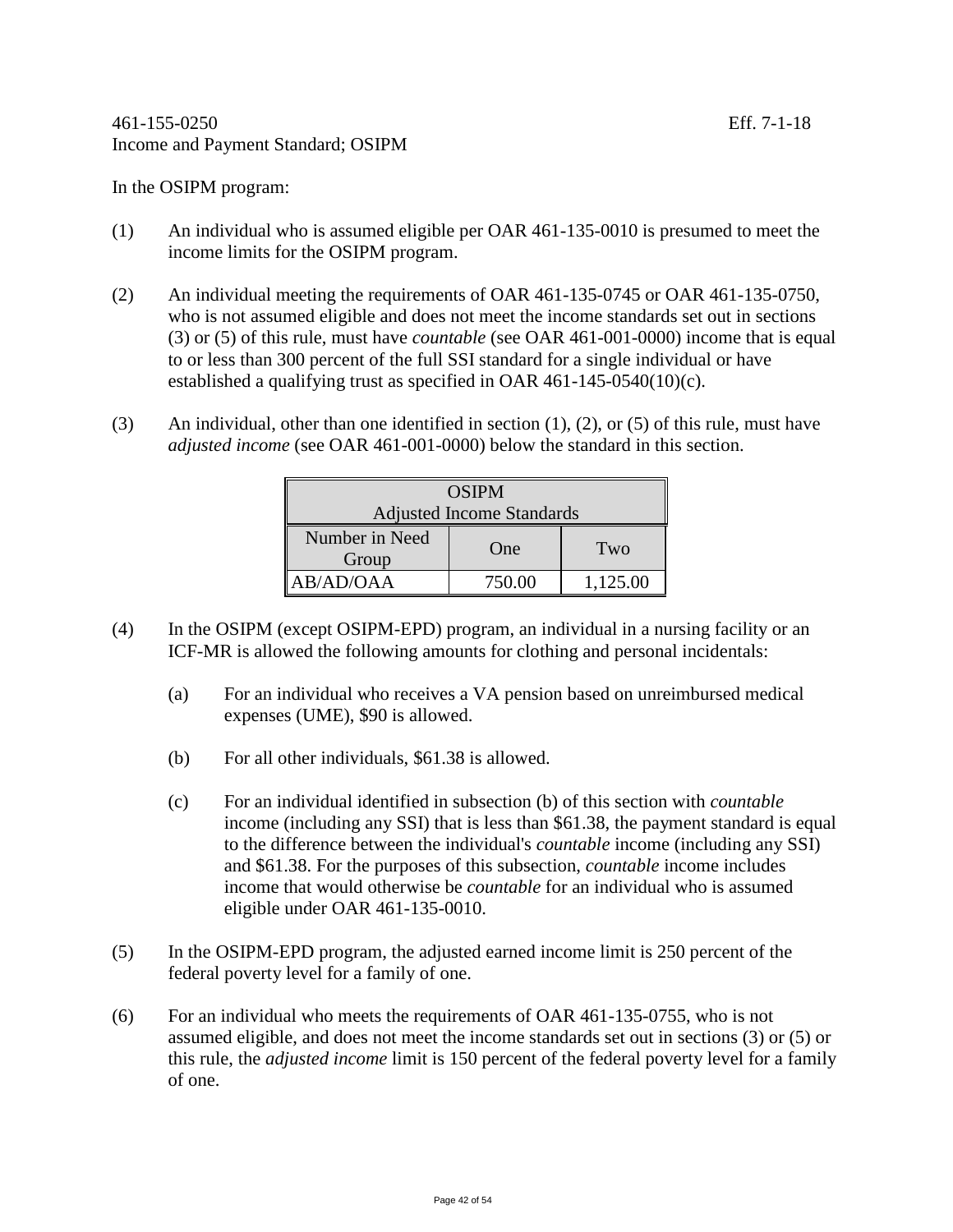461-155-0250 Page 2

Stat. Auth.: ORS 409.050, 411.060, 411.070, 411.404, 411.704, 411.706, 413.085, 414.685 Stats. Implemented: ORS 409.010, 411.060, 411.070, 411.404, 411.704, 411.706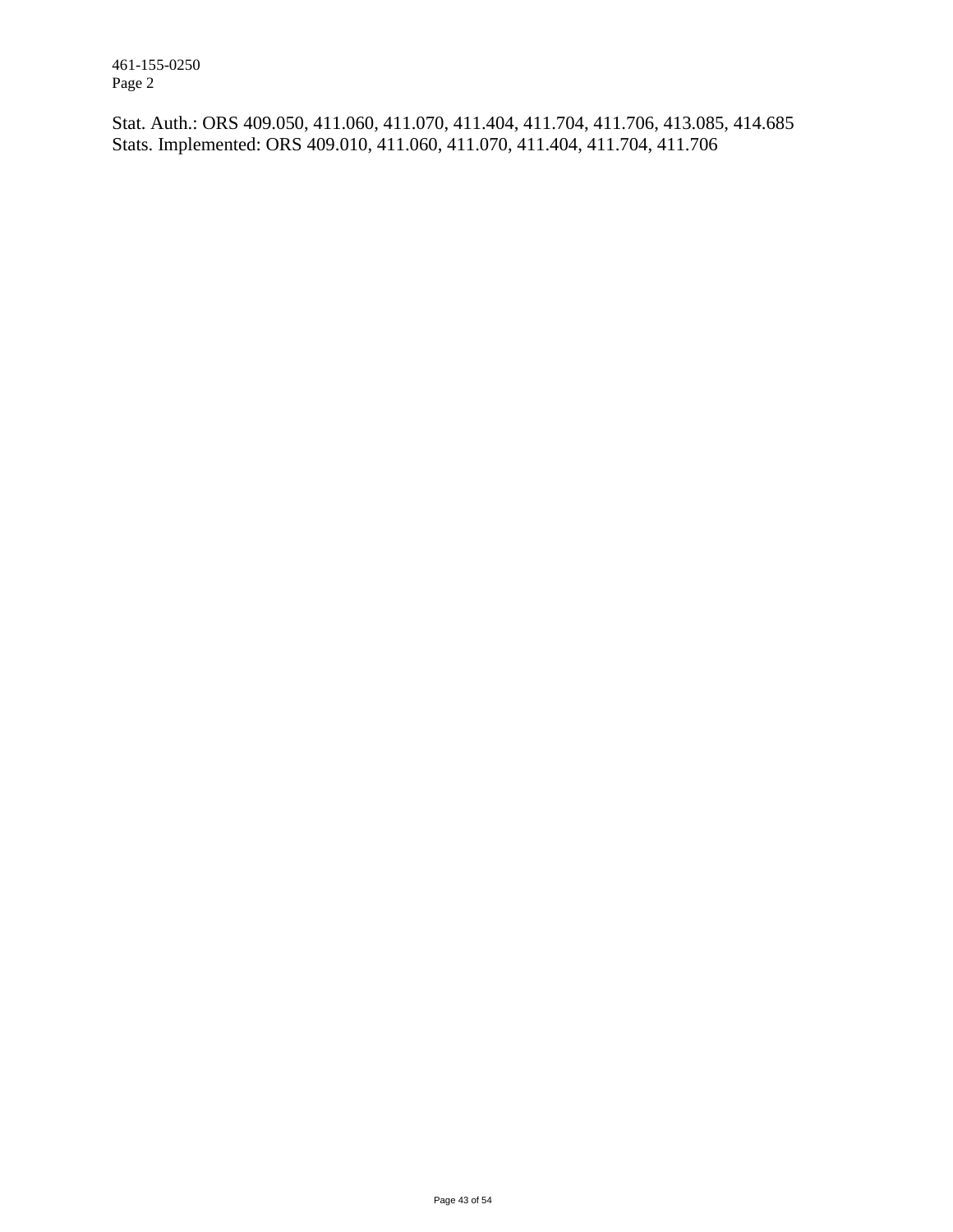## NOTICE FILED DATE: 04/13/2018

RULE SUMMARY: OAR 461-155-0500 about special needs is being amended to remove its references to obsolete payments (home adaptations and restaurant meals) and refer to other payments correctly (supplemental communication allowance instead of telephone allowance). These amendments make this rule consistent with other rules.

CHANGES TO RULE:

461-155-0500 Special Needs; Overview ¶

(1) Ongoing special needs are needs that last several months at a consistent cost. Examples are special diets and accommodation allowances. OAR 461-155-0010 is used to determine how special needs are considered for each program.¶

(2) To be eligible for a special need item, a client may not have any other available resources in the community or natural support system to meet the need, excluding resources used in determining eligibility.¶

(3) To be eligible for a special need item, a client may not be eligible for the item through Medicare, Medicaid, or any other medical coverage.¶

(4) A client may be eligible for an ongoing special need item if providing the ongoing special need item is authorized in lieu of additional provider service hours pursuant to OAR 411-030-0002 to 411-030-0090 and is more cost-effective.¶

(5) The Department may authorize payment for one-time and ongoing special needs for the following, in accordance with OAR 461-155-0510 to 461-155-0710:¶

(a) One-time needs for the following:¶

(A) Community based facility room and board (see OAR 461-155-0630).¶

(B) Community transition services (see OAR 461-155-0526).¶

(C) Diversion and transition services (see OAR 461-155-0710).¶

(D) Home adaptations to accommodate a client's physical condition (see OAR 461-155-0551).¶

(E) Home repairs (see OAR 461-155-0600).¶

(FE) Moving costs (see OAR 461-155-0610).¶

(GF) Property taxes (see OAR 461-155-0620).¶

(b) Ongoing needs for the following:¶

(A) Accommodation allowances (see OAR 461-155-0660).¶

(B) Food for guide dogs and special assistance animals (see OAR 461-155-0530).¶

(C) In-home supplement (see OAR 461-155-0575).¶

(D) Laundry allowances (see OAR 461-155-0580).¶

(E) Personal incidentals and room and board allowance (see OAR 461-155-0700).¶

#### (F) Restaurant meals (see OAR 461-155-0640).¶

(G) Special diet allowances (see OAR 461-155-0670).¶

(HG) Telephone aSupplemental Communication Allowances (see OAR 461-155-0680).¶

 $(H)$  Prescription drug co-pay coverage (see OAR 461-155-0688).

Statutory/Other Authority: ORS 409.050, 411.060, 411.070, 411.404, 411.706, 413.085, 414.685

Statutes/Other Implemented: ORS 409.010, 411.060, 411.070, 411.404, 411.706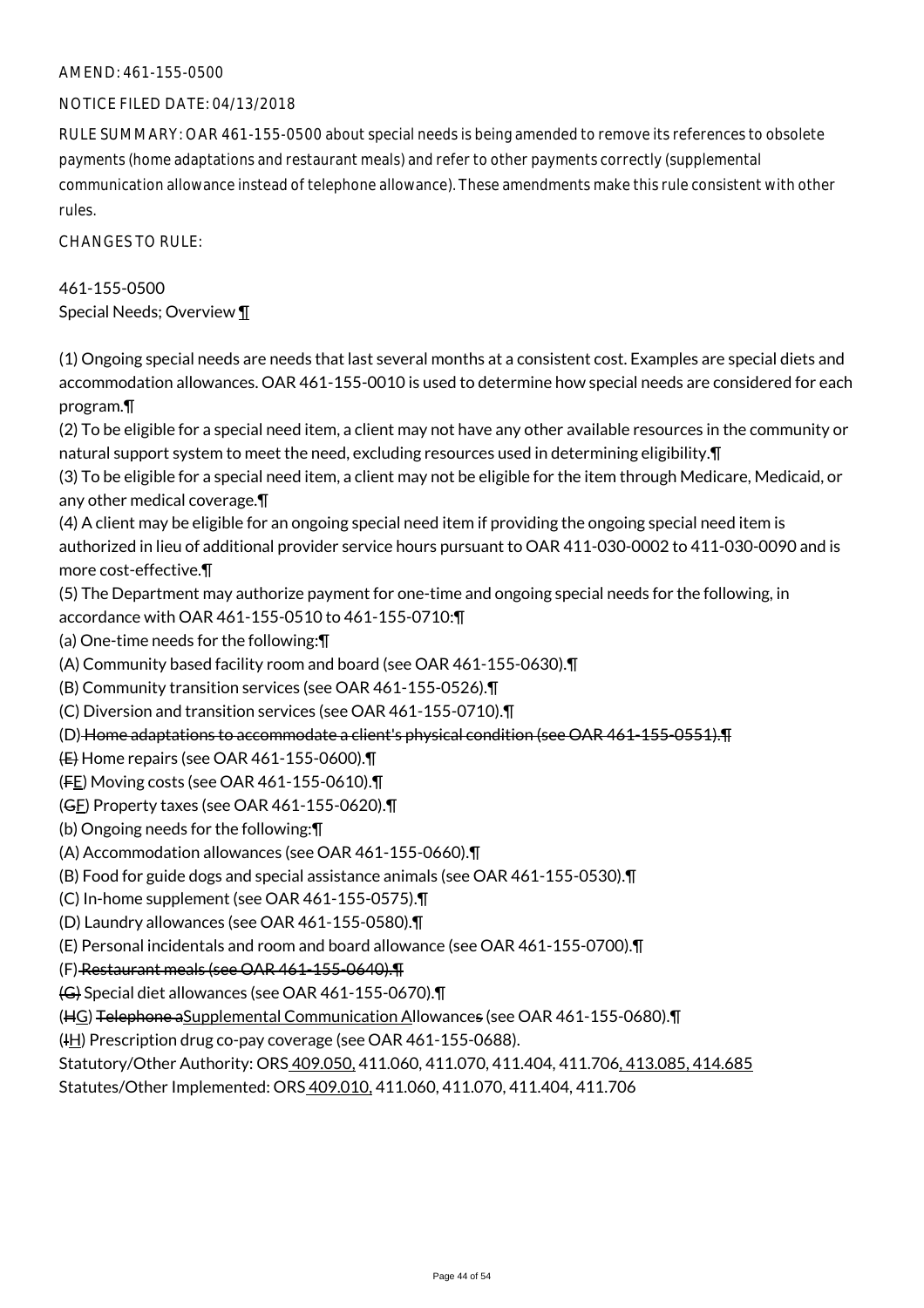## NOTICE FILED DATE: 04/13/2018

RULE SUMMARY: OAR 461-155-0630 about community-based care as a special need in the OSIPM program is being amended to remove its separate coverage of individuals residing in a 24-hour mental health residential care setting. This amendment is part of a larger group of rule changes to align Department policy for these individuals with federal requirements.

CHANGES TO RULE:

461-155-0630 Special Need; Community Based Care; OSIPM ¶

In the OSIPM program:¶

(1) A client is considered living in a community based care facility (see OAR 461-001-0000) if the client resides at one of the following care settings licensed by the Department:¶

- (a) Adult Foster Home.¶
- (b) Residential Care Facility.¶
- (c) Assisted Living Facility.¶
- (d) Specialized Living Facility.¶
- (e) Group Care Home.¶

(2) In determining eligibility for OSIPM for an individual receiving care in a 24-hour mental health residential care setting, such as an adult foster home, residential treatment home, residential treatment facility, or a secure treatment facility, the special need (see OAR 461-155-0010) is the amount of the service payment authorized by the Department and is added to the OSIP maintenance standard.¶

(3) If a client who meets the applicable income requirements begins living in a community based care facility:¶

(a) Payment for room and board may be authorized during the month of admission at the initial placement, limited to the approved rate.¶

(b) Room and board payments may be paid to the community based care facility during the temporary absence of a client if all of the following criteria are met:¶

(A) The absence occurs because the client is admitted to a hospital or nursing home.¶

(B) The Department determines the intent of the client to return to the community based care facility.¶

(C) The community based care facility is willing to accept the room and board payment.¶

(D) The client returns within the calendar month following the month in which the absence began.¶

(43) Spouses who each receive SSI and receive services in a community based care facilityare eligible for a payment in the amount that equals the difference between the OSIPM standard for a one-person need group (see OAR 461-110-0630) and the individual's total countable income. If one spouse(see OAR 461-001-0000) income. If one spouse (see OAR 461-001-0000) has income above the OSIPM standard, the excess income is applied to the other spouse's countable income of the other spouse.

Statutory/Other Authority: ORS 409.050, 411.060, 411.404, 413.085, 414.685 Statutes/Other Implemented: ORS 409.010, 411.060, 411.404, 413.085, 414.685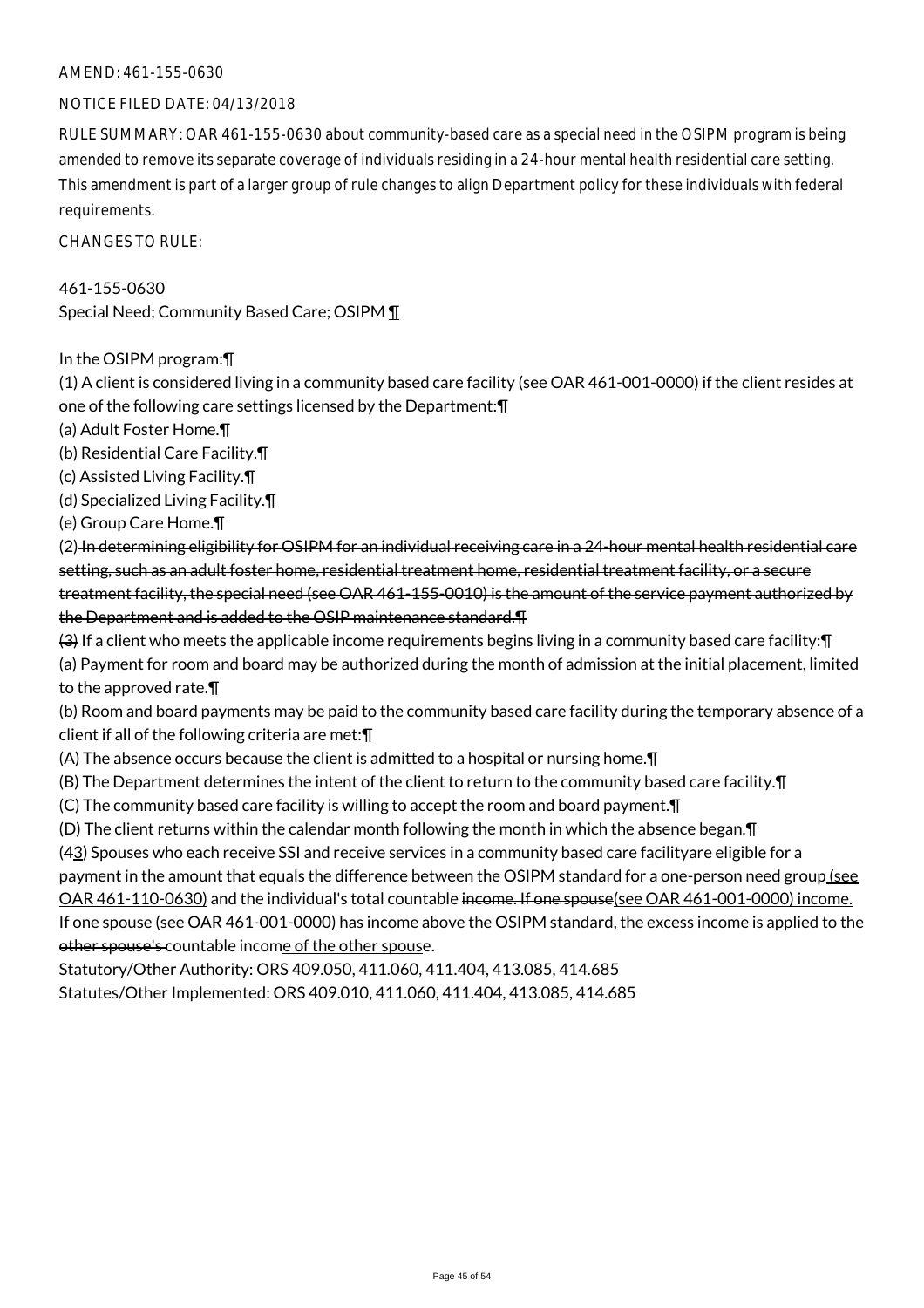## NOTICE FILED DATE: 04/13/2018

RULE SUMMARY: OAR 461-160-0010 about use of resources in determining financial eligibility is being amended to state that there is no deeming to ineligible children in the OSIP and OSIPM programs, correcting an error in the April 1, 2018 amendment to this rule.

CHANGES TO RULE:

461-160-0010 Use of Resources in Determining Financial Eligibility ¶

Countable (see OAR 461-001-0000) resources are used to determine eligibility (see OAR 461-001-0000) as follows:¶

(1) In the EA program, the countable resources of a financial group (see OAR 461-110-0530) are used to reduce benefits.¶

(2) In the ERDC, QMB-DW, REF, REFM, SNAP, and TANF programs, a need group (see OAR 461-110-0630) is not eligible for benefits if the financial group has countable resources above the resource limit (see OAR 461-160- 0015).¶

(3) In the OSIP (except OSIP-EPD) and OSIPM (except OSIPM-EPD) programs:¶

(a) An individual is not eligible for benefits if the financial group has countable resources above the resource limit (see OAR 461-160-0015).¶

(b) The following provisions apply when a child (see OAR 461-001-0000) who is not assumed eligible (see OAR 461-135-0010) is applying:¶

(A) As used in the subsection, "ineligible parent" means a parent (see OAR 461-001-0000) who is not receiving SSI or TANF.¶

(B) As used in this section, "parental resources" means the countable resources of:¶

(i) Each ineligible parent (see paragraph (A) of this subsection) in the financial group of the child; and¶

(ii) Each spouse (see OAR 461-001-0000) of an ineligible parent in the financial group of the child.¶

(C) The parental resources (see paragraph (B) of this subsection) are deemed available to the child. The amount deemed available to the child is the amount the parental resources exceed the resource limit (see OAR 461-160- 0015) of:¶

(i) A one-person need group, if one parent (see OAR 461-001-0000) lives in the household of the child; or¶ (ii) A two-person need group, if two parents (or one parent and the spouse (see OAR 461-001-0000) of that parent) live in the household of the child.¶

(D) If more than one child is applying, the value of the deemed resources is divided evenly between the applying children. If an applying child is determined to be ineligible for OSIPM for any reason including excess resources resulting from deeming, no resources are deemed to that child. Any resources deemed to an applying child determined to be ineligible for OSIPM are deemed equally to other applying children. ¶

(E) The parental resources are not deemed available to a non-applying child.¶

(F) The value of the parental resources is subject to deeming whether or not those resources are available to the child.¶

(4) In the OSIP-EPD and OSIPM-EPD programs:¶

(a) A need group is not eligible for benefits if the financial group has countable resources above the resource limit (see OAR 461-160-0015).¶

(b) Any money in an approved account (see OAR 461-001-0035) is excluded during the determination of eligibility.¶

(c) Assets purchased from moneys in an approved account are excluded, provided they meet the requirements of OAR 461-145-0025.¶

(d) Assets purchased as employment and independence expenses (see OAR 461-001-0035) are excluded,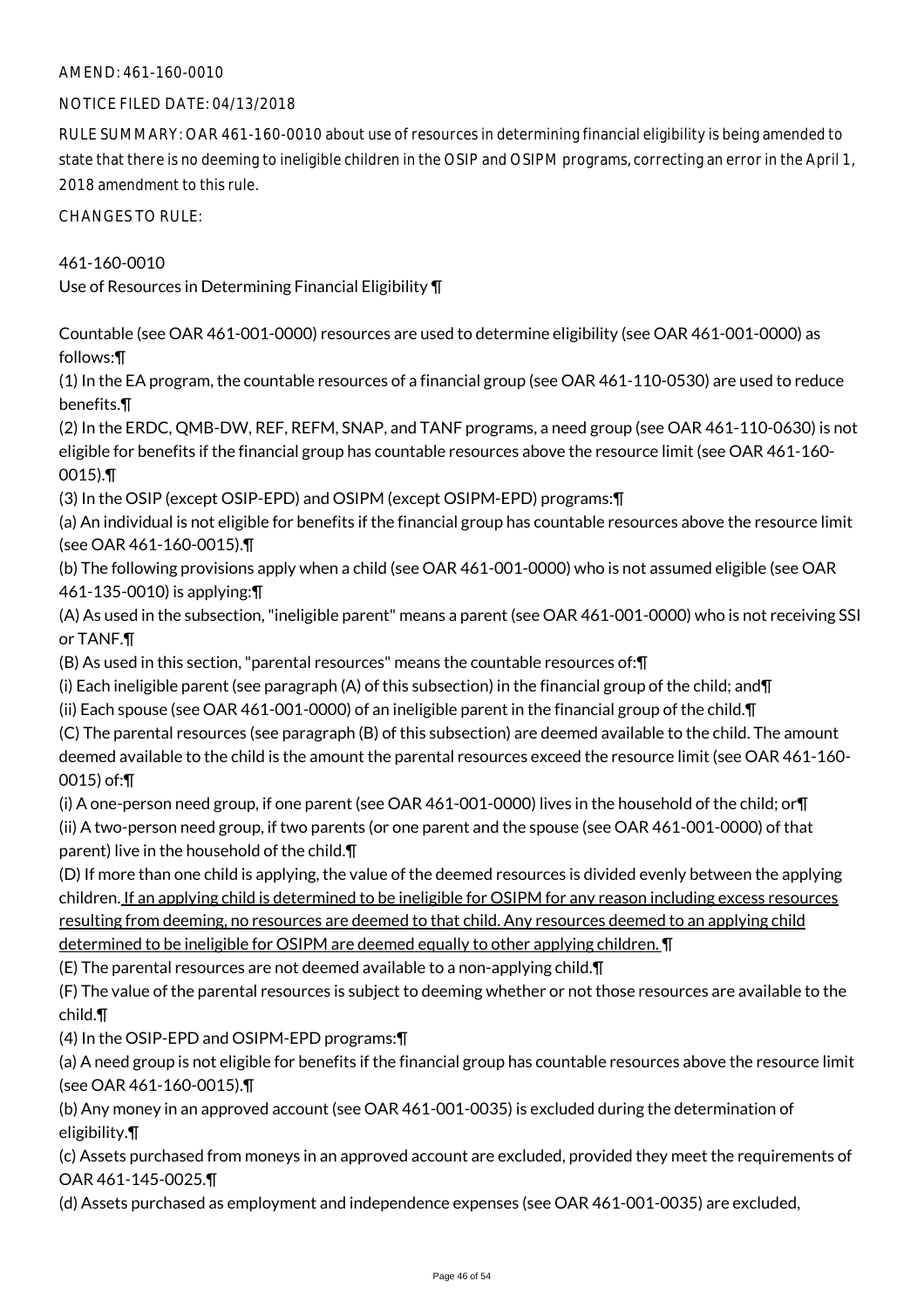provided they meet the requirements of OAR 461-145-0025.¶

(5) In the QMB-BAS, QMB-SMB, and QMB-SMF programs, all resources are excluded and have no effect on eligibility (see OAR 461-160-0015).

Statutory/Other Authority: ORS 329A.500, 409.050, 411.060, 411.070, 411.400, 411.404, 411.816, 412.049, 413.085, 414.685

Statutes/Other Implemented: ORS 329A.500, 409.010, 411.060, 411.070, 411.117, 411.400, 411.404, 411.816, 412.049, 413.085, 414.685, 414.839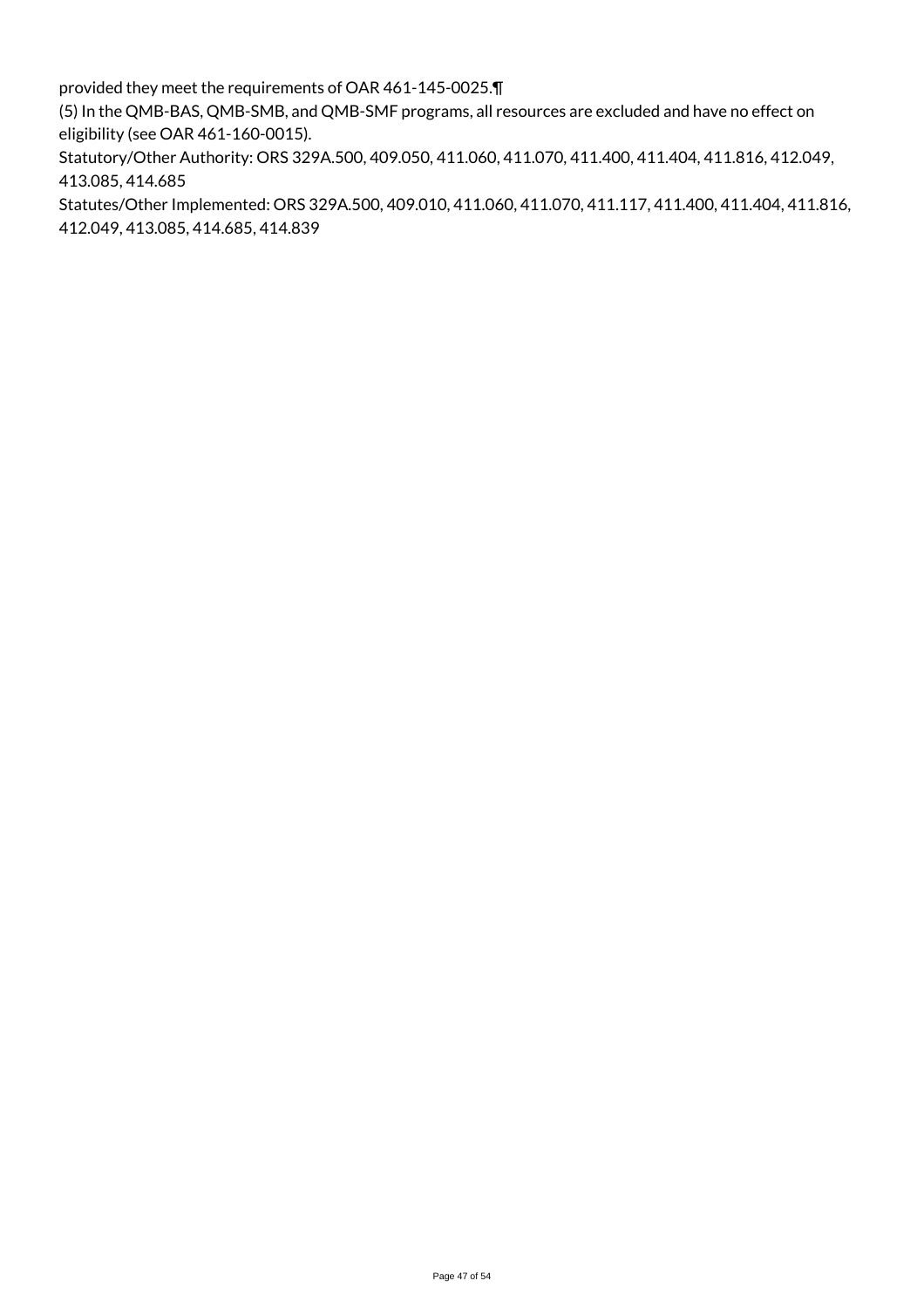## NOTICE FILED DATE: 04/13/2018

RULE SUMMARY: OAR 461-160-0500 about use of income to determine benefits in the GA program is being amended to remove the \$85 earned income deduction when calculating adjusted income used to determine housing assistance payments, making this rule consistent with other rules.

CHANGES TO RULE:

## 461-160-0500

Use of Income to Determine Benefits; GA ¶

In the GA program, the countable income (see section (1) of this rule) and adjusted income (see section (3) of this rule) of an individual or couple are used to determine benefit amount as follows:¶

(1) For purposes of this rule, "countable income" is calculated using OSIPM countable income methodology except that ¶

(a) In-kind income (see OAR 461-001-0000) is excluded.¶

(b) Shelter-in-kind (see OAR 461-001-0000) in the form of housing or utility assistance provided by community partners or other nongovernmental agencies is countable (see OAR 461-001-0000) in the amount paid to the individual or to a third party for shelter expenses.¶

(2) To determine "adjusted income", the Department starts with the total countable income of the individual or couple (as applicable) and subtracts in the following order: ¶

(a) One standard deduction of \$20 from unearned income.¶

(A) This deduction may be taken from earned income if the individual has less than \$20 in unearned income.¶

(B) This deduction does not apply to a benefit based on need that is totally or partially funded by the federal government or by a nongovernmental agency.¶

(b) One standard earned income deduction  $\theta$ :  $\text{T}$ 

(A) \$65 for an individual who is not blind; or¶

## (B) \$85 for an individual who is blind\$65.¶

(c) An income deduction for documented impairment-related work expenses or blind work expenses for an

individual under age 65. ¶

(d) One half of the remaining earned income. ¶

(e) Deductions under a plan for self-support for an individual less than the age of 65. ¶

(3) Housing assistance payments are determined as follows:¶

(a) For a single individual, or for a married individual whose spouse (see OAR 461-001-0000) is not in the OSIPM household group (see OAR 461-110-0210), the benefit amount for housing assistance is determined by subtracting the adjusted income of the individual from the one-person payment standard (see OAR 461-155- 0210).¶

(b) For a married individual whose spouse is in the OSIPM household group, the amount for housing assistance is determined by subtracting the adjusted income of the couple from the two-person standard (see OAR 461-155- 0210).¶

(c) For purposes of this rule, for individuals receiving or applying for home and community-based care (see OAR 461-001-0030) in-home services, the spouse is considered in the household group if the couple resides together with or without the benefit of a dwelling.¶

(4) The amounts for the Personal Incidental Fund and Utility assistance are not affected by adjusted income and are determined as follows.¶

(a) Single individuals and individuals married to someone not in the OSIPM household group receive benefits according to the one-person standard (see OAR 461-155-0210).¶

(b) Individuals married to someone in the individual's OSIPM household groupreceive benefits according to the two-person standard (see OAR 461-155-0210).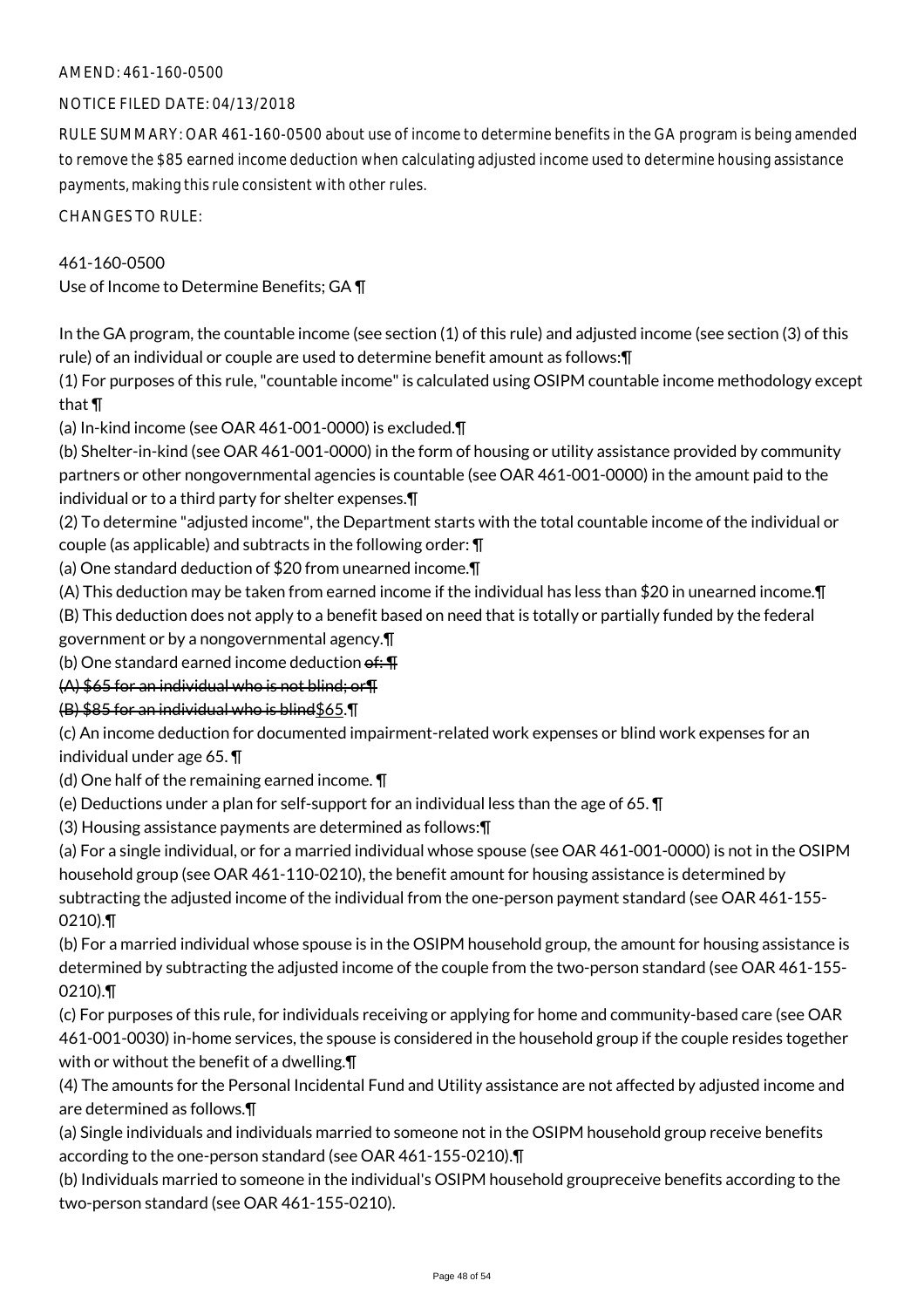Statutory/Other Authority: ORS 409.050, 411.060, 411.710, ORS 409.050 Statutes/Other Implemented: ORS 409.010, 411.060, 411.710, ORS 409.010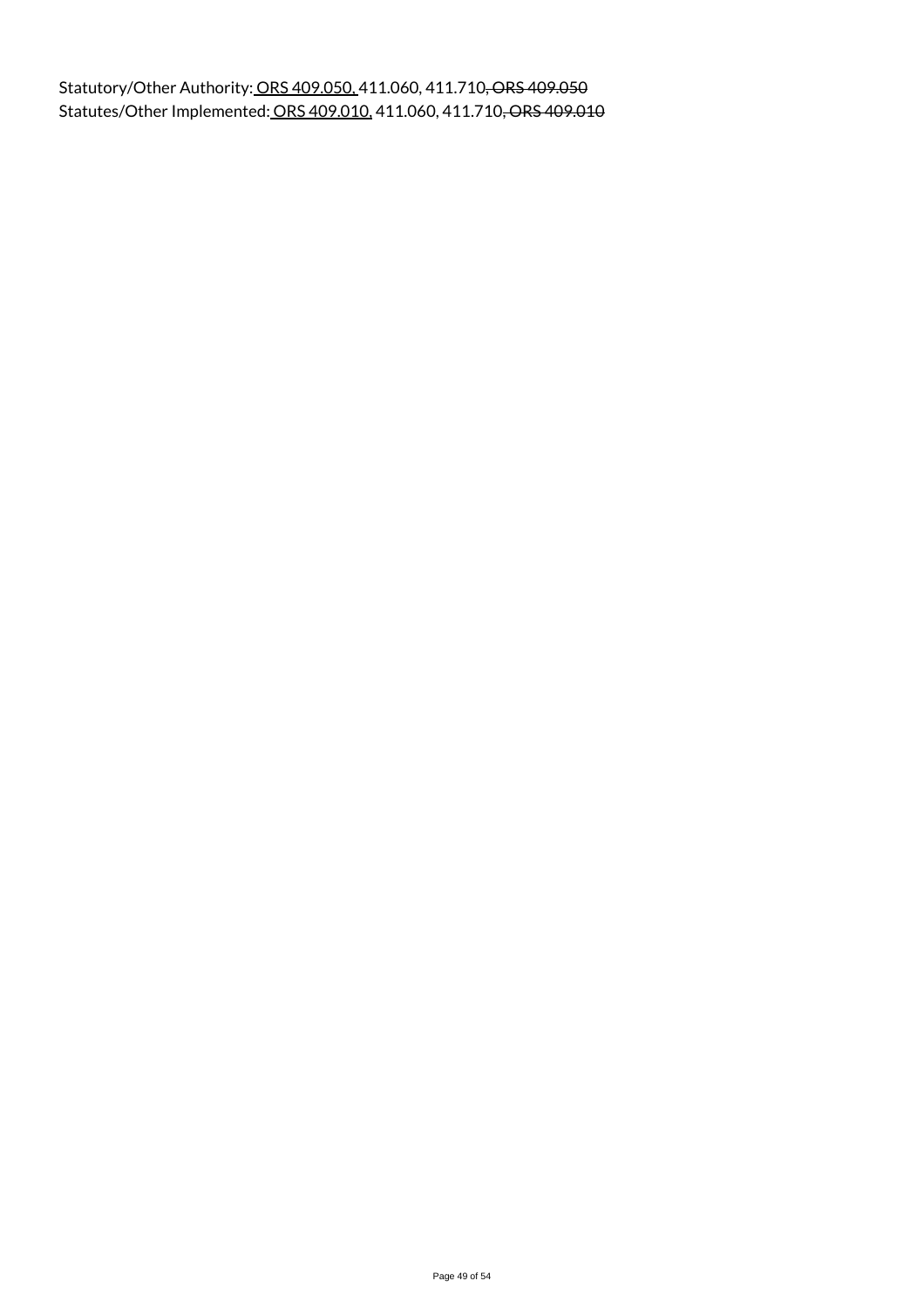## NOTICE FILED DATE: 04/13/2018

RULE SUMMARY: OAR 461-160-0540 about determining financial eligibility and benefits in the QMB and OSIPM programs for individuals living in the community is being amended to revise the policy for individuals residing in a 24 hour mental health residential care setting. This amendment is part of a larger group of rule changes to align Department policy for these individuals with federal requirements.

CHANGES TO RULE:

## 461-160-0540

Determining Income Eligibility; QMB and OSIPM (except OSIPM-EPD) Living in the Community or Residing in a 24-Hour Mental Health Residential Care Setting ¶

(1) This rule is used to determine income eligibility for the OSIPM (except OSIPM-EPD) and QMB programs for individuals who---¶

(a) Live in the community or a 24-hour mental health residential care setting;¶

(b) Do not receive SSI; and¶

(c) Do not receive home and community-based care (see OAR 461-001-0030).¶

(2) In the OSIPM program, to determine eligibility for  $\mathbf{i}$ :  $\mathbf{I}$ 

(a) Individuals residing in a 24-hour mental health residential care setting,  $\overline{\phantom{a}}$  such as an adult foster home, residential treatment home, residential treatment facility, or a secure treatment facility, the amount of the service payment is added to - meet the income requirements if their adjusted income standard defined in 461-155-0250. The sum of the service payment and the OSIPM program adjusted income standard must be greater than the individual's adjusted income. If the sum of the service payment and the OSIPM program standard is less than the adjusted income, the individual is not eligible(see OAR 461-001-0000) is equal to or less than the income standard specified in OAR 461-155-0250(6).¶

(3b) For all OSIPM program individuals who are covered under section (1) but not Except as provided in sub section  $(2a)$  of this rule, ansection, individuals meets the income requirements if their adjusted income is less than the OSIPM program standard.¶

(43) In the QMB-BAS and QMB-DW programs, an individual meets the income requirements if their adjusted income is equal to or less than the QMB program adjusted income standard.¶

(54) In the QMB-SMB and QMB-SMF programs, an individual meets the income requirements if their adjusted income is less than the adjusted income standard.

Statutory/Other Authority: ORS 409.050, 411.060, 411.070, 411.404, 411.706, ORS 409.050, 413.085, 414.685 Statutes/Other Implemented: ORS 409.010, 411.060, 411.070, 411.404, 411.706, ORS 409.01042 CFR 435.219, 42 CFR 435.726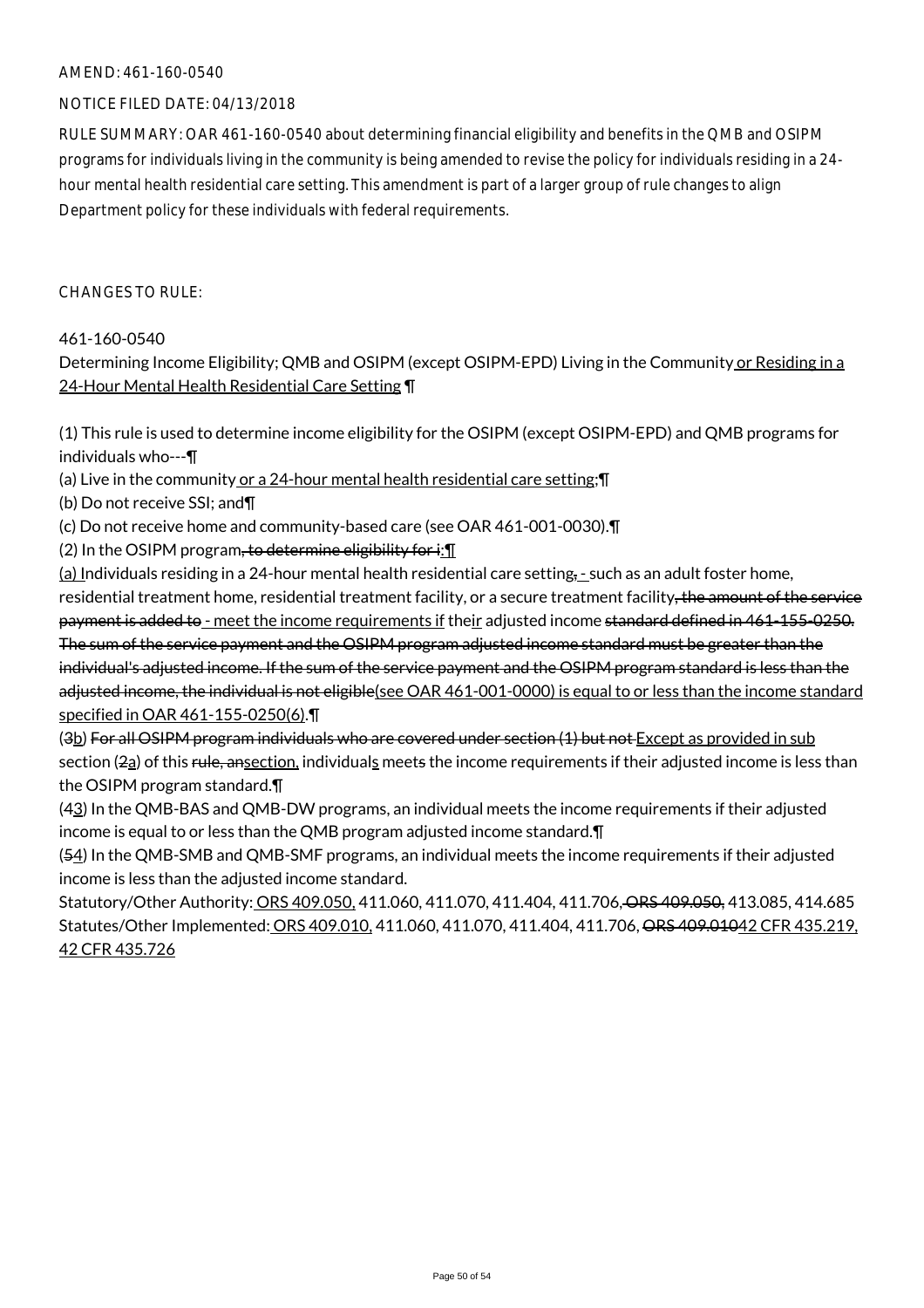## NOTICE FILED DATE: 04/13/2018

RULE SUMMARY: OAR 461-160-0610 about client liability in the OSIPM program is being amended to align its policy for mental health residential treatment facilities with the policy for acute care settings. This amendment is part of a larger group of rule changes to align Department policy for these individuals with federal requirements.

CHANGES TO RULE:

## 461-160-0610

Client Liability; OSIPM (except OSIPM-EPD) ¶

(1) A client in the OSIPM (except OSIPM-EPD) program who receives long-term care (see OAR 461-001-0000) services must, in order to remain eligible, make the payment required by this rule, except as provided in sections (2) to (6) of this rule. The client must apply his or her adjusted income to the cost of the care or service. This amount is the client liability. If the client's adjusted income exceeds the cost of care or service, the client must pay the full cost of care but has no additional liability.¶

(2) A client who receives SSI, or is deemed to receive SSI under section 1619(b) of the Social Security Act (42

U.S.C.  $\mathbb{Z}$  1382h(b)), is eligible for OSIPM program benefits without having to make a payment.  $\P$ 

(3) The IC service payment of a client in the OSIPM-IC program is reduced by the amount of his or her liability.¶ (4) The following clients, if they receive the services described in section (5) of this rule, are exempt from payments required by this rule:¶

(a) A disabled adult child under OAR 461-135-0830.¶

- (b) A widow or widower under OAR 461-135-0820.¶
- (c) A Pickle amendment client under OAR 461-135-0780.¶

(5) A client identified in section (4) of this rule is exempt from payments required by this rule if the client receives :¶

 $(a)$  H home and community-based care (see OAR 461-001-0030); or  $\P$ 

(b) Mental health services and lives in a mental health residential treatment facility. For purposes of this rule, only the following types of treatment centers qualify as a mental health residential treatment facility:¶

(A) A mental health adult foster home.¶

(B) A mental health residential treatment home.¶

(C) A mental health residential treatment facility.¶

## (D) A mental health secure residential treatment facility.¶

(6) In the initial month of placement, a client may be exempt from payments required under this rule if the Department determines that the client's income has been exhausted prior to placement. If any income remains, the client must contribute to the cost of care or service.¶

(7) A client residing in an acute care hospital or mental health residential treatment facility is exempt from payments required by this rule while residing in the acute care hospital or mental health residential treatment facility. If a service benefit was received prior to admission to the acute care hospital, payment must be made for that service. For purposes of this rule, only the following types of treatment centers qualify as a mental health residential treatment facility:¶

(a) A mental health adult foster home.¶

(b) A mental health residential treatment home.¶

(c) A mental health residential treatment facility.¶

(d) A mental health secure residential treatment facility.

Statutory/Other Authority: ORS 409.050, 411.060, 411.070, 411.404, 411.706, 413.085, 414.685

Statutes/Other Implemented: ORS 409.010, 411.060, 411.070, 411.404, 411.706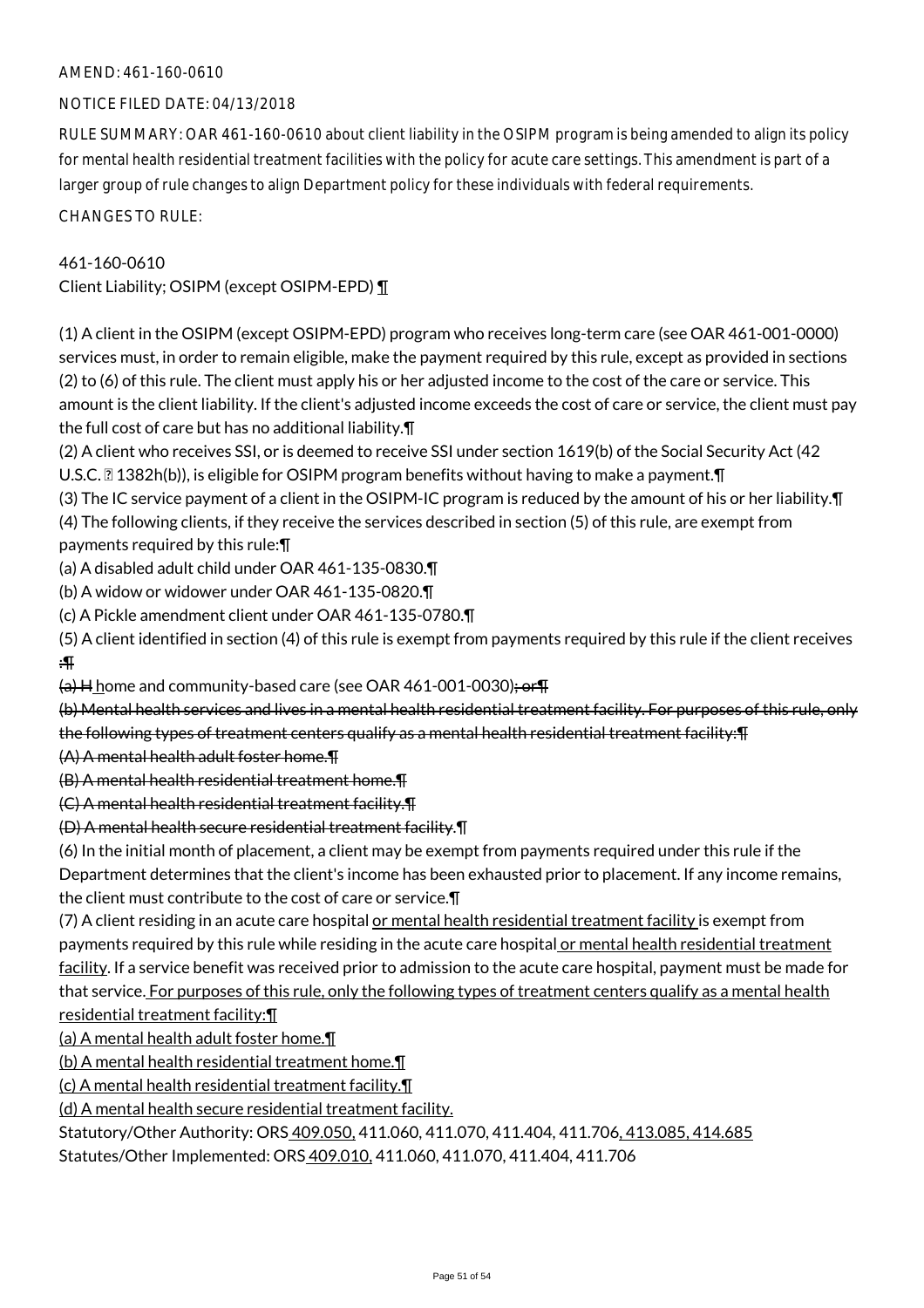## NOTICE FILED DATE: 04/13/2018

RULE SUMMARY: OAR 461-160-0620 about income deductions and client liability for long-term care services and waivered services is being amended to so its requirements about client liability no longer apply to individuals residing in state psychiatric hospitals, intermediate care facilities for intellectual disabilities, and mental health facilities . This amendment is part of a larger group of rule changes to align Department policy for these individuals with federal requirements. This rule is also being amended to update the minimum community spouse income allowance (Minimum Monthly Maintenance Needs Allowance or MMMNA) and the community spouse monthly housing allowance, which are published by the federal government each year. This amendment keeps the Department in line with current federal standards for Medicaid programs and changes to the MMMNA and community spouse monthly housing allowance under the Spousal Impoverishment laws.

CHANGES TO RULE:

## 461-160-0620

Income Deductions and Client Liability; Long-Term Care Services or Home and Community-Based Care; OSIPM ¶

## In the OSIPM program:¶

(1) Deductions from income are made for an individual residing in or entering a long-term care facility or receiving home and community-based care (see OAR 461-001-0030) as explained in subsections (3)(a) to (3)(h) of this rule.¶

(2) Except as provided otherwise in OAR 461-160-0610, the liability of the individual is determined according to subsection (3)(i) of this rule.¶

(3) Deductions are made in the following order:¶

(a) One standard earned income deduction of \$65 is made from the earned income in the OSIPM program.¶

(b) The deductions under the plan for self-support as allowed by OAR 461-145-0405.¶

(c) One of the following need standards:¶

(A) A \$61.38 personal needs allowance for an individual receiving long-term care services.¶

(B) A \$90 personal needs allowance for an individual receiving long-term care services who is eligible for VA benefits based on unreimbursed medical expenses. The \$90 allowance is allowed only when the VA benefit has been reduced to \$90.¶

(C) For an individual who receives home and community-based care:¶

(i) Except as provided in subparagraph (ii) of this paragraph, the OSIPM maintenance standard.¶

(ii) For an individual who receives in-home services, the OSIPM maintenance standard plus \$500.¶ (d) A community spouse (see OAR 461-001-0030) monthly income allowance is deducted from the income of the institutionalized spouse (see OAR 461-001-0030) to the extent that the income is made available to or for the

benefit of the community spouse, using the following calculation.¶

(A) Step 1 - Determine the maintenance needs allowance. \$2,0357.50 is added to the amount over \$60917.25 that is needed to pay monthly shelter expenses for the principal residence of the couple. This sum or \$3,090, whichever is less, is the maintenance needs allowance. For the purpose of this calculation, shelter expenses are the rent or home mortgage payment (principal and interest), taxes, insurance, required maintenance charges for a condominium or cooperative, and the full standard utility allowance for the SNAP program (see OAR 461-160- 0420). If an all-inclusive rate covers items that are not allowable shelter expenses, including meals or housekeeping in an assisted living facility, or the rate includes utilities, to the extent they can be distinguished, these items must be deducted from the all-inclusive rate to determine allowable shelter expenses.¶ (B) Step 2 - Compare maintenance needs allowance with community spouse's countable income. The countable (see OAR 461-001-0000) income of the community spouse is subtracted from the maintenance needs allowance determined in step 1. The difference is the income allowance unless the allowance described in step 3 is greater.¶ (C) Step 3 - If a spousal support order or exceptional circumstances resulting in significant financial distress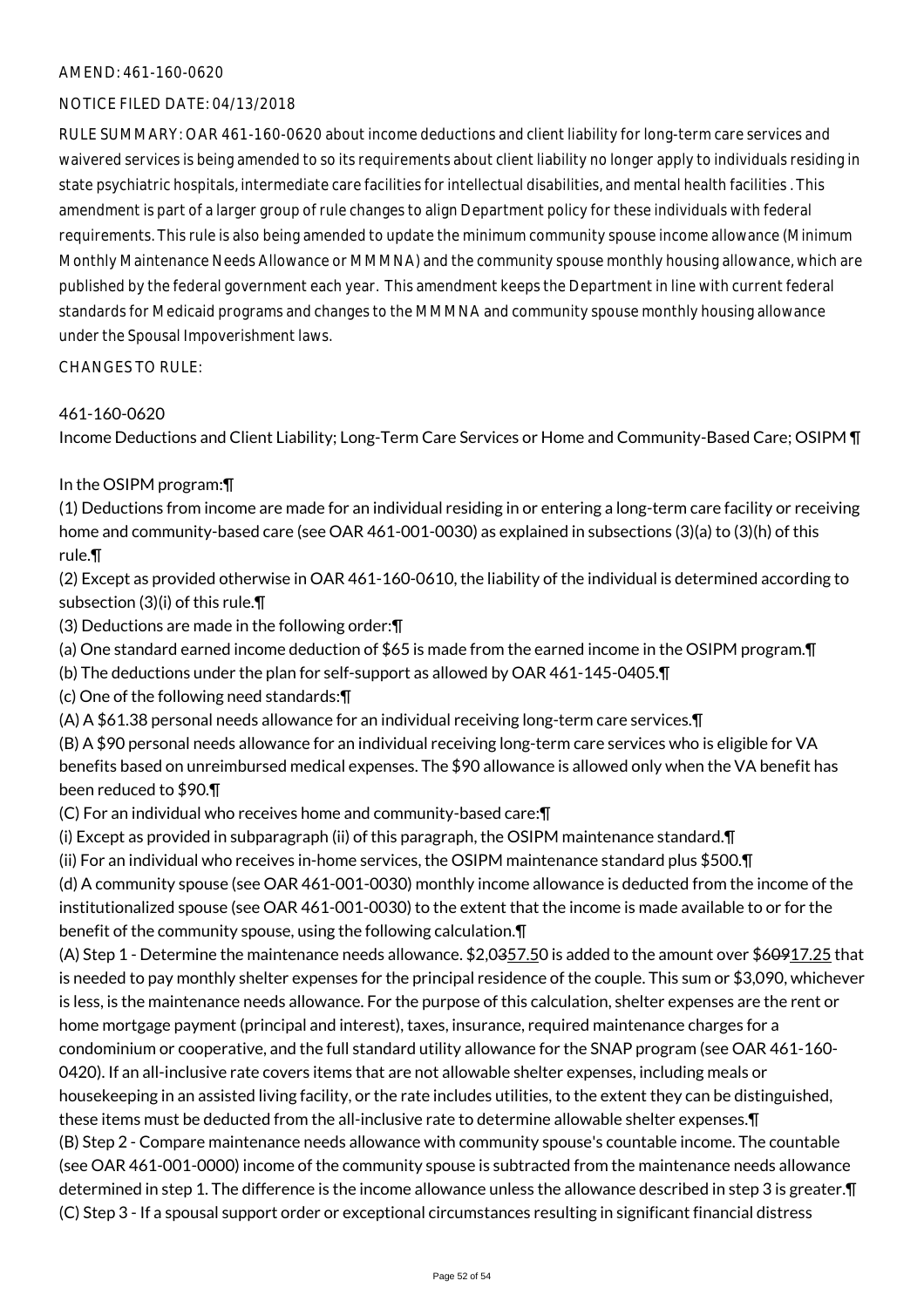require a greater income allowance than that calculated in step 2, the greater amount is the allowance.¶ (e) A dependent income allowance as follows:¶

(A) For a case with a community spouse, a deduction is permitted only if the monthly income of the eligible dependent is below \$2,0357.50. To determine the income allowance of each eligible dependent: ¶

(i) The monthly income of the eligible dependent is deducted from \$2,0357.50.¶

(ii) One-third of the amount remaining after the subtraction in paragraph (A) of this subsection is the income allowance of the eligible dependent.¶

(B) For a case with no community spouse:¶

(i) The allowance is the TANF adjusted income standard (see OAR 461-155-0030) for the individual and eligible dependents.¶

(ii) The TANF standard is not reduced by the income of the dependent.¶

(f) Costs for maintaining a home if the individual meets the criteria in OAR 461-160-0630.¶

(g) Medical deductions allowed by OAR 461-160-0030 and 461-160-0055 are made for costs not covered under the state plan.¶

(h) After taking all the deductions allowed by this rule, the remaining balance is the adjusted income (see OAR 461-001-0000).¶

(i) The individual's liability is determined as follows:¶

(A) For an individual receiving home and community-based care (except an individual identified in OAR 461-160- 0610(4)), the liability is the actual cost of the home and community-based care or the adjusted income of the individual, whichever is less. This amount must be paid to the Department or the home and community-based care facility each month as a condition of being eligible for home and community-based care. In OSIPM-IC, the liability is subtracted from the gross monthly benefit.¶

(B) For an individual who resides in a nursing facility, a state psychiatric hospital, an Intermediate Care Facility for People with Intellectual Disabilities, or a mental healthe liability is the actual cost of services or the adjusted income of the individual, whichever is less. This amount must be paid to the facility, there is a liability as described at OAR 461-160-0610 each month as a condition of being eligible for nursing facility services.

Statutory/Other Authority: ORS 409.050, 411.060, 411.070, 411.404, 411.706, 413.085, 414.065, 414.685 Statutes/Other Implemented: 414.065, 414.685, ORS 409.010, 409.050, 411.060, 411.070, 411.404, 411.706, 413.085, 414.065, 414.685, 42 USC 1396r-5, 42 CFR 435.725 - 435.735